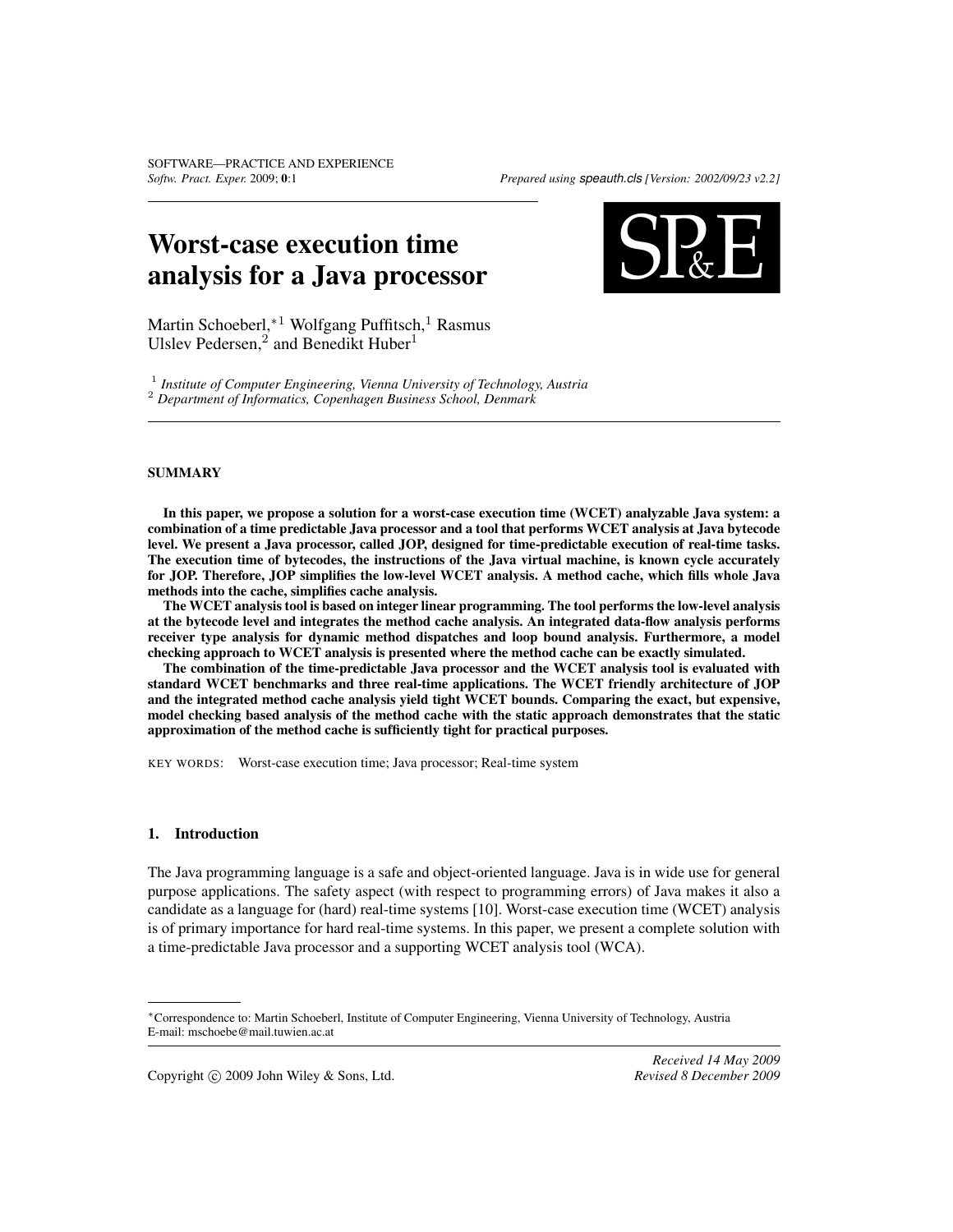

WCET analysis is a well established research area. However, there is still a gap between the theoretical findings and the practical usage of WCET analysis tools. WCET analysis is usually divided into high-level and low-level techniques. High-level WCET analysis considers the program structure by path analysis on the control flow graph (CFG). The low-level part is concerned with the execution time of machine instructions or instruction sequences. The main issue for WCET tools is the growing complexity of new processors. It is almost impossible to model them for the low-level analysis. Even if the processor can be modeled, the analysis with the resulting model is too expensive to be feasible.

We address this problem by a processor architecture designed to enable simple and efficient lowlevel analysis. The Java processor JOP [\[62,](#page-43-0) [64\]](#page-43-1) provides time predictable execution of Java bytecodes and a real-time instruction cache [\[59\]](#page-43-2). JOP is open-source under the GNU GPL. Therefore, all sources, including the processor description in VHDL, are freely available. The VHDL description documents the architecture. Therefore, the timing properties of JOP can be verified. In this paper, we present a WCET analysis tool based on the implicit path enumeration technique (IPET) and a variant based on model checking. We compare the strengths and weaknesses of both techniques. The analysis of JOP's method cache is integrated in the presented tool. Furthermore, the tool includes data-flow analysis for automatic loop bound detection and receiver type analysis. The approach is evaluated by analyzing several real-time benchmarks and applications and comparing the resulting WCET with the execution time on the Java processor.

The paper is structured as follows: The remainder of this section describes Java in the context of safety-critical applications and the contributions of the paper. Section [2](#page-2-0) discusses related work in the field of Java processors, WCET and data-flow analysis, and WCET analysis for Java and JOP. Section [3](#page-5-0) gives a brief overview of the Java processor JOP. Section [4](#page-9-0) presents WCET analysis based two different approaches: (1) implicit path enumeration and (2) model checking. The integration of both methods into our WCET analysis tool is described. Furthermore, the low-level analysis for JOP is given. The approach to analyze the instruction cache is given in Section [5.](#page-18-0) In Section [6](#page-23-0) the implemented dataflow analysis for loop bounds and receiver types is explained. The combination of the real-time Java processor and the WCET analysis tool is evaluated in Section [7.](#page-30-0) The findings and further paths to explore are discussed in Section [8.](#page-37-0) Section [9](#page-40-0) concludes the paper.

#### 1.1. Java for Safety-Critical Applications

Java is considered as a replacement of Ada for future safety-critical applications [\[76\]](#page-44-0). A Java Community Process developed standard, JSR 302: Safety Critical Java (SCJ) Technology [\[30\]](#page-42-0), is expected to be finalized 2010. SCJ is based on the execution model of the Ravenscar profile for Ada [\[14\]](#page-41-1).

A SCJ application consists of a non-real-time initialization phase and a mission phase. During the initialization phase, all schedulable objects are created and data structures for communication are allocated. During the mission phase the time-triggered and event triggered handlers (the schedulable objects) are scheduled by a preemptive, fixed priority scheduler. Object allocation is only allowed for temporary data objects in a private scoped memory. SCJ defines three levels: Level 0 represents a cyclic executive with a single thread of control; level 1 is a single mission with periodic and aperiodic event handlers, and level 2 supports nested missions and RTSJ style real-time threads.

We consider our proposed combination of a time-predictable Java processor and WCET analysis at Java bytecode level in the context of safety-critical Java. The execution model of handlers, which are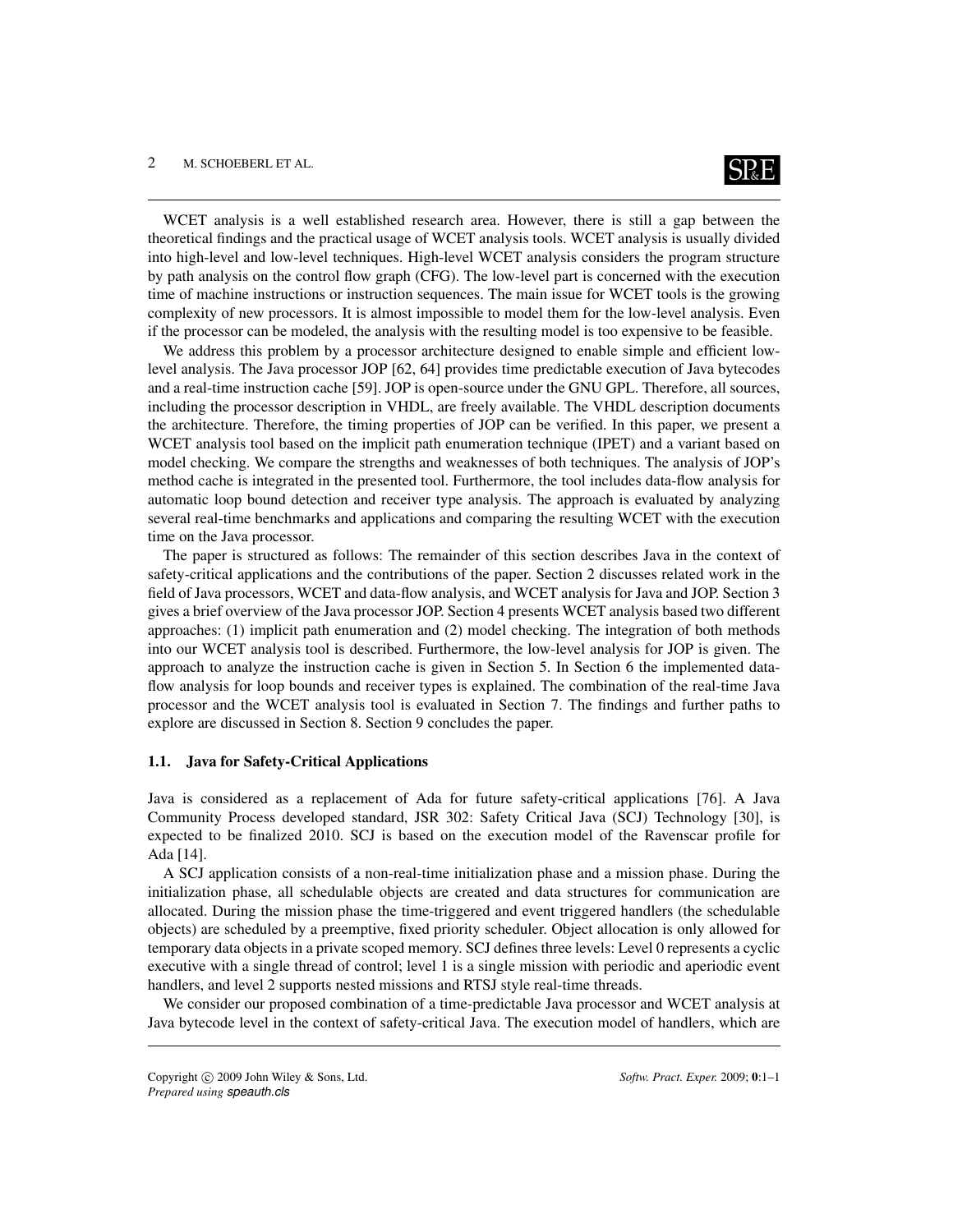invoked periodically or in response to an event, simplifies the WCET analysis. Avoidance of voluntary waiting for the next release, as possible with waitForNextPeriod() in the RTSJ, simplifies the timing analysis. Furthermore no blocking, which defeats WCET analysis, is allowed in level 0 and 1 of SCJ. SCJ supports a memory model with scoped memory that does not need a garbage collector. Therefore, no WCET analysis of a collector is needed.

## 1.2. Contributions

This paper presents a complete solution for time-predictable execution of real-time Java tasks: a time-predictable Java processor and the accompanying WCET analysis framework. The open-source approach enables independent verification of the presented results and allows other researchers to extend the tools.

This paper is an extension of earlier work [\[68\]](#page-43-3). Besides a redesign of the WCET tool WCA, the paper and the tool are enhanced by following contributions:

- 1. Data-flow analysis (DFA) is integrated into the WCET analysis tool. DFA extracts simple loop bounds and many source code annotations can be avoided. DFA also performs receiver type analysis to tighten the WCET on dynamic method dispatch.
- 2. Model checking for WCET analysis is evaluated and compared with the IPET based analysis. The presented tool integrates both approaches and tradeoffs between analysis time and accuracy are presented. To the best of our knowledge, this is the first presentation of a direct comparison between model checking and IPET based WCET analysis.
- 3. A static analysis of the method cache is integrated into the IPET based analysis; an exact method cache analysis is performed with model checking.
- 4. The timing information for individual Java bytecodes is automatically extracted from the microcode of the Java processor.
- 5. The paper contains an extended evaluation section. In addition to three real-world applications, Java versions of the Mälardalen benchmarks [[43,](#page-43-4) [25\]](#page-42-1) are used.

## <span id="page-2-0"></span>2. Related Work

As the paper covers the combination of a time-predictable Java processor and WCET analysis methods/tools, the following section discusses related work on Java processors, general WCET and data-flow analysis techniques, WCET analysis for Java and available WCET tools that target JOP.

## 2.1. Java Processors

Sun introduced the first version of picoJava [\[45\]](#page-43-5) in 1997. However, this processor was never released as a product by Sun. A redesign followed in 1999, known as picoJava-II, which was freely available. The architecture of picoJava is a stack-based CISC processor implementing 341 different instructions. It is the most complex Java processor available. The processor can be implemented in 27.6K logic cells in an FPGA as shown in [\[51\]](#page-43-6). Compared with picoJava, JOP is less resource demanding and can be implemented in about 3.5K logic cells.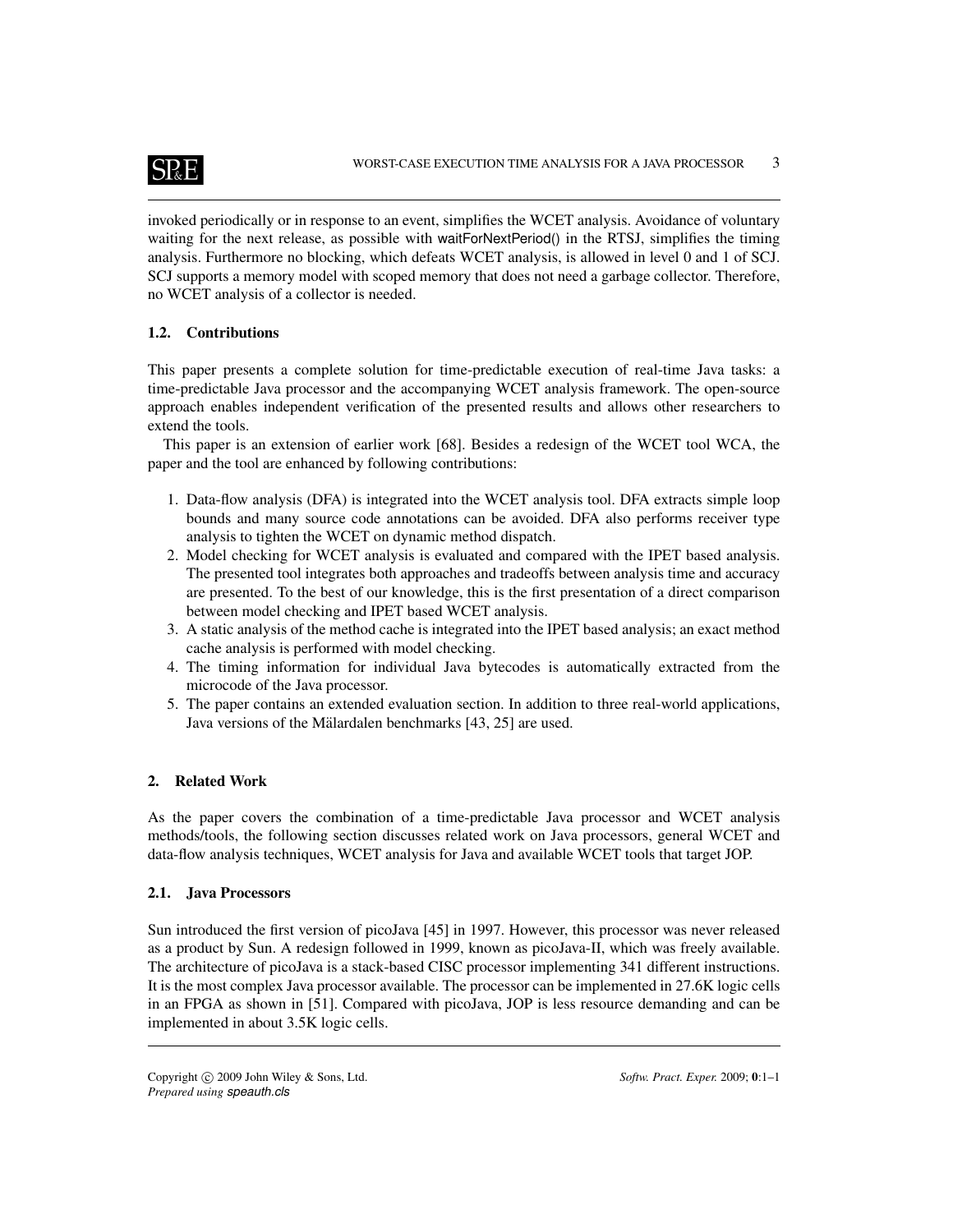

aJile's JEMCore is a Java processor that is available as both an IP core and a stand alone processor [\[21\]](#page-42-2). It is based on the 32-bit JEM2 Java chip developed by Rockwell-Collins. The Cjip processor [\[20,](#page-42-3) [34\]](#page-42-4) supports multiple instruction sets, allowing Java, C, C++ and assembler to coexist. The JVM is implemented largely in microcode (about 88% of the Java bytecodes). Microcode instructions execute in two or three cycles. A JVM bytecode requires several microcode instructions on the Cjip. Komodo [\[36\]](#page-42-5) is a multithreaded Java processor with a four-stage pipeline. It is intended as a basis for research on real-time scheduling on a multithreaded microcontroller. jamuth [\[75\]](#page-44-1) is the commercial version of the Java processor Komodo. SHAP [\[79\]](#page-44-2) is a research Java processor based on the architecture of JOP and enhanced with a hardware object manager. SHAP also implements the method cache [\[50\]](#page-43-7).

For none of the described Java processors the timing information is available.[†](#page-3-0) Therefore it is not possible, at least for us, to provide a safe low-level analysis for those processors. A detailed comparison of embedded Java systems and JOP can be found in [\[61\]](#page-43-8).

## 2.2. WCET Analysis

Shaw presents in [\[69\]](#page-44-3) timing schemas to calculate minimum and maximum execution time for common language constructs. The rules allow to collapse the abstract syntax tree of a program until a final single value represents the WCET. However, with this approach it is not straight forward to incorporate global low-level attributes, such as pipelines or caches. The resulting bounds are not tight enough to be practically useful.

Computing the WCET with an integer linear programming (ILP) solver is proposed in [\[56\]](#page-43-9) and [\[39\]](#page-42-6). We base our WCET analyzer on the ideas from these two groups. The WCET is calculated by transforming the calculation to an integer linear programming problem. Each basic block<sup>[‡](#page-3-1)</sup> is represented by an edge in the T-graph (timing graph) with the weight of the execution time of the basic block. Vertices in the graph represent the split and join points in the control flow. Furthermore, each edge is also assigned an execution frequency. The constraints resulting from the T-graph and additional functional constraints (e.g., loop bounds) are solved by an ILP solver. The T-graph is similar to a CFG, where the execution time is modeled in the vertices. The motivation to model the execution time in the edges results from the observation that most basic blocks end with a conditional branch. A conditional branch usually has a different execution time, depending on whether it is taken or not. This difference is represented by two edges with different weights.

In [\[39\]](#page-42-6) a similar approach with ILP is proposed. However, they use the CFG as the basis to build the ILP problem. The approach is extended to model the instruction cache with cache conflict graphs [\[40\]](#page-42-7).

WCET analysis of object-oriented languages is presented by Gustafsson [\[18\]](#page-42-8). Gustafsson uses abstract interpretation for automatic flow analysis to find loop bounds and infeasible paths. The work is extended to a modular WCET tool with instruction cache analysis and pipeline analysis [\[15\]](#page-41-2).

Cache memories for the instructions and data are classic examples of the paradigm: *Make the common case fast*. Avoiding or ignoring this feature in real-time systems, due to its unpredictable

<span id="page-3-0"></span><sup>†</sup>We tried hard to get information for the aJile processor. For the Cjip timing information is published, but not accurate [\[62\]](#page-43-0). We are in contact with the developer of jamuth for the instruction timing of jamuth.

<span id="page-3-1"></span><sup>‡</sup>A basic block is a sequence of instructions without any jumps, except as last instruction, or jump targets within this sequence.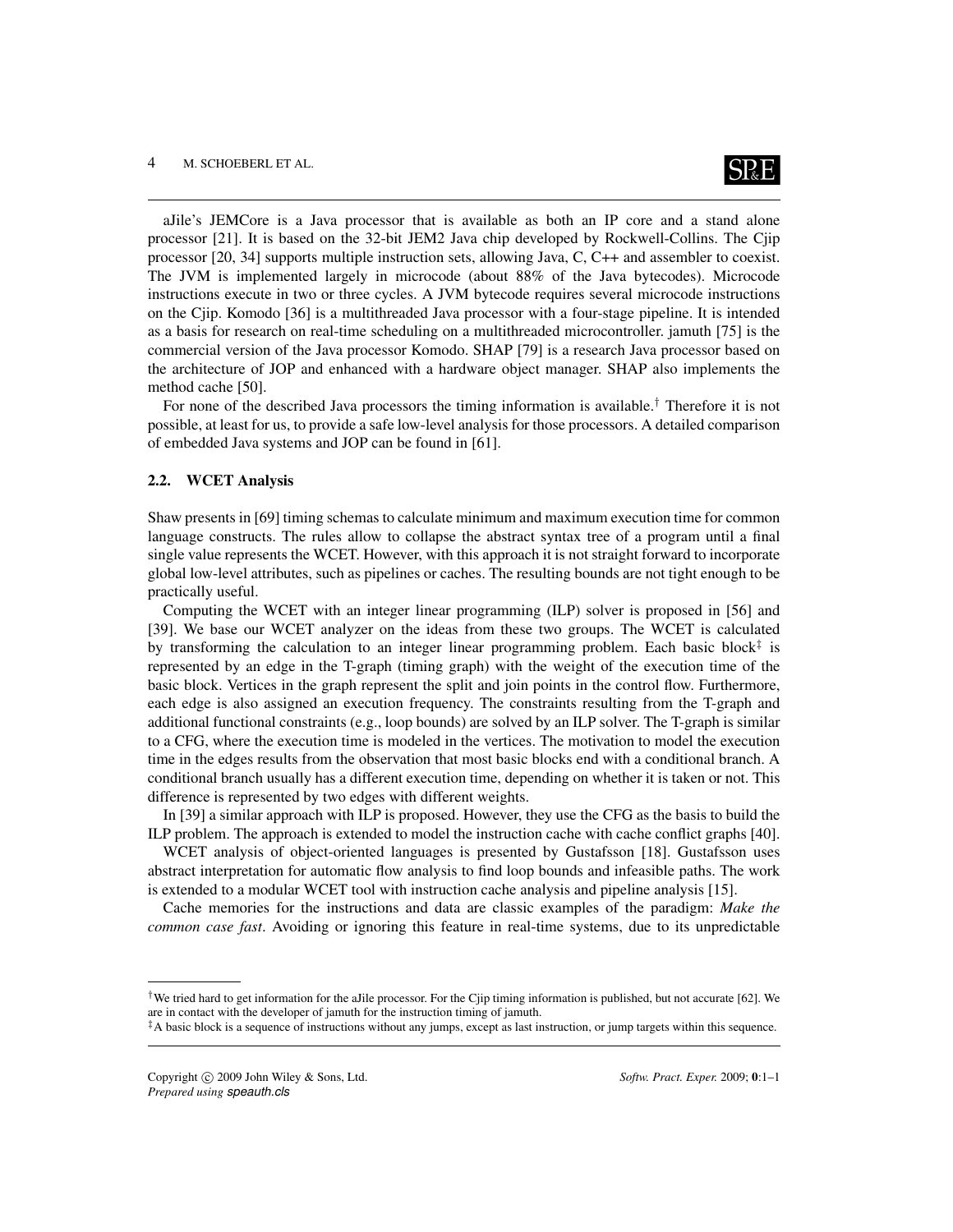behavior, results in a very pessimistic WCET bound. Plenty of effort has gone into research to integrate the instruction cache into the timing analysis of tasks [\[2,](#page-41-3) [28,](#page-42-9) [16\]](#page-41-4), the cache's influence on task preemption [\[38,](#page-42-10) [11\]](#page-41-5), and integration of the cache analysis with the pipeline analysis [\[27\]](#page-42-11). Heckmann et. al described the influence of different cache architectures on WCET analysis [\[29\]](#page-42-12). Suggestions for future architectures of memory hierarchies are given in [\[78\]](#page-44-4). An overview of WCET related research is presented in [\[53\]](#page-43-10) and [\[77\]](#page-44-5).

## 2.3. Data-Flow Analysis

Using data-flow analysis (DFA) to determine the possible receivers for virtual method calls is a wellestablished technique. The analysis presented in this paper is similar to k-CFA ("k<sup>th</sup>-order control-flow analysis") [\[70,](#page-44-6) [71\]](#page-44-7). Techniques like the ones described in [\[4\]](#page-41-6) or [\[74\]](#page-44-8) are more efficient than this approach, but less precise. The differences stem from the fact that these analyses use larger scopes to compute information—in the extreme case, a global set of receiver types is computed. Differences also come from the fact that some analyses start from a conservative estimate of the call graph, while our approach builds up the call graph from scratch.

Our approach to loop bound analysis is similar to one of the flavors of abstract interpretation presented by Gustafsson in [\[18\]](#page-42-8), namely the "approximate interpretation with widening/narrowing". However, our approach differs in the way values are widened/narrowed, as it is tailored to the needs of our analysis. The prototype tool developed by Gustafsson does not use the widening/narrowing technique.

In a different (but in its results somewhat similar) approach, Gustafsson et al. use *abstract execution* to detect loop bounds and infeasible paths [\[19\]](#page-42-13). With this approach, loop iterations are analyzed individually. On the one hand, this potentially yields very precise results. On the other hand, some of the potential precision must be sacrificed to keep the cost of the analysis feasible.

The approach of Healy et al. [\[26\]](#page-42-14) computes information that is fairly similar to the information computed by our loop bound analysis. However, the information is only computed for induction variables. Unlike our approach, it also uses summation to handle nested loops and is therefore superior in this regard.

Prantl [\[49\]](#page-43-11) extends a simple interval analysis with constraint solving to find loop bounds. The strength of that approach is that it naturally handles nested loops, a feature that lacks from usual loop bound analyses. The benchmarks in the paper indicate that the constraint solving approach and our loop bound analysis detect a similar amount of loop bounds.

In [\[12\]](#page-41-7), a pattern based and a data-flow based approach to find loop bounds are compared. The data-flow based approach only handles constant additions for loop variables. In contrast, our approach handles additions of bounded values and can therefore be considered slightly more powerful. The comparison to the pattern-based approach shows that the data-flow based approach is superior in most cases. Only in a few special cases, the former approach finds a bound where the latter approach cannot.

## 2.4. WCET Analysis for Java

WCET analysis at the bytecode level was first considered in [\[8\]](#page-41-8). It is argued that the well-formed intermediate representation of a program in Java bytecode, which can also be generated from compilers for other languages (e.g. Ada), is well suited for a portable WCET analysis tool. In that paper,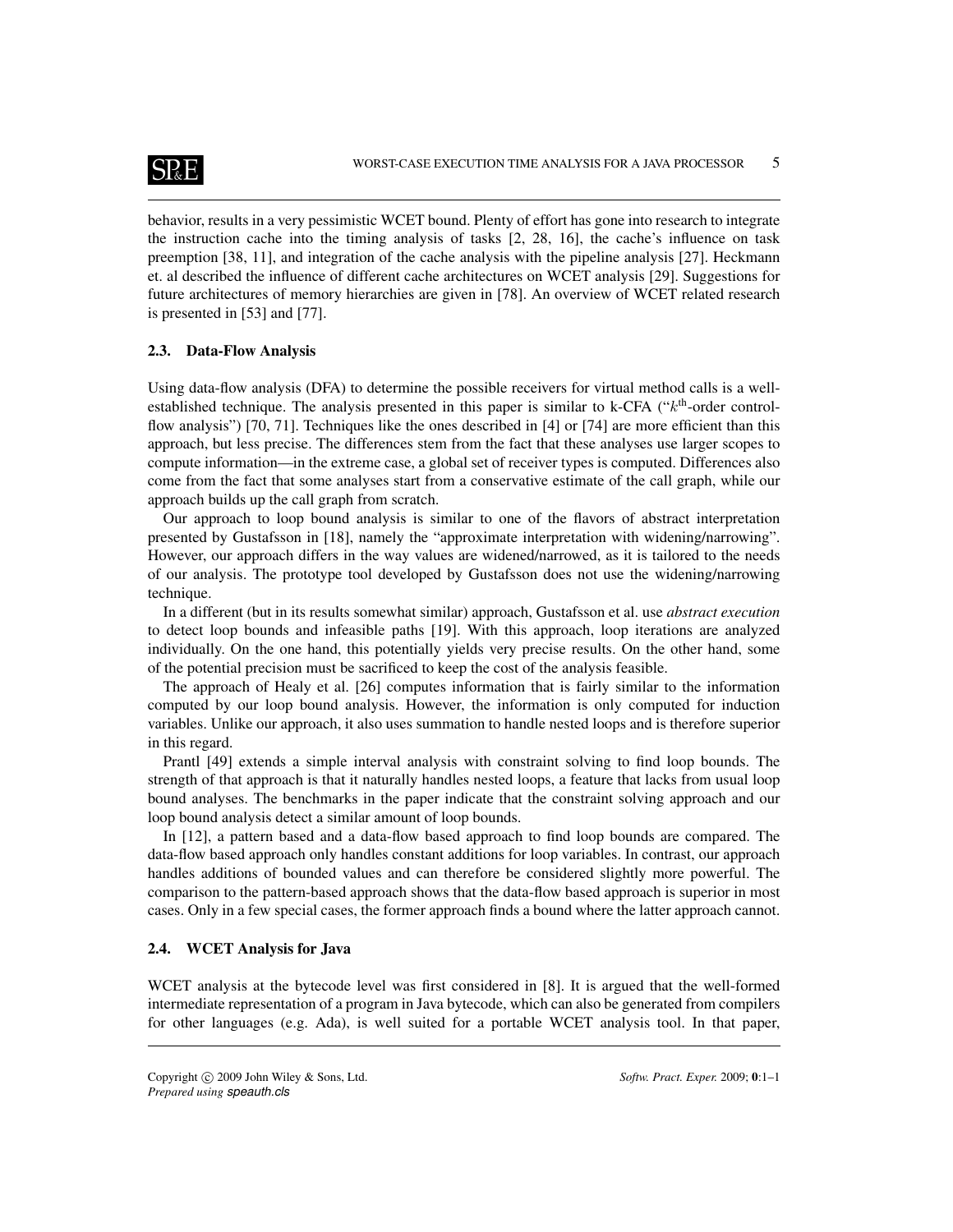

annotations for Java and Ada are presented to guide the WCET analysis at bytecode level. The work is extended to address the machine-dependent low-level timing analysis [\[5\]](#page-41-9). Worst-case execution frequencies of Java bytecodes are introduced for a machine independent timing information. Pipeline effects (on the target machine) across bytecode boundaries are modeled by a *gain time* for bytecode pairs. The proposed annotation system can be extended to tighten the set of possible receivers of the dynamic method dispatch [\[31\]](#page-42-15). To avoid these relatively complex annotations we use a DFA based receiver analysis. An extension of the Java annotation mechanism (since Java 1.5) for WCET related annotations is proposed in [\[24\]](#page-42-16).

In [\[52\]](#page-43-12) a portable WCET analysis is proposed. The abstract WCET analysis is performed on the development site and generates abstract WCET information. The concrete WCET analysis is performed on the target machine by replacing abstract values within the WCET formulae by the machine dependent concrete values. In [\[6\]](#page-41-10), an extension of [\[8\]](#page-41-8) and [\[5\]](#page-41-9), an approach how the portable WCET information can be embedded in the Java class file is presented. It is suggested that the final WCET calculation is performed by the target JVM. The calculation is performed for each method and the static call tree is traversed by a recursive call of the WCET analyzer. JVM timing models for the portable WCET analysis can be derived by measurements [\[32\]](#page-42-17). However, measurements cannot guarantee safe upper bounds of the timing. We perform static analysis at the processor's microcode level to derive the JVM timing model.

## 2.5. WCET Analysis for JOP

Strong indications that JOP is a *WCET friendly* design are other real-time analysis projects that target JOP. The first IPET based WCET analysis tool that includes the timing model of JOP is presented in [\[68\]](#page-43-3). A simplified version of the method cache, the two block cache, is analyzed for invocations in inner loops. Trevor Harmon developed a tree-based WCET analyzer for interactive back-annotation of WCET estimates into the program source [\[23,](#page-42-18) [22\]](#page-42-19). The tool is extended to integrate a simplified version of JOP's method cache [\[25\]](#page-42-1). A project closely related to our model checking approach is presented in [\[9\]](#page-41-11). Model checking is used to analyze the timing and scheduling properties of a complete application within a single model. However, even with a simple example, consisting of two periodic and two sporadic tasks, this approach leads to a very long analysis time. In contrast to that approach, our opinion is that a combined WCET analysis and schedulability analysis is infeasible for non-trivial applications. Therefore, we stay in the WCET analysis domain, and consider the well established schedulability analysis as an extra step.

Compared to those three tools, which also target JOP, our presented WCET tool is enhanced with: (a) integration of data-flow analysis for loop bounds and receiver types; (b) analysis of bytecodes that are implemented in Java; (c) a tighter IPET based method cache analysis; and (d) an evaluation of model checking for exact modeling of the method cache.

## <span id="page-5-0"></span>3. A Time-predictable Java Processor

JOP [\[62,](#page-43-0) [64\]](#page-43-1), the Java Optimized Processor, is designed to minimize the *worst-case execution time* instead of the *average case execution time*. The processor architecture is designed to be WCET analyzable. Features such as the real-time stack cache and method cache, provide good performance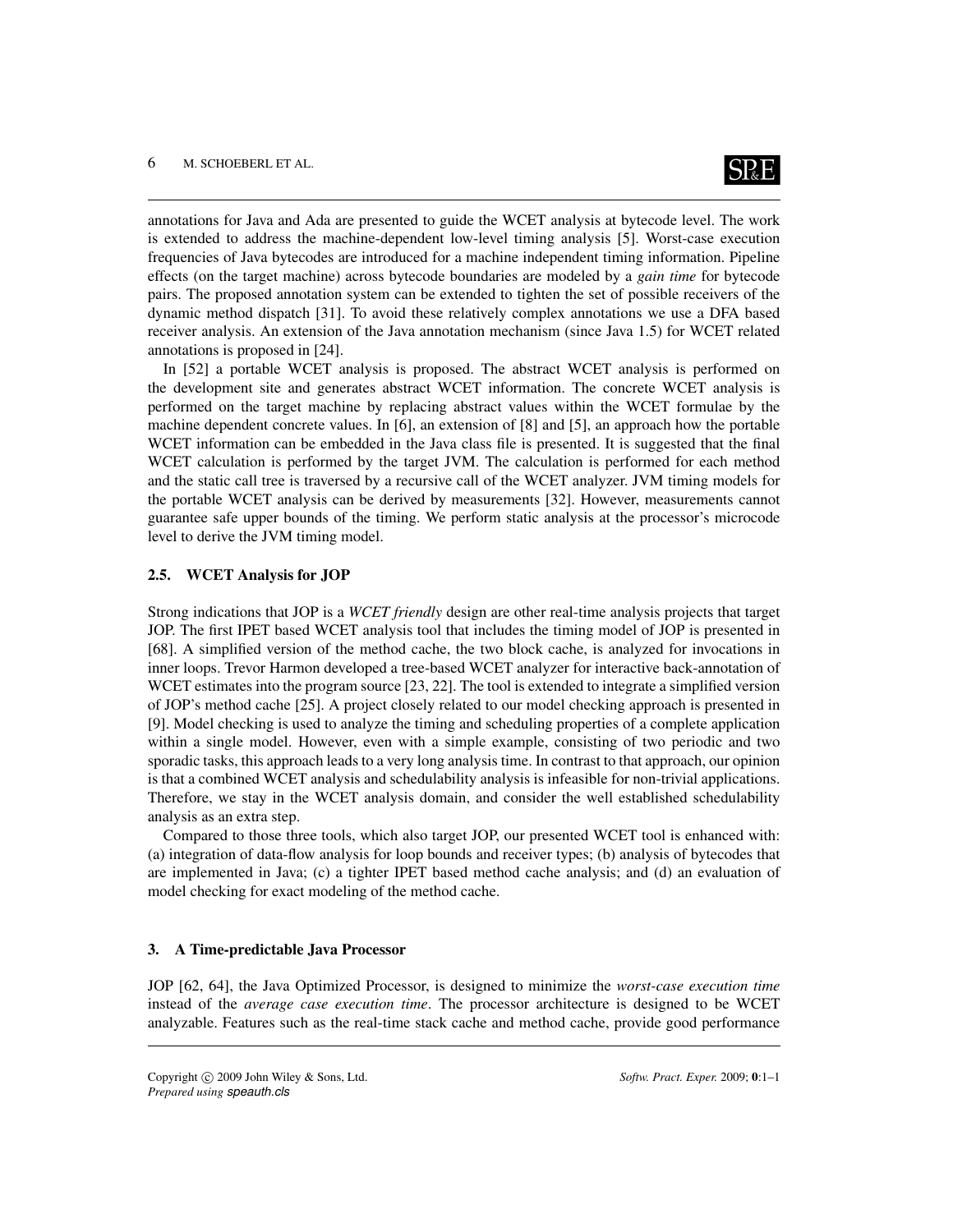



<span id="page-6-0"></span>Figure 1. Block diagram of the Java processor JOP

and are still analyzable. The execution time for Java bytecodes can be exactly predicted in terms of the number of clock cycles.

## 3.1. JOP Architecture

JOP is a stack computer with its own instruction set, called microcode. Java bytecodes are translated into microcode instructions or sequences of microcode instructions in hardware. The difference between the JVM and JOP is best described as follows:

The JVM is a CISC stack architecture, whereas JOP is a RISC stack architecture.

Figure [1](#page-6-0) shows JOP's major functional units. A typical configuration of JOP contains the processor core, a memory controller, a memory interface and a number of I/O devices. Main memory and I/O devices are connected via the memory controller. The *busy* signal is used by a microcode instruction to synchronize the processor core with the memory unit. The core executes microcode concurrently to memory access. Therefore, some load time of the method cache can be hidden by microcode instruction for invoke and return.

## 3.2. The Processor Pipeline

JOP is a fully pipelined architecture with single cycle execution of microcode instructions and a novel approach to mapping Java bytecode to these instructions. Three stages form the JOP microcode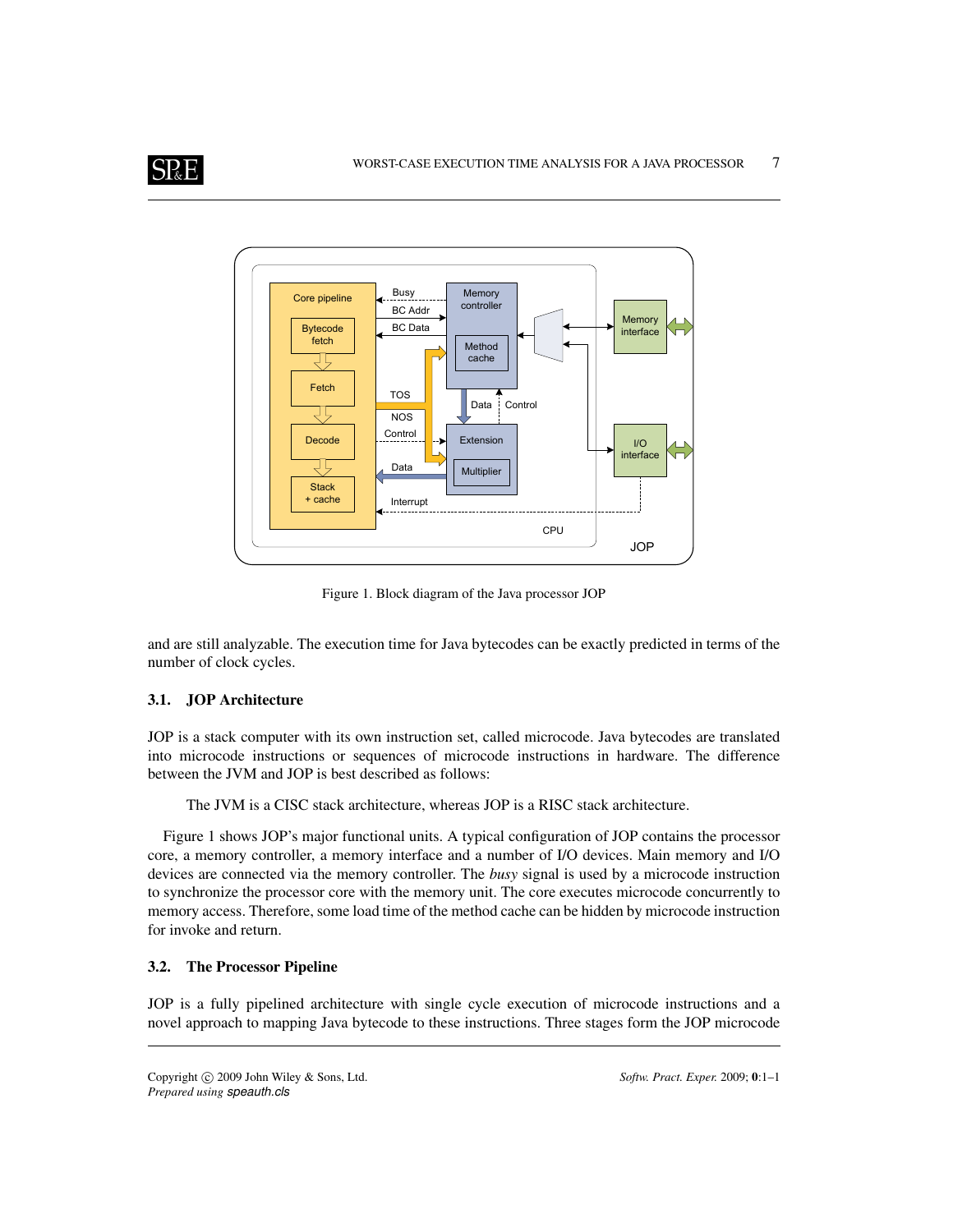

pipeline, executing microcode instructions. An additional stage in the front of the core pipeline fetches Java bytecodes – the instructions of the JVM – and translates these bytecodes into addresses in microcode. The second pipeline stage fetches JOP instructions from the internal microcode memory. Besides the usual decode function, the third pipeline stage also generates addresses for the stack cache.

The last pipeline stage performs ALU operations, load, store and the stack spills or fills. At the execution stage, operations are performed with the two topmost elements of the stack. A stack machine with two explicit registers for the two topmost stack elements and automatic fill/spill needs neither an extra write-back stage nor any data forwarding [\[60\]](#page-43-13). No data dependencies, e.g., a load/use stall, need to be analyzed for this simple pipeline. The short pipeline results in short branch delays. Therefore, a hard-to-analyze branch prediction logic can be avoided. The execution stage, labeled *Stack + cache* in Figure [1,](#page-6-0) also contains the stack cache.

In [\[63\]](#page-43-14), we showed that no processor resources are shared across bytecode boundaries. This means that there are no pipeline dependencies between two bytecodes that could generate an unbounded timing effect. The processor is designed to avoid any timing anomalies as found in standard microprocessors [\[42\]](#page-43-15). We do not need to model the pipeline in the low-level WCET analysis.

#### 3.3. Caches

Standard cache organizations are difficult to predict for WCET analysis. Two time-predictable caches have been proposed for JOP: a *stack cache* as a substitution for the data cache and a *method cache* to cache the instructions.

## *3.3.1. Stack Cache*

JOP contains no data cache in the traditional sense. However, the stack that contains method local variables (and is used for the stack operations) is a heavily accessed memory region. Therefore we place the stack – or part of it – in on-chip memory. This *stack cache* is not automatically exchanged with the main memory. That would result in a very hard-to-analyze feature. The exchange with the main memory can be done either at method invocation and return or at the thread switch.

The stack height is statically known for each instruction (a result from the verification restrictions of Java class files). The transfer time between the on-chip stack cache and the main memory can be integrated in the invoke and return instructions.

Keeping the stack in the cache for each thread results in faster invokes and returns, but limits the maximum stack height for each thread. The local stack is now part of the thread's context and has to be saved and restored on a thread switch. The additional time has to be added to the context switch time. The maximum height of the stack is bounded if recursions are bounded. The maximum height can be derived by analyzing the call graph for each thread and results in a known maximum context switch time.

## *3.3.2. Method Cache*

Typical Java programs consist of short methods (see [\[62\]](#page-43-0)). Furthermore, there are no branches out of the method and all branches inside are relative. In the proposed architecture, the full code of a method is loaded into the instruction cache before execution. The cache is filled on invocations and returns.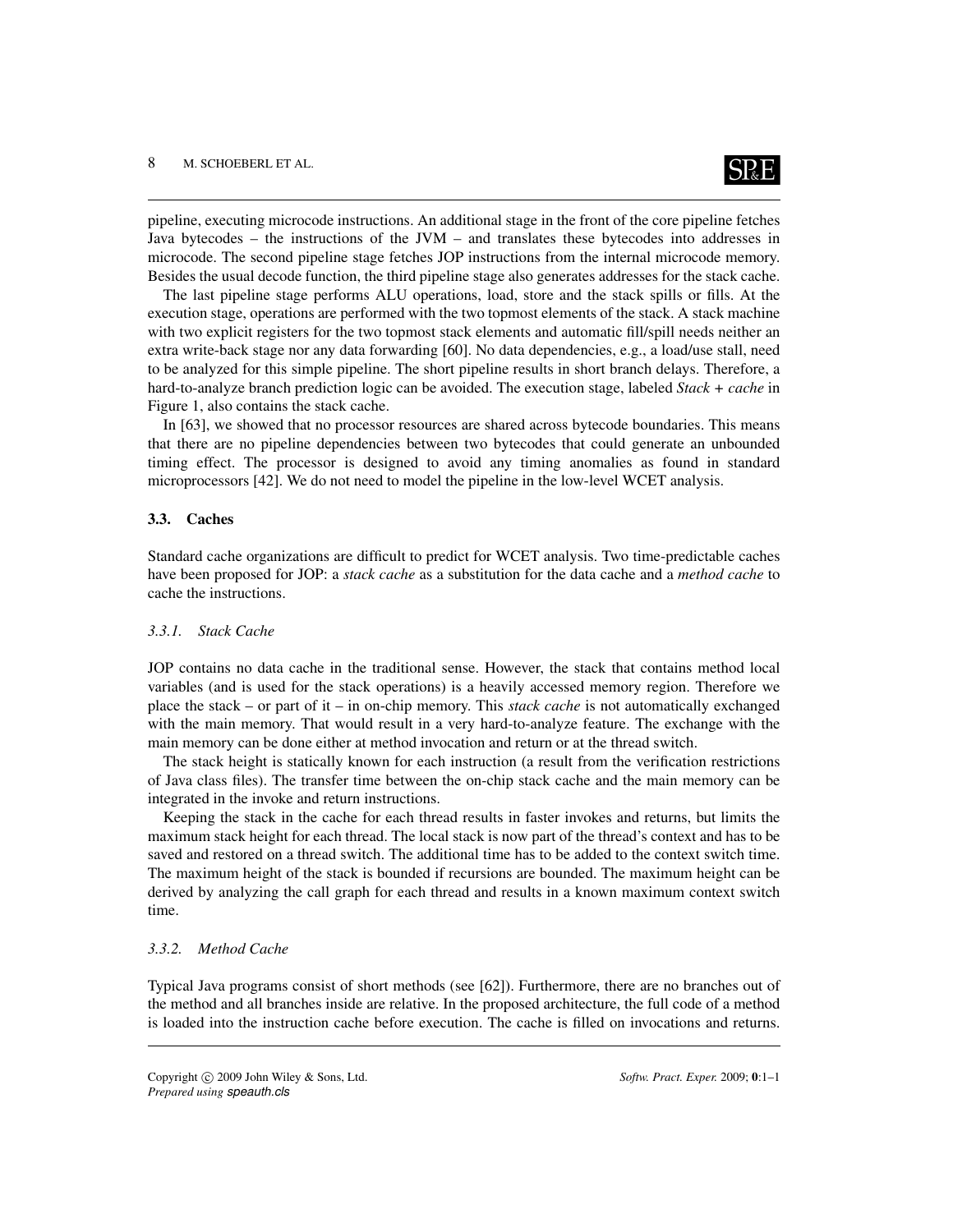## $SRE$

This means that all cache misses are lumped together with a known miss penalty. Other instructions are guaranteed cache hits. The fully loaded method and relative addressing inside a method also result in a simpler cache design. A fast tag memory or address translation is not necessary. As the cache stores whole methods, it is named *method cache* [\[59\]](#page-43-2).

Methods that are larger than the available method cache need a special treatment. In the Java library we found only class initializer methods that are too large. The class initializers usually contain straight line code and are executed once at application start. Therefore, those methods are not cached at all. The class initializer methods are not part of the mission phase and need not be analyzed. Large methods in the application code need to be split into smaller methods. This code transformation is inverse to method inlining and can be performed at source or bytecode level.

The main difference between the method cache and a conventional cache is that the blocks for a method are all loaded at once, and need to be consecutive. A method loaded over the cache end to the cache start is considered contiguous as the cache is addressed with a modulo counting program counter. The constraint that a method has to fill successive blocks in the cache restricts the possible replacement policies. Either a stack based or a FIFO based replacement is feasible. LRU replacement is, although better analyzable [\[58\]](#page-43-16), unfortunately not possible. The disadvantage of stack based replacement is that two methods in a loop would continually replace each other. Therefore, we have chosen to use a FIFO based replacement policy.

## 3.4. Comparison with picoJava

We contrast the time-predictable JOP design with picoJava [\[72,](#page-44-9) [73\]](#page-44-10), a Java processor designed for average case performance. Simple bytecodes are directly supported by the processor. Most of them execute in a single cycle. More complex bytecodes trap to a software routine. However, the invocation time of the trap depends on the cache state and is between 6 cycles in the best case and 426 cycles in the worst case – a factor in the order of two magnitudes. Some of the trapped instructions (e.g., invokevirtual) can be replaced at runtime by a *quick* version (e.g., invokevirtual quick). This replacement results in different execution times for the first execution of some code and following executions.

To speedup sequences of stack operations picoJava can fold several instructions into a RISC style three register operation: e.g., the sequence: load, load, add, store. This feature compensates for the inefficiency of a stack machine. However, the folding unit depends on a 16 byte instruction buffer with all the resulting unbounded timing effects of a prefetch queue.

picoJava implements a 64 word stack buffer as discrete registers. Spill and fill of that stack buffer is performed in background by the hardware. Therefore, the stack buffer closely interacts with the data cache. The interference between the folding unit, the instruction buffer, the instruction cache, the stack buffer, the data cache, and the memory interface is complex to model for WCET analysis.

JOP does not contain any pipeline dependencies, which simplifies WCET analysis. Comparing JOP to the advanced architecture of picoJava gives an idea of the performance impact of a simpler pipeline. JOP is between 15% and 30% slower than picoJava on average case measurements [\[51\]](#page-43-6). We consider this performance difference a small price that needs to be payed for a time-predictable architecture where tight WCET bounds can be derived.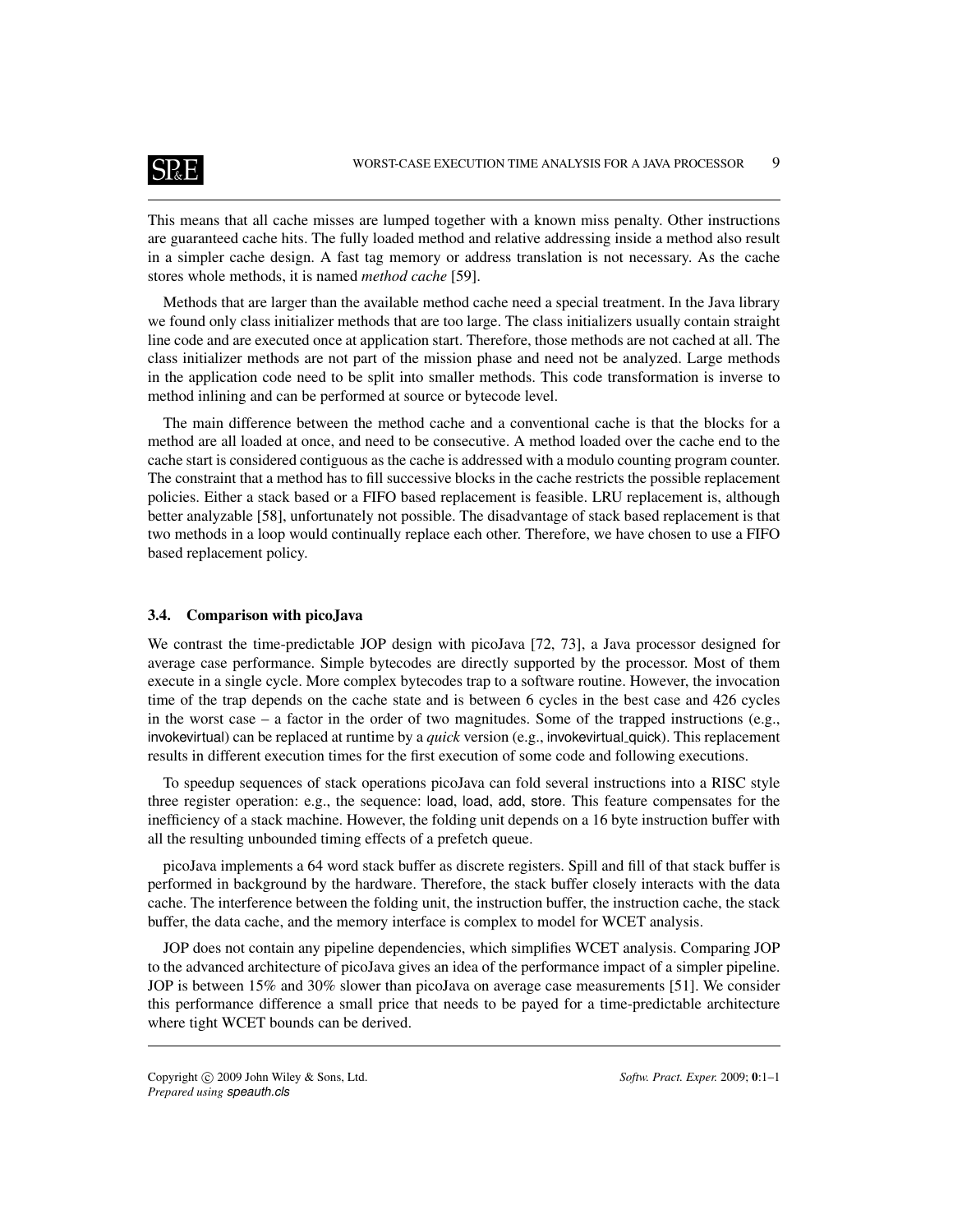

## <span id="page-9-0"></span>4. WCET Analysis

In hard real-time systems, the estimation of the WCET is essential. WCET analysis is in general an undecidable problem. Program restrictions, as given in [\[55\]](#page-43-17), make this problem decidable. Loops and recursion depths need to be bounded. The presented tool uses data-flow analysis to automatically extract (simple) loop bounds. For loop bounds that cannot be automatically determined, source code annotations are supported. Without support for tail-recursive calls, the associated runtime cost suggests not to use recursion in embedded systems with restricted memory. Therefore, we do not support recursion in the WCET tool at the moment.

Another difficulty of high-level WCET analysis are function pointers. The targets of C based function pointers are hard to predict. The more controlled form of dynamic dispatch in object-oriented languages is easier to handle. With class hierarchy analysis all possible receiver methods for an invocation can be found. Data-flow analysis is used to further restrict the set of possible methods. The remaining set of methods is modeled as alternatives in the CFG.

As the full application has to be available for the WCET analysis, we disallow dynamic class loading. For embedded real-time systems this is not a severe restriction. There is more information available in Java class files than in compiled C/C++ executables. All links are symbolic and it is possible to reconstruct the class hierarchy from the class files.

Java bytecode generation has to follow stringent rules [\[41\]](#page-43-18) in order to pass the class file verification of the JVM. Those restrictions lead to an *analysis friendly* code; e.g. the stack size is known at each instruction. The control flow instructions are well defined. Branches are relative and the destination is within the same method. In the normal program, there is no instruction that loads a branch destination in a local variable or onto the stack.[§](#page-9-1) Detection of basic blocks in Java bytecode and construction of the CFG is thus straight forward.

## 4.1. IPET Based WCET Analysis

The high-level WCET analysis, presented in this section, is based on the standard IPET approach [\[56,](#page-43-9) [39\]](#page-42-6).

## *4.1.1. ILP Formulation*

The calculation of the WCET is transformed to an ILP problem [\[56\]](#page-43-9). In the CFG, each vertex represents a basic block  $B_i$  with execution time  $c_i$ . With the basic block execution frequency  $e_i$  the WCET is:

$$
WGET = \max \sum_{i=1}^{N} c_i e_i
$$

<span id="page-9-1"></span><sup>§</sup>The exception are bytecodes jsr and ret that use the stack and a local variable for the return address of a method local subroutine. This construct can be used to implement the finally clauses of the Java programming language. However, this problematic subroutine can be easily inlined [\[3\]](#page-41-12). Furthermore, Sun's Java compilers version 1.4.2 and later compile finally blocks without subroutines.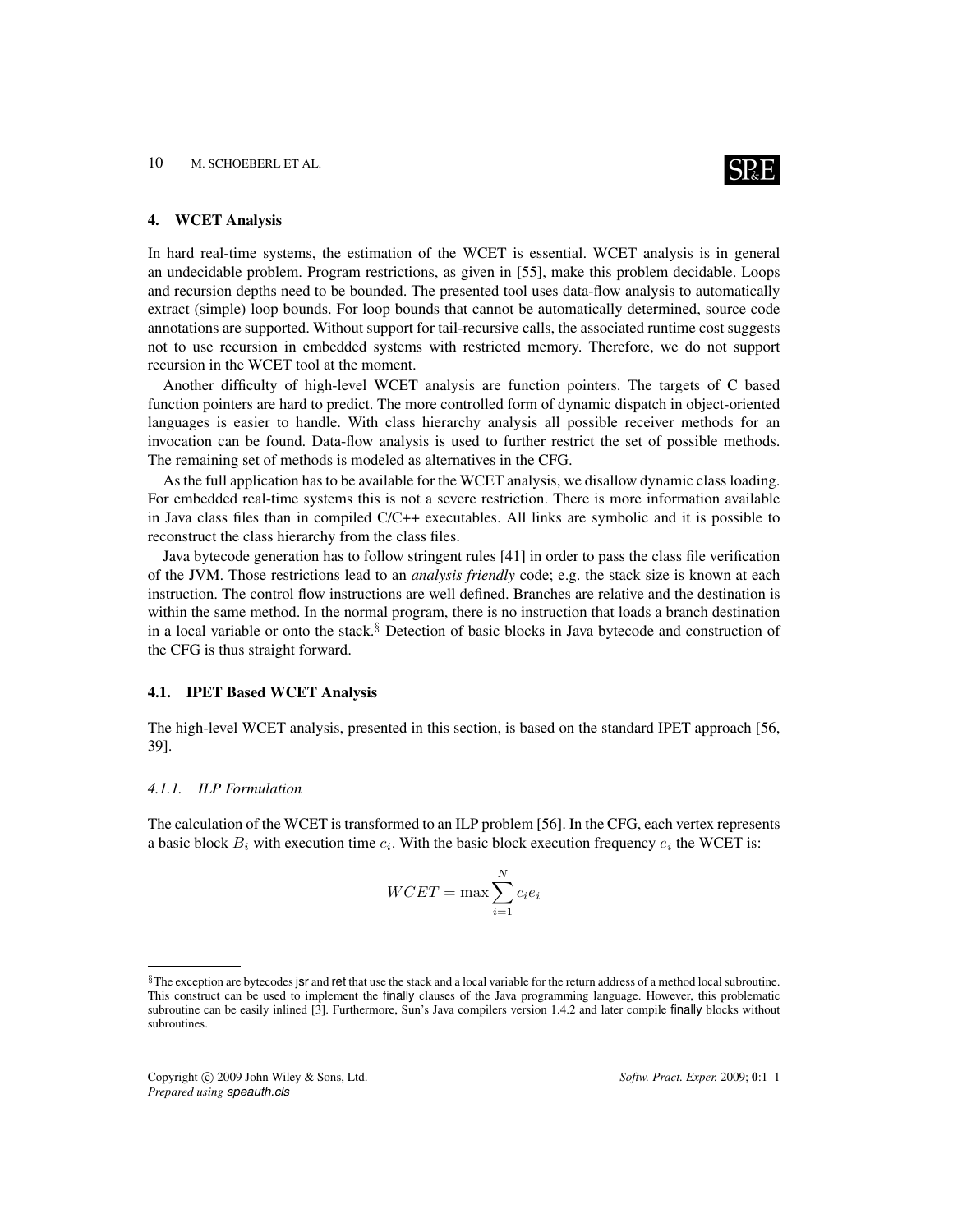The sum is the objective function for the ILP problem. The maximum value of this expression results in the WCET of the program.

Furthermore, each edge is also assigned an execution frequency  $f$ . These execution frequencies represent the control flow through the WCET path. Two primary constraints form the ILP problem: (i) For each vertex, the sum of  $f_j$  for the incoming edges has to be equal to the sum of the  $f_k$  of the outgoing edges; (ii) the frequency of the back edges connecting the loop body with the loop header, is less than or equal to the frequency of the edges entering the loop multiplied by the loop bound.

From the CFG, which represents the program structure, we can extract the flow constraints. With the execution frequency f of the edges and the two sets  $I_i$  for the incoming edges to basic block  $B_i$  and  $O_i$  for the outgoing edges, the execution frequency  $e_i$  of  $B_i$  is:

$$
e_i = \sum_{j \in I_i} f_j = \sum_{k \in O_i} f_k
$$

The frequencies  $f_i$  are the integer variables calculated by solving the ILP problem. Furthermore, we add two special vertices to the graph: The start node  $S$  and the termination node  $T$ . The start node  $S$  has only one outgoing edge that points to the first basic block of the program. The execution frequency  $f_s$ of this edge is set to 1. The termination node  $T$  has only incoming edges with the sum of the frequencies also set to 1; all return statements of the top-level method are connected to the node  $T$ . This means that the program is executed once and can only terminate once through T.

Additional constraints are needed to handle loops. The incoming edges to the entry point of the loop, the loop header  $h$ , are classified as follows:

- 1. The set of incoming edges  $E_h$  that enter the loop
- 2. The set of back edges  $C_h$  that close the loop

With the maximum loop count (the loop bound)  $n$ , we formulate the loop constraint as

$$
\sum_{j \in C_h} f_j \le n \sum_{k \in E_h} f_k
$$

Without further global constraints, the problem can be solved locally for each method. We start at the leaves of the call tree and calculate the WCET for each method. The WCET value of a method is included in the invoke instruction of the caller method. To incorporate global constraints, such as cache constraints [\[40\]](#page-42-7), a single ILP problem is built that models the whole program. The invoke instruction i is connected to the entry and exit node of the invoked method, adding edges c and  $r$ , respectively. To ensure that only valid paths are considered, one additional constraint is needed for each method invocation:

$$
\sum_{j \in I_i} f_j = f_c = f_r
$$

In Section [5,](#page-18-0) we will show how the cache constraints for the method cache can be integrated into the analysis. An example of the WCET analysis flow with the resulting ILP equations can be found in [\[68\]](#page-43-3).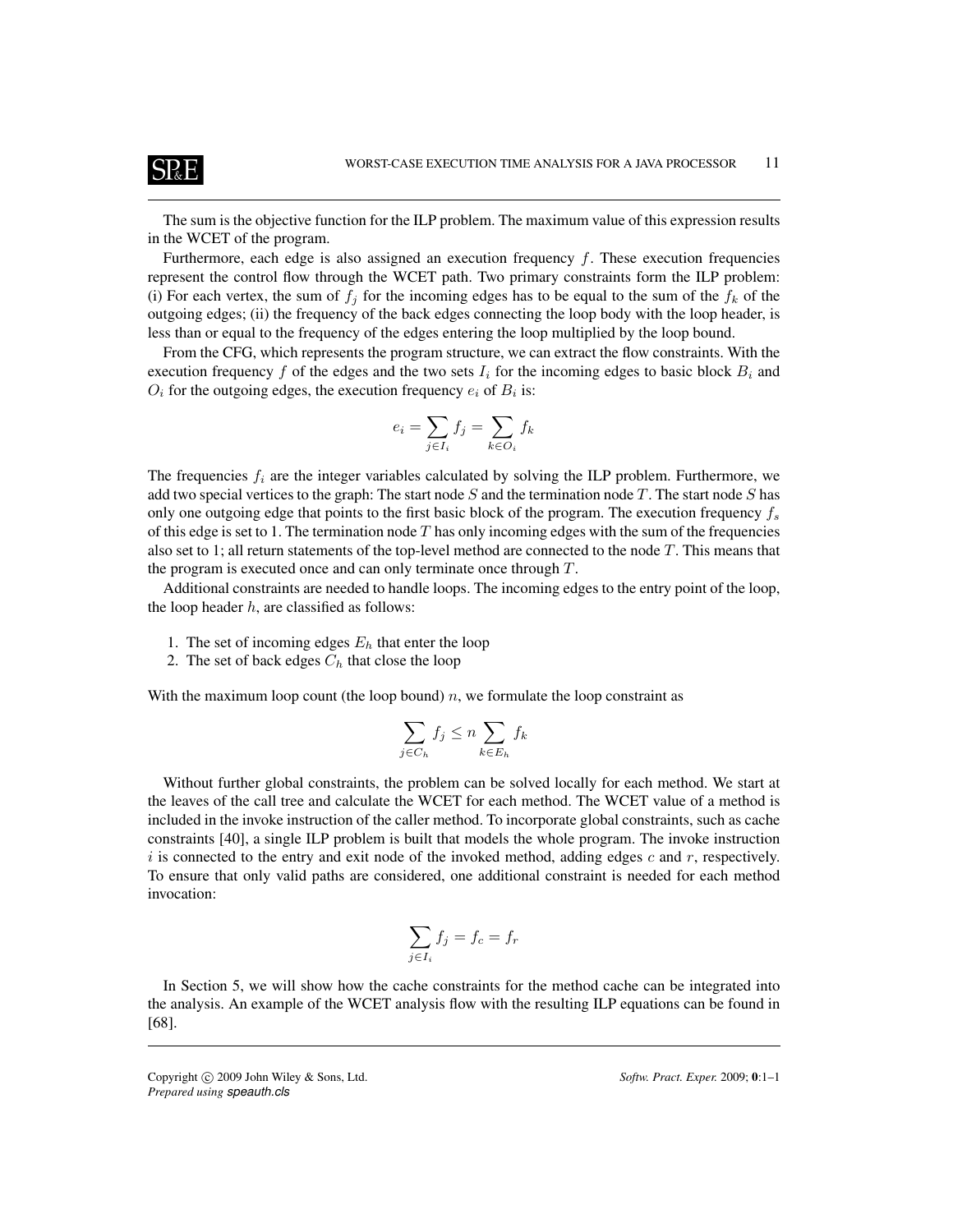



<span id="page-11-0"></span>Figure 2. Split of the basic block for possible instance methods

#### *4.1.2. Dynamic Method Dispatch*

Dynamic runtime-dispatching of inherited or overridden instance methods is a key feature of objectoriented programming. Therefore, we allow dynamic methods as a *controlled* form of function pointers. The invoked method, selected dynamically on the actual object type, is called a receiver method in object-oriented languages as the object *receives* a message. The full class hierarchy can be extracted from the class files of the application. From the class hierarchy, all possible receiver methods for an invocation can be extracted.

When all possible receivers are included as alternatives, the resulting WCET bound can be very pessimistic. Therefore, we tighten this set by a flow-sensitive receiver analysis (see Section [6\)](#page-23-0). All remaining possible receivers are included as alternatives in the ILP constraints.

The basic block that contains the invoke instruction is split into three new blocks: The preceding instructions, the invoke instruction, and following instructions. Consider following basic block:

iload<sub>-1</sub> iload 2 aload<sub>-0</sub> invokevirtual foo istore<sub>-3</sub>

When different versions of foo() are possible receiver methods, we model the invocation of foo() as alternatives in the graph. The example for two classes A and B that are part of the same hierarchy is shown in Figure [2.](#page-11-0) Following the standard rules for the incoming and outgoing edges the resulting ILP constraint for this example is:

 $f_1 = f_2 + f_3$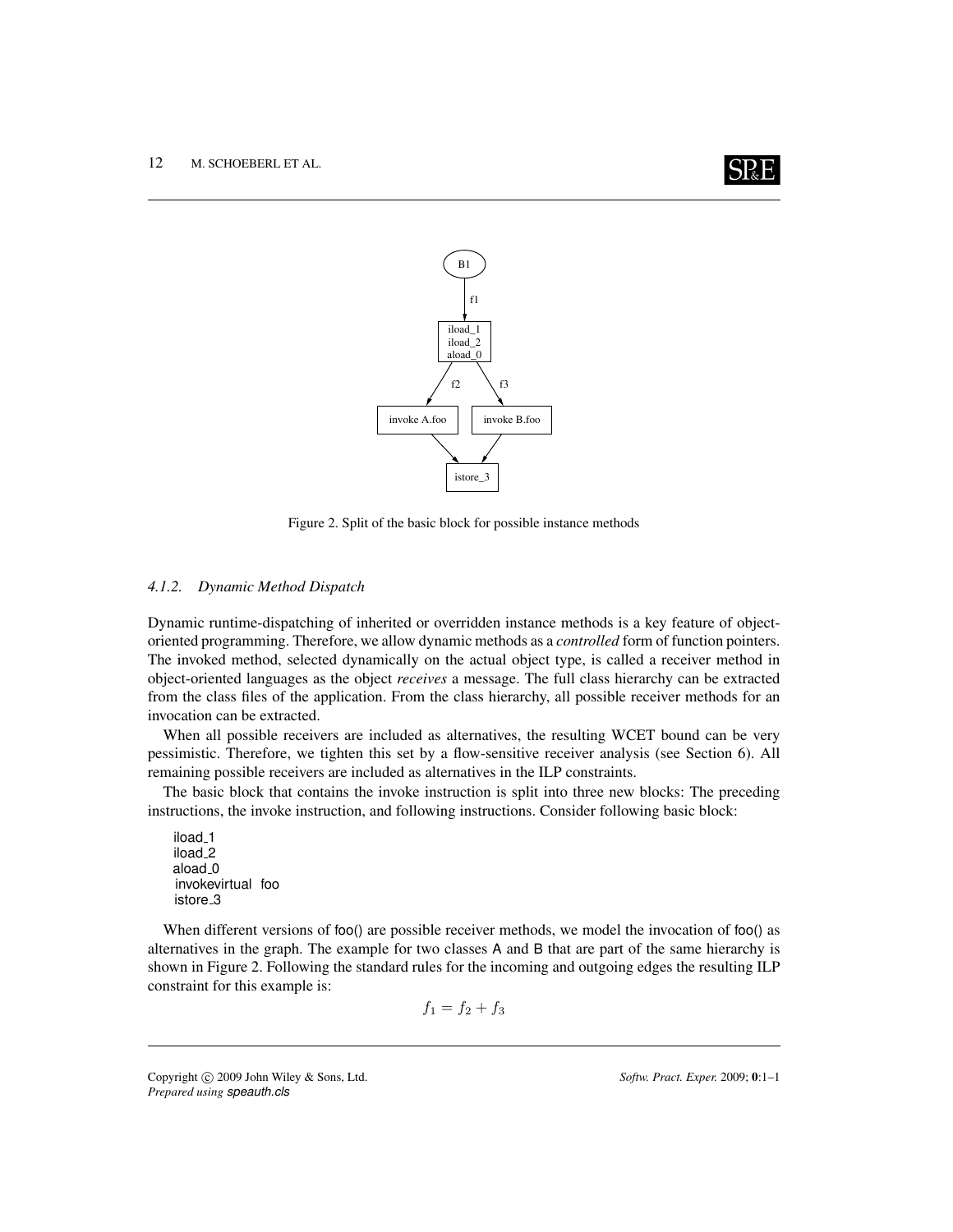



<span id="page-12-0"></span>Figure 3. Calculating the WCET bound using UPPAAL

## 4.2. Model Checking Based WCET Analysis

While the IPET method obtains an implicit representation of the worst-case path by solving a system of flow equations, model checking explores the state space of the program, searching for the worst-case path. A state comprises the current state of the program, parts of the execution history such as the cache state, and constraints on the possible values of real-time clocks.

Even though model checking is significantly more expensive than IPET, it offers new possibilities, such as using accurate models of pipelines or caches. Experimental results using the UPPAAL model checker indicate that model checking is fast enough for typical tasks in embedded applications, though large loop bounds or many global variables lead to long analysis times. To cope with more complex applications, model checking needs to be restricted to more important parts of the program and combined with the other techniques such as the IPET approach. Similar to IPET, the model checking analysis requires all loops to be bounded. To simplify the translation, we also omitted support for recursive method invocations.

UPPAAL is a model checker based on networks of timed automata, supporting *bounded integer variables* and synchronization using *channels* [\[7\]](#page-41-13). We have implemented a translation of Java programs to UPPAAL models, and use the model checker to determine a safe WCET bound. Our initial attempt was based on ideas from [\[46,](#page-43-19) [9\]](#page-41-11) and has been subsequently refined, adding progress measures [\[37\]](#page-42-20) to reduce the search time, and cache simulations.

## *4.2.1. General Strategy*

An UPPAAL model comprises global clocks, synchronization channels and bounded integer variables, and a set of *processes*. Each process is instantiated from a *template* and may have its own set of local clocks and variables. We start by declaring a global clock t, which represents the total time passed so far, and build processes simulating the behavior of the program, one for each method. Additionally, we add a clock representing the local time passed at some instruction,  $t_{local}$ .

There is one location  $S$ , which is the entry point of the program, and one location  $T$ , which corresponds to the program's exit. When execution has finished, the system takes the transition from  $T$ to the final state F (Figure [3\)](#page-12-0). If we want to check whether  $t_{guess}$  is a safe WCET bound, we ask the model checker to verify that for all states which are at location  $T, t \leq t_{guess}$  holds. If this property is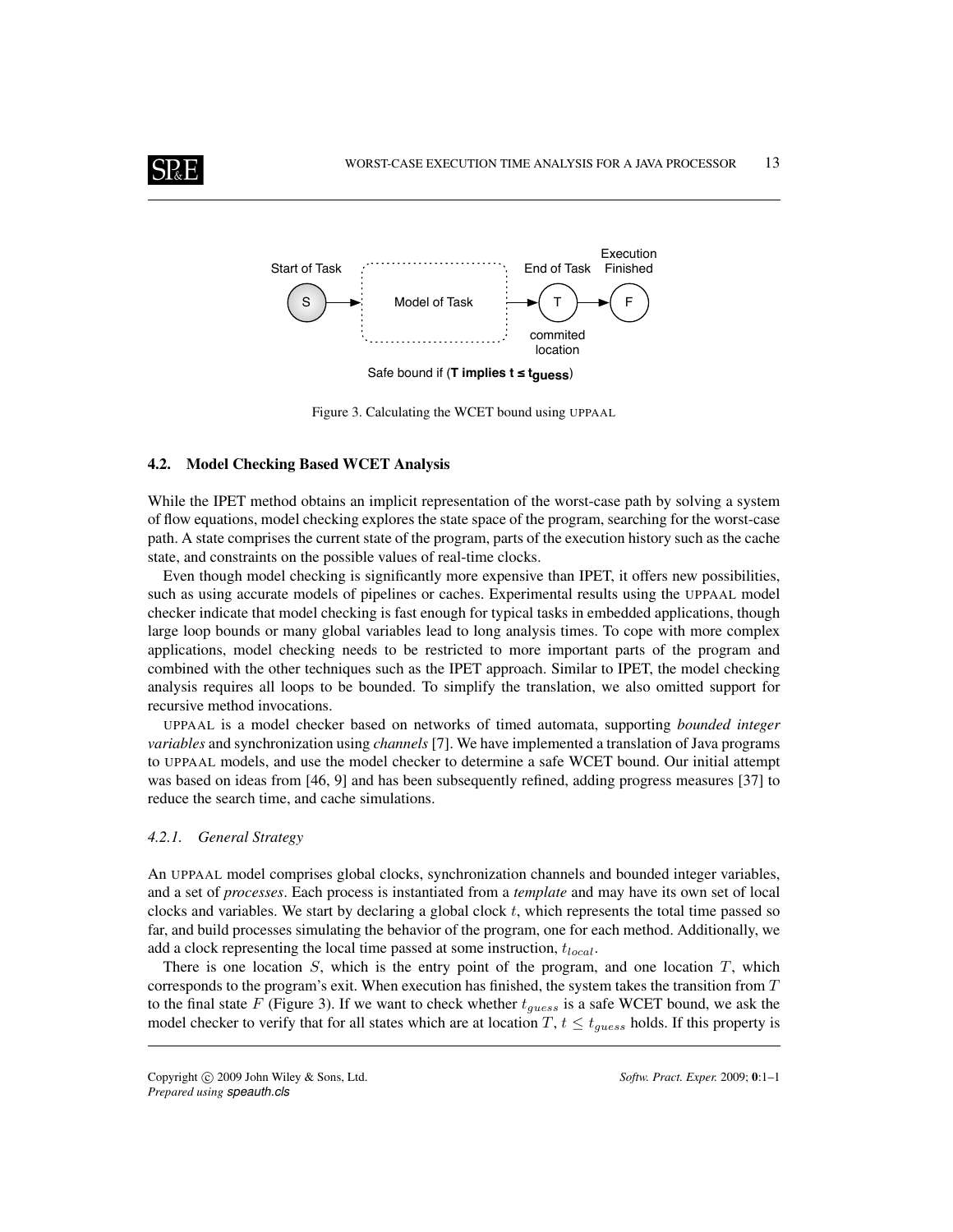

<span id="page-13-0"></span>

<span id="page-13-1"></span>Figure 4. Modeling CFGs as timed automata

satisfied,  $t_{guess}$  is a safe WCET bound; otherwise we have to assume it is not. Starting with a known upper bound, we perform a binary search to find a tighter WCET bound. Note that if the model checker kept track of the maximum value of  $t$  encountered during state exploration, it would not be necessary to perform a binary search.

## *4.2.2. Translation of Control Flow Graphs*

Given the CFG of a Java method  $m_i$ , we build a process  $M_i$  simulating the behavior of that method by adding *locations* representing the CFG's nodes and *transitions* representing the flow of control. The initial location  $M_i.S$  corresponds to the entry node of the CFG, and the location  $M_i.T$  to its exit node.

To model the timing of basic blocks, we reset  $t_{local}$  at the incoming edges of a basic block. If the execution of the basic block takes at most  $c_{max}$  cycles, we add the invariant  $t_{local} \leq c_{max}$  to the corresponding location. On architectures where the maximum number of cycles depends on the edge i taken, additional guards of the form  $t_{local} \leq c_i$  are added to the outgoing edges of the basic block (Figure [4\(a\)\)](#page-13-0).

#### *4.2.3. Modeling Loops*

It would be possible to eliminate bounded loops by unrolling them in a preprocessing step, but it is more efficient to rely on bounded integer variables. Assume it is known that the body of loop  $n$  is executed at least  $L_n$  and at most  $U_n$  times. We declare a local bounded integer variable  $i_n$  representing the loop counter, ranging from 0 to  $U_n$ . The loop counter is initialized to 0 when the loop is entered. If an edge implies that the loop header will be executed one more time, a guard  $i_n < U_n$  and an update  $i_n \leftarrow i_n + 1$  is added to the corresponding transition. If an edge leaves the loop, we add a guard  $i_n \ge L_n$  and an update  $i_n \leftarrow 0$  to the transition (Figure [4\(b\)\)](#page-13-1).

It might be beneficial to set  $L_n = U_n$ , but this is only correct in the absence of timing anomalies, and therefore in general unsound in the presence of FIFO caches. Assuming an empty cache for FIFO replacement policy is not the worst case – therefore, we consider FIFO replacement as a form of timing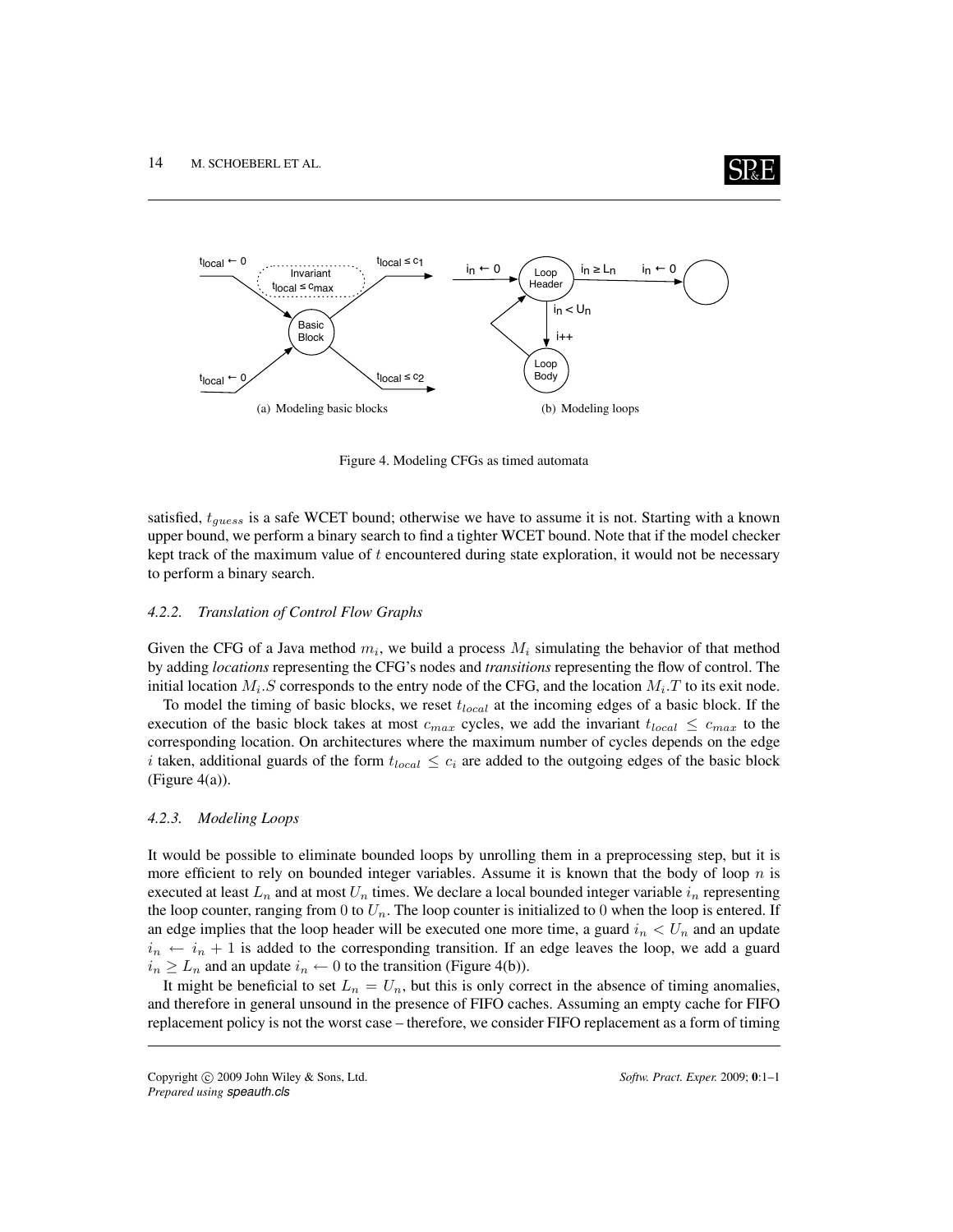



<span id="page-14-0"></span>Figure 5. Translation of method invocations

anomaly. In principle, every control flow representable using bounded integer variables can be modeled using UPPAAL, though we only implemented relatively simple loop bounds in the current version of the WCA tool.

## *4.2.4. Method Invocations*

We instantiate one process  $M_i$  for each reachable method  $m_i$ . To model method invocations, we synchronize the processes using synchronization channels. To allow the method to be invoked several times, a transition from  $M_i$ . T to  $M_i$ . S is added to all methods. When a method  $m_i$  is invoked, the invoke transition synchronizes with the outgoing transition of  $M_i.S$  on the invoked method's channel. When returning from method  $m_i$ , the transition from  $M_i$ . T to  $M_i$ . S synchronizes with the corresponding return transition in the calling method. This translation assumes that there are no recursive calls (see Figure [5\)](#page-14-0).

## 4.3. Low-Level WCET Analysis

For the low-level WCET analysis, a good model of the target architecture is needed. In our case the target architecture is simple with respect to the WCET and well documented. In [\[63\]](#page-43-14), we have performed the WCET analysis of the microcode that *implements* the bytecode instructions. That means the bytecode instruction timing is derived by static analysis and no further measurements are necessary. We have shown that there are no dependencies, neither through pipeline effects nor shared processor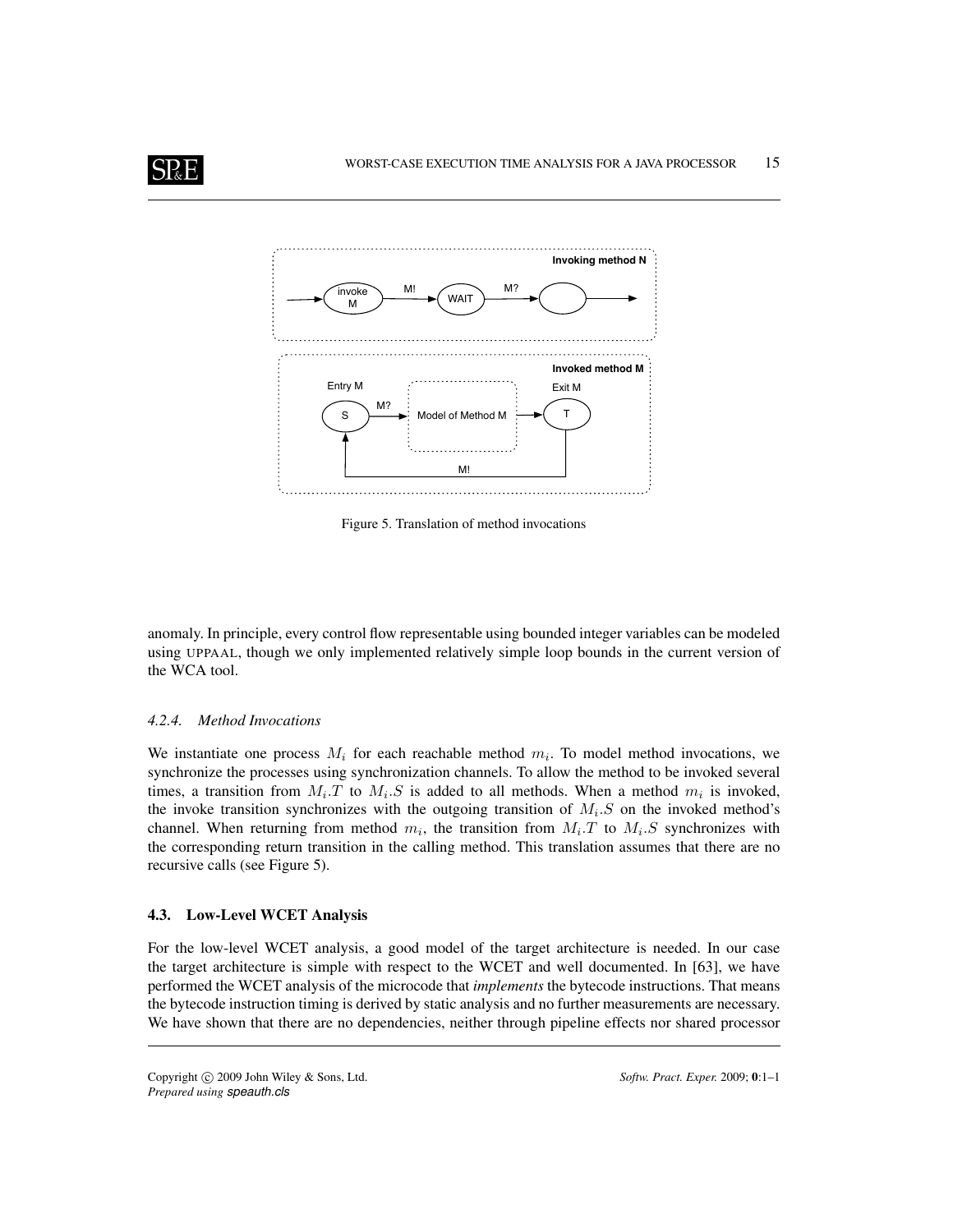

| Instruction        | Cycles | Function                     |
|--------------------|--------|------------------------------|
| iconst_0           |        | load constant 0 on TOS       |
| bipush             | 2      | load a byte constant on TOS  |
| iload <sub>0</sub> |        | load local variable 0 on TOS |
| iload              | 2      | load a local variable on TOS |
| dup                |        | duplicate TOS                |
| iadd               |        | integer addition             |
| isub               |        | integer subtraction          |
| ifeq               |        | conditional branch           |
|                    |        |                              |

<span id="page-15-1"></span>Table I. Execution time of simple bytecodes in cycles

resources, between individual bytecodes. The detailed bytecode instruction timing can be found in [\[62\]](#page-43-0) and [\[65\]](#page-43-20).[¶](#page-15-0)

#### *4.3.1. Basic Bytecodes*

Most bytecode instructions that do not access memory have a constant execution time. They are executed by either one microcode instruction or a short sequence of microcode instructions. The execution time in clock cycles equals the number of microinstructions executed. As the stack is onchip, it can be accessed in a single cycle. We do not need to incorporate the main memory timing into the instruction timing of simple bytecodes. Table [I](#page-15-1) shows example instructions, their timing, and their meaning (TOS is top-of-stack). Access to object, array, and class fields depend on the timing of the main memory.

## <span id="page-15-2"></span>*4.3.2. Memory Access*

Object oriented instructions, array access, and invoke instructions access the main memory. Therefore, we have to model the memory access time. We assume a simple SRAM with a constant access time. Access time that exceeds a single cycle includes additional wait states ( $r_{ws}$  for a memory read and  $w_{ws}$ ) for a memory write). With a memory with  $r_{ws}$  wait states, the execution time for, e.g., getfield is

$$
t_{\text{getfield}} = 11 + 2r_{ws}.
$$

A memory read in JOP microcode is split into two phases: (1) start the read transaction and (2) read the result. These two phases can be considered an explicit version of the load delay slot in an early version of the MIPS CPU. The MIPS delay slot needs to be scheduled by the compiler, whereas the microcode in JOP is optimized by hand. To avoid timing dependencies within the memory subsystem over bytecode boundaries, memory store instructions are also split into a start write and wait for

<span id="page-15-0"></span><sup>¶</sup>The latest revision of the timing information is available at <http://www.jopdesign.com/>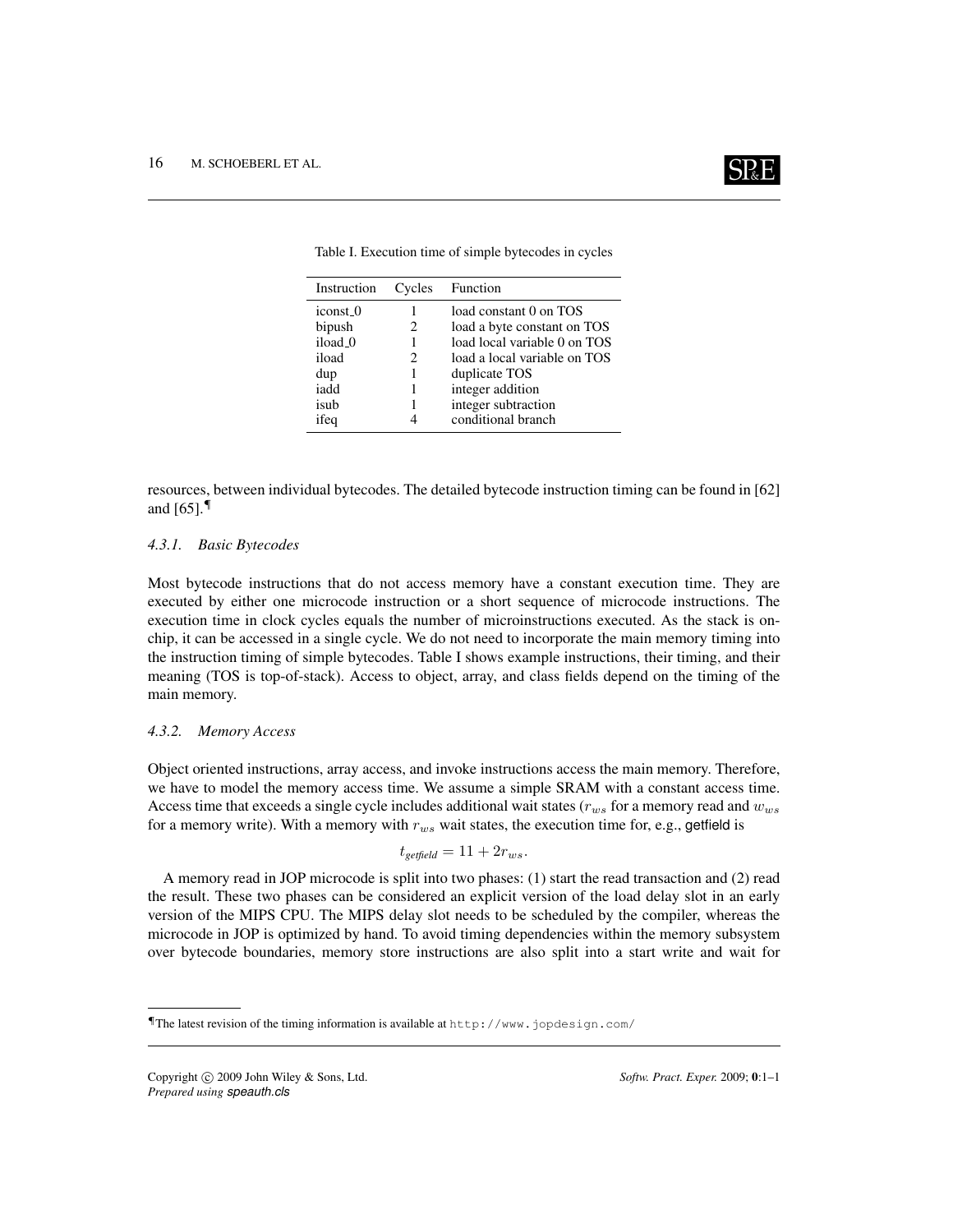completion instruction. Between those two microcode instructions the memory subsystem performs the memory transaction in parallel to the the core pipeline executing microcode instructions. Filling this slot with useful microcode instructions can hide some of the access latency. The microcode sequence in this load/store slot is straight line code and the number of hidden cycles is constant. The following example gives the exact execution time of bytecode  $\text{Idc2}_w$  in clock cycles:

$$
t_{ldc2,w} = 17 + \max(r_{ws} - 2,0) + \max(r_{ws} - 1,0)
$$

Thus, for a memory with two cycles access time ( $r_{ws} = 1$ ), as we use it for a 100 MHz version of JOP with a 15 ns SRAM, the wait state is completely hidden by microcode instructions for this bytecode.

Memory access time also determines the cache load time on a miss. For the current implementation the cache load time is calculated as follows: the wait state  $f_{ws}$  for a single word cache fill is:

$$
f_{ws} = \max(r_{ws}, 1)
$$

On a method invoke or return, the respective method has to be loaded into the cache on a cache miss. The load time *l* is:

$$
l = \begin{cases} 6 + (n+1)(1 + f_{ws}) & \text{: cache miss} \\ 4 & \text{: cache hit} \end{cases}
$$

where  $n$  is the size of the method in number of 32-bit words. For short methods, the load time of the method on a cache miss, or part of it, is hidden by microcode execution. As an example, the exact execution time for the bytecode invokestatic is:

$$
t_{involestatic} = 74 + r_{ws} + \max(r_{ws} - 3, 0) + \max(r_{ws} - 2, 0) + \max(l - 37, 0)
$$

For invokestatic a cache load time *l* of up to 37 cycles is completely hidden.

#### *4.3.3. Bytecodes in Java*

More complex bytecodes can be implemented in Java on JOP. This feature is used, for example, to implement floating point instructions in software. If such a software bytecode is executed, a static method from a JVM internal class gets invoked. For the WCET analysis this bytecode is substituted by an invoke instruction to this method. The influence on the cache (the bytecode execution results in a method load) can be analyzed in the same way as for *ordinary* static methods (see Section [5\)](#page-18-0).

## *4.3.4. Native Methods*

Most of the JVM internal functionality in JOP, such as input, output, and thread scheduling, is implemented in Java; i.e., in software. However, Java and the JVM do not allow direct access to memory, peripheral devices, or processor registers. For this low-level access to system resources, we need *native* methods. For a Java processor, the *native* language is still Java bytecode. We solve this issue by substituting the native method invocation by a special bytecode instruction on class loading. Those special bytecodes are implemented in JOP microcode in the same way as regular bytecodes. With this translation we get a link from standard Java code to microcode without the overhead of a native method call. The execution time of the native methods (or in other words special bytecodes) is given in the same way as the execution time for standard bytecodes.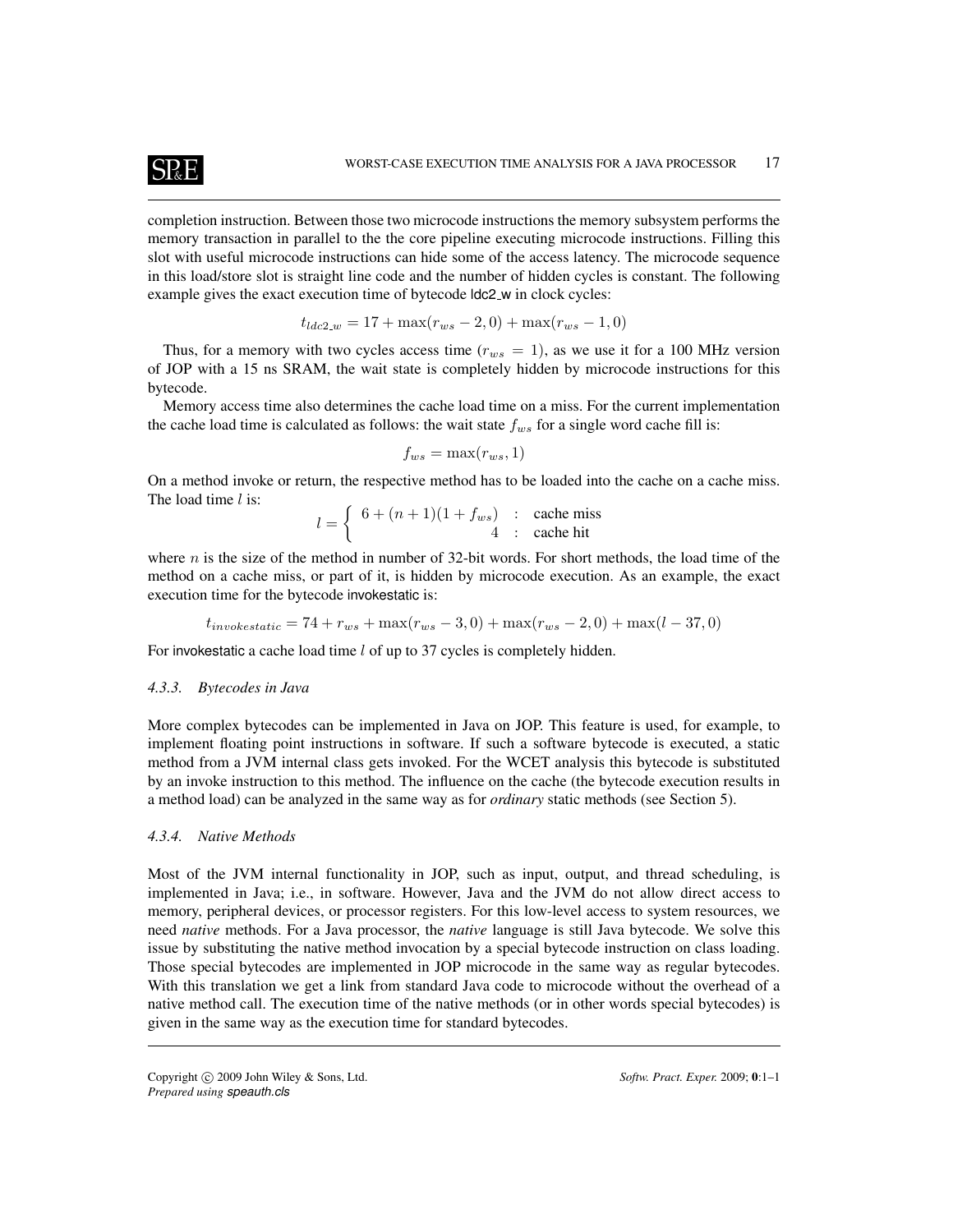

## *4.3.5. Calculation of Bytecode Timings*

To avoid the recalculation of the bytecode timings every time the microcode changes, we implemented an analysis tool to derive the bytecode timings from microcode assembler. This is less error prone than a manual calculation, and allows to adapt the microcode to the needs of a particular platform without lengthy recalculations of low-level timing properties.

The number of cycles needed to execute a bytecode depends on the set of possibly executed microcode instruction sequences, and the latency of memory accesses. For bytecodes that execute the stcbrd microcode (which starts the method cache fill on a miss), the time needed for a memory access not only depends on the read and write delay, but also on the size of the accessed method and whether the method cache access is a hit or miss.

The tool first extracts the set of microcode instruction sequences for a bytecode, and then calculates a timing formula for each instruction sequence. The tool can handle all bytecodes automatically, expect those, where the *timing of the microcode part* depends on values not known at compile time (e.g., int2ext, which is used to replace the stack on a context switch).

First, the set of microcode instruction sequences for a bytecode is extracted from the corresponding assembler code. To this end, the assembler label for the bytecode is identified, and the assembler code starting at this label is executed in an abstract interpreter. The interpreter keeps track of known constant values, so it is possible to deal with bounded loops and distinguish between memory access to main memory (with wait states) and on-chip I/O devices. If the value on top of the stack is unknown during interpretation of a conditional jump, the interpreter stores a continuation and at a later point generates a microcode path for the other alternative. As soon as the length of some microcode path exceeds a userdefined threshold, the analysis gives up. In this rare case (currently only two bytecode implementations are affected), the bytecode has to be analyzed manually.

Next, we generate a timing formula, as presented in Section [4.3.2,](#page-15-2) for each microcode path. Simple microcodes, which do not access the memory subsystem, contribute one cycle to the bytecode timing. Microcodes which access the memory execute in parallel. Two consecutive wait microcodes block until the memory access is finished. In between, microcodes which do no access the memory may be issued. The total number of cycles for such a sequence thus depends on the microcodes issued during the memory access, and the minimum number of cycles needed for executing the memory accesses.

For example, the memory access for the stmwd (memory write) microcode needs at least  $2 + w$ cycles. Now consider the microcode sequence

stmwd ldm moncnt ldi 1 add wait wait

Together with the starting first and synchronizing last microcode, the sequence thus takes at least  $4+w$ cycles. As a total of 6 microcodes are issued, the sequence also takes at least 6 cycles. Therefore, the time needed to execute the above microcode sequence is  $\max(4 + w, 6)$ .

Additionally, several invariants are verified during microcode analysis. For instance, we check that at most one memory-accessing microcode is executed at a time, that the top of stack is not be modified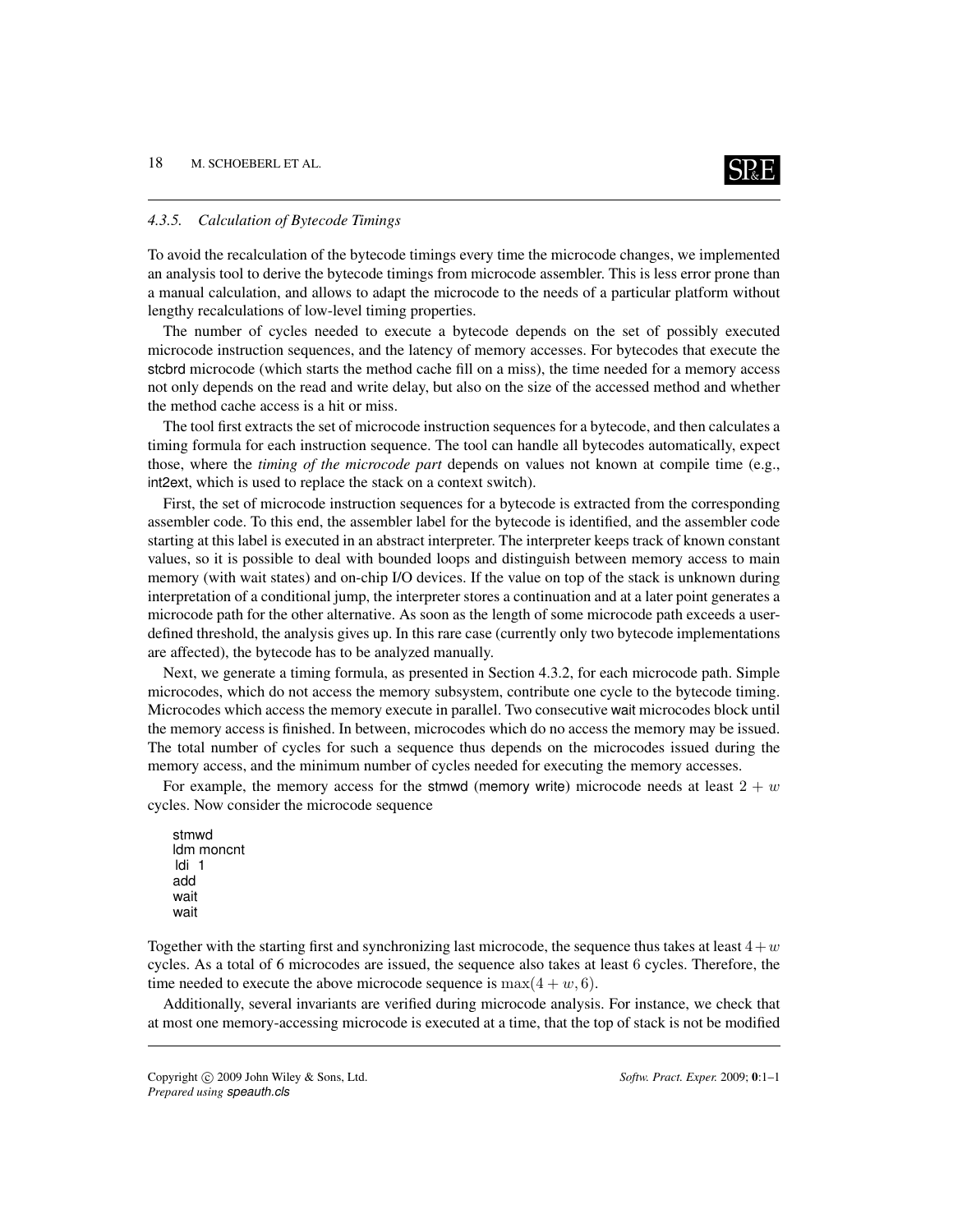# $SRE$

prior to a jump, and that a certain number of cycles pass between the start of a multiplication, and reading the result.

Taking the maximum of the timing formulas extracted for each microcode path, a parametrized formula for the bytecode timing is obtained. When the configuration of the memory, the size of the invoked method and the cache access classification is known during WCET analysis, this formula finally provides an integer bounding the actual number of cycles needed to execute the bytecode.

## 4.4. Implementation

The WCET analyzer (WCA) is an open source Java program and implements the IPET based and model checking based WCET analysis. In contrast to the former description, WCA associates the execution cost to the edges instead of the vertices. For modeling the execution time of JOP those two approaches are equivalent. However, WCA is prepared for other architectures with different execution times of a branch taken or not taken.

To access the class files, we use the Byte Code Engineering Library (BCEL) [\[13\]](#page-41-14). BCEL allows inspection and manipulation of class files and the bytecodes of the methods. The WCA extracts the basic blocks from the methods and builds the CFG. Within the CFG, the WCA detects both the loops and the loop header. From the source line attribute of the loop head, the annotation of the loop count is extracted. WCA uses the open-source ILP solver lp solve. lp solve is integrated into the WCA by directly invoking it via the Java library binding.

In addition to the usual approach modeling the application as one big ILP, we also support a recursive top-down analysis, which first analyzes referenced methods separately and then solves the inter-procedural ILP model. This is a fast, simple alternative to the global model, and allows us to invoke the more expensive model checker for smaller, important parts of the application. Furthermore, the recursive analysis is able to support incremental updates, and could be used by a bytecode optimizer or an interactive environment.

After completing the WCET analysis, WCA creates detailed reports to provide feedback to the user and annotate the source code as far as possible. All reports are formatted as HTML pages. Each individual method is listed with basic blocks, execution time of bytecodes, and cache miss times. The WCA also generates a graphical representation of the CFG for each method and for the whole program. Furthermore, the source is annotated with execution times and the WCET path is marked, as shown in Figure [6.](#page-19-0) For this purpose, the solution of the ILP is analyzed, first annotating the nodes of the CFG with execution costs, and then mapping the costs back to the source code.

#### <span id="page-18-0"></span>5. Cache Analysis

From the common usage and the properties of the Java language — usually small methods and relative branches — we derived the novel idea of a *method cache* [\[59\]](#page-43-2), i.e., an instruction cache organization in which whole methods are loaded into the cache on method invocation and on the return from a method.

The method cache is designed to simplify the WCET analysis. Due to the fact that cache misses only occur at two instructions (*invoke* and *return*), the instruction cache can be ignored on all other instructions. The time to load a method depends on the method size and the properties (latency and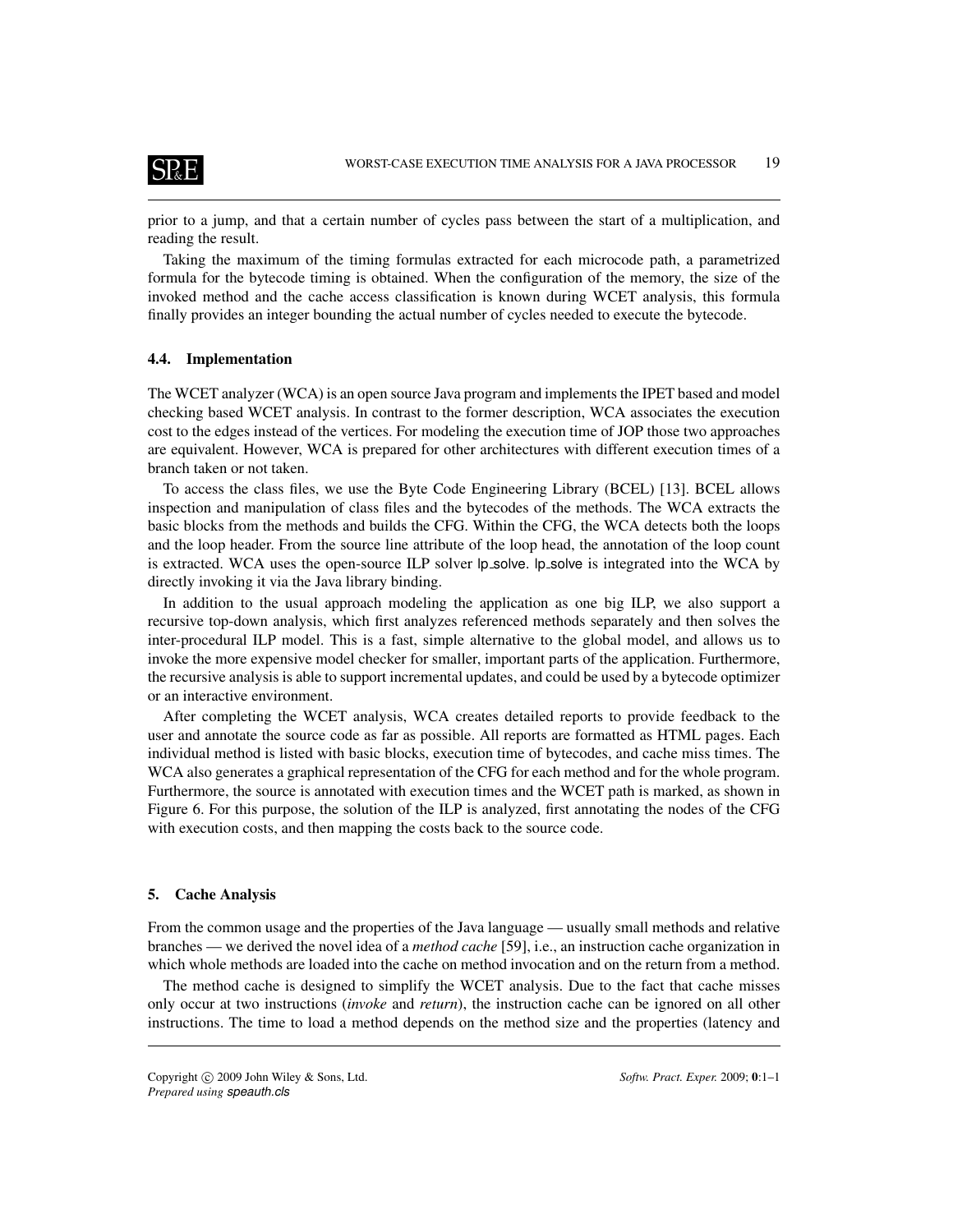



<span id="page-19-0"></span>Figure 6. WCET path highlighting in the source code

bandwidth) of the memory interface. On an invoke, the size of the invoked method is used, and on a return, the method size of the caller.

## 5.1. IPET Based Cache Analysis

To integrate the method cache into the WCET analysis, cache accesses are modeled inserting extra vertices and edges in the timing graph. The frequencies of cache access edges are then restricted to reflect the worst-case behavior of the cache.

As the cache hits or misses can only happen at method invocation, or return from a method, we model cache access times by inserting extra vertices before and after nodes which trigger a method invocation.

Figure [7](#page-20-0) shows an example with 6 connected basic blocks. Basic block B4 is shown as a box and has three incoming edges ( $f_1, f_2, f_3$ ) and two outgoing edges ( $f_5, f_6$ ). B4 contains the invocation of method foo(), surrounded by other instructions. The execution frequency  $e_4$  of block B4 in the example is

$$
e_4 = f_1 + f_2 + f_3 = f_5 + f_6
$$

We split a basic block that contains a method invoke (B4 in our example) into several blocks, to ensure that one block contains only the invoke instruction. Cache accesses on invoke and return are modeled by inserting an additional vertex representing a cache miss, and two edges for a cache miss and hit, respectively.

The miss for the return happens during the return instruction. On a miss, the caller method has to be loaded into the cache. Therefore, the miss penalty depends on the caller method size. However, as the return instruction is the last instruction executed in the called method, we can model the return miss time at the caller side after the invoke instruction. This approach simplifies the analysis as both methods, the caller and the called, with their respective sizes, are known at the invoke instruction.

Figure [8](#page-21-0) shows the resulting graph after the split of block B4 and the inserted vertices for the cache misses. The miss penalty is handled in the same way as execution time of basic blocks for the ILP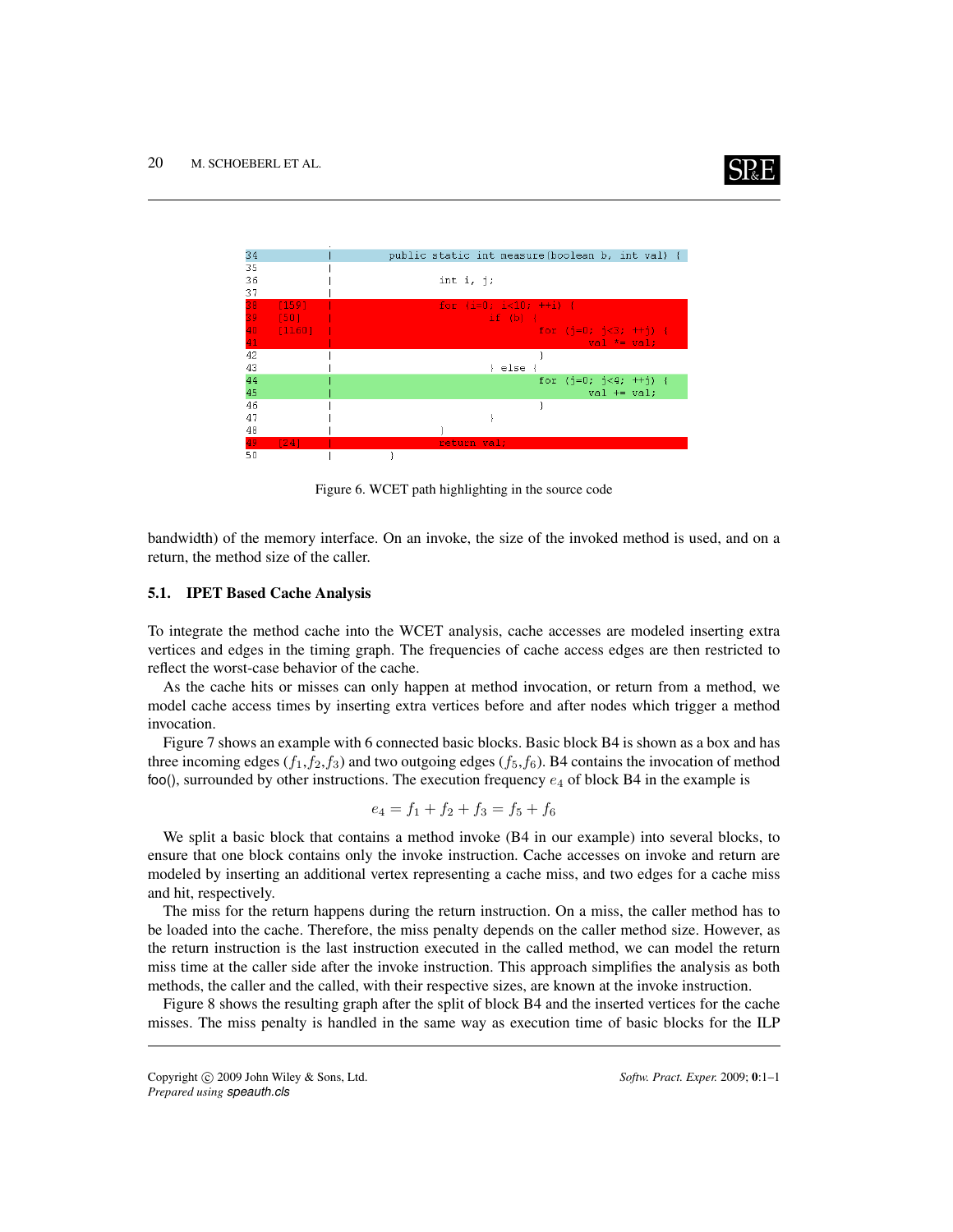



<span id="page-20-0"></span>Figure 7. Basic block with an invoke instruction

objective function. The additional constraints for the control flow in our example are

$$
e_4 = f_{ih} + f_{im}
$$

$$
e_4 = f_{rh} + f_{rm}
$$

with the invocation hit and miss frequencies  $f_{ih}$  and  $f_{im}$  and the return hit and miss frequencies  $f_{rh}$ and  $f_{rm}$ .

It has to be noted that misses are always more expensive than hits. A conservative bound on the hit frequency is a safe approximation when the exact information is missing. As the hit or miss time is contained within a single bytecode execution, there are no issues with timing anomalies [\[42\]](#page-43-15). As a next step, we have to formulate the relation between the hit and the miss frequency.

The method cache is divided in several blocks similar to cache lines in a conventional cache. However, a single method has to be loaded in a contiguous region of the cache. The effective replacement policy of the method cache is FIFO. A LRU replacement would be preferable, as it provides a slightly better caching behavior and is easier to analyze. However, the constraint on the method cache that a method has to span several contiguous blocks makes the implementation of the LRU replacement strategy difficult and costly in terms of hardware resources.

Due to the FIFO replacement, one can construct examples where a method in a loop can be classified as single miss, but that miss does not need to happen at the first iteration. As, furthermore, a long cache access history is needed to classify a cache access as hit or as miss, standard classification techniques perform poorly on FIFO caches [\[58\]](#page-43-16).

Therefore, instead of classifying one particular cache access, we bound the number of cache misses during the execution of a method or loop. The approach is based on the following fact for  $N$  block FIFO caches: If it is known that during the execution of a code region at most  $N$  distinct cache blocks are accessed, each accessed block will be loaded *at most once*. For example, suppose all methods invoked during the execution of a loop, together with the method containing the loop, fit into the cache. Then for every method possibly accessed during the execution, at most one cache access will be a cache miss.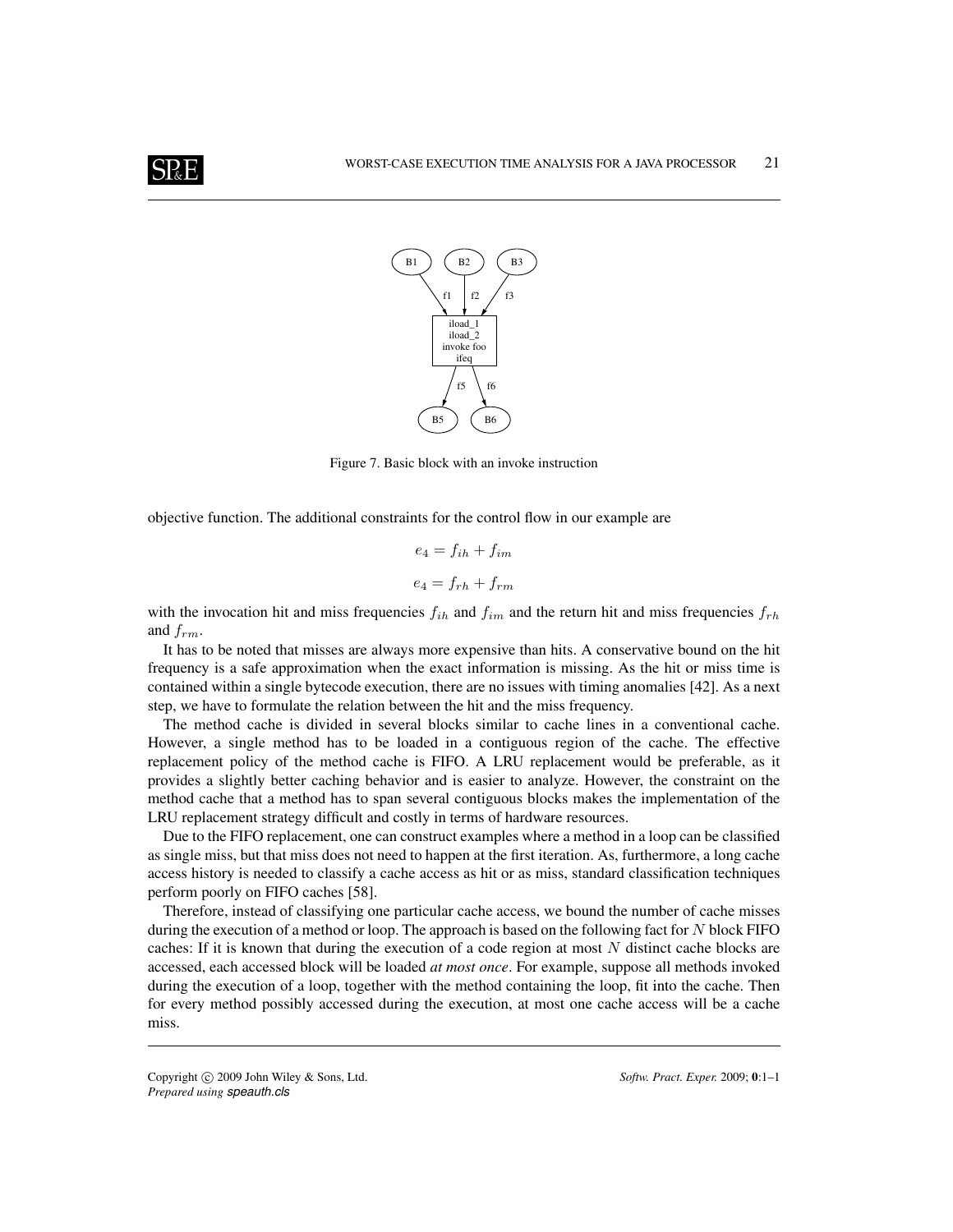



<span id="page-21-0"></span>Figure 8. Split of the basic block and cache miss blocks

To use this fact, we need to find a bound on the maximum number of *distinct* cache blocks  $maxBlocks(m)$ , which might be possibly accessed during the execution of any method m. The quality of the cache analysis hence depends on the heuristic used to check whether at most  $N$  distinct cache blocks are accessed. We found that simply considering all methods possibly invoked works well enough, but better results may be obtained using a more sophisticated check.

The cache analysis proceeds as follows: The methods of the analyzed task are analyzed, starting from the root method. When analyzing a method, we check for each invoke(m) block, whether  $\max \text{Blocks}(m) \leq N$ . If this is not the case, we continue inspecting the CFG of m.

Otherwise, the analysis recursively duplicates the CFG of the invoked method  $m$  and of all methods possibly invoked during its execution. This is necessary, as the cache miss frequency constraints should only apply to those method invocations where  $m$  is a parent in the call stack.

Then, for each method n possibly invoked during the execution of  $m$ , we identify all edges  $f_n \in E_{\text{miss}(n)}$  representing a cache miss of n. Let  $e_m$  denote the the execution frequency of method m. To reflect the fact that n will be loaded at most once during one execution of  $m$ , we add the following linear constraint for *n*: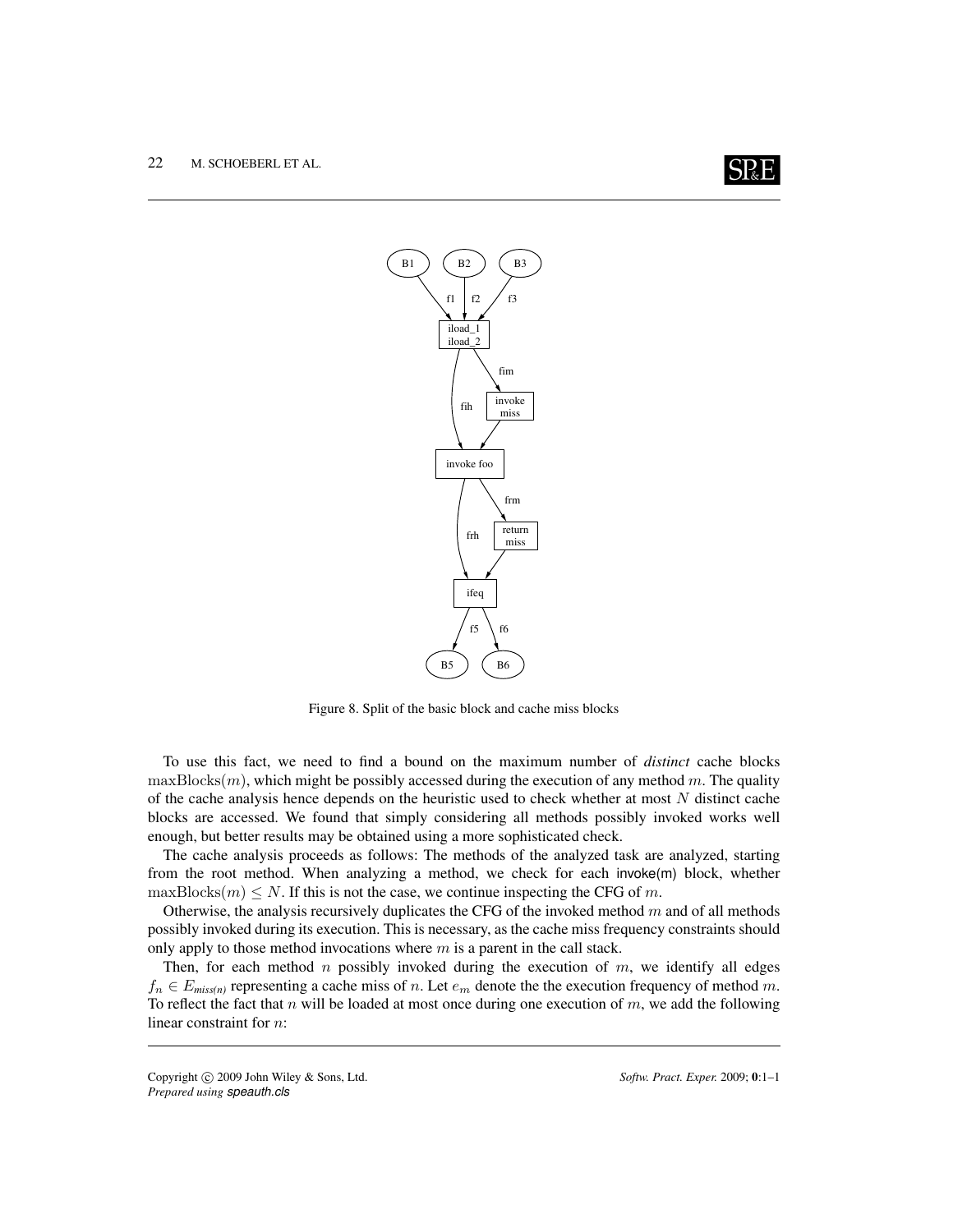#### Listing 1. FIFO Cache Analysis

```
m() {
    a (); /∗ f1 (invoke a ), f2 ( return to m) ∗/
    b (); /∗ f3 (invoke b ), f4 ( return to m) ∗/
}
a() {
     b (); /∗ f5 (invoke b ), f6 ( return to a) ∗/
     c (); /∗ f7 (invoke c ), f8 ( return to a) ∗/
}
b() {
    c (); /∗ f9 (invoke c ), f10 ( return to b) ∗/
}
\overline{c}() {
}
```

$$
\sum_{f_n} \in E_{\text{miss}(n)} f_n \le e_m
$$

An example, shown in Listing [1,](#page-22-0) illustrates the cache analysis. Assume that methods  $a, b$ , and  $c$ together fit into the cache, but not  $b, c,$  and  $m$ . The cache miss frequency variables for the methods in the example are given in the comment, e.g.,  $f_1$  for a miss on invoking method a and  $f_2$  for a miss when method  $a$  returns. During the execution of  $a$ , as all three methods fit into the cache, each of the methods  $a, b$  and  $c$  will be missed at most once. Similarly, during the execution of  $b$  called from  $m$ , both  $b$  and  $c$  will be loaded at most once.

The cache analysis starts by inspecting m, and identifies that maxBlocks(a)  $\leq N$ . Therefore, a, b and c are duplicated, resulting in methods  $a'$ ,  $b'$  and  $c'$ , and cache miss frequencies  $f'_i$ . The following ILP constraints are generated:

$$
f_1 + f'_6 + f'_8 \le e'_a
$$
  

$$
f'_5 + f'_{10} \le e'_a
$$
  

$$
f'_7 + f'_9 \le e'_a
$$

Due to these constraints, e.g., either  $f'_5$  or  $f'_7$  might be executed once per execution of a, but not both of them.

The analysis continues to inspect m, and finds that maxBlocks $(b) \leq N$ . The renaming results in methods  $b''$  and  $c''$ , and cache miss frequencies  $f''_i$ . Finally, these ILP constraints are added:

$$
f_3 + f_{10}'' \leq e_b''
$$
  

$$
f_9'' \leq e_b''
$$

The technique presented above is easy to apply and only needs to perform simple static analysis. In contrast to a direct-mapped instruction cache, we only need to consider invoke instructions and do not need to know the actual bytecode address of any instruction, thus increasing the portability of the analysis.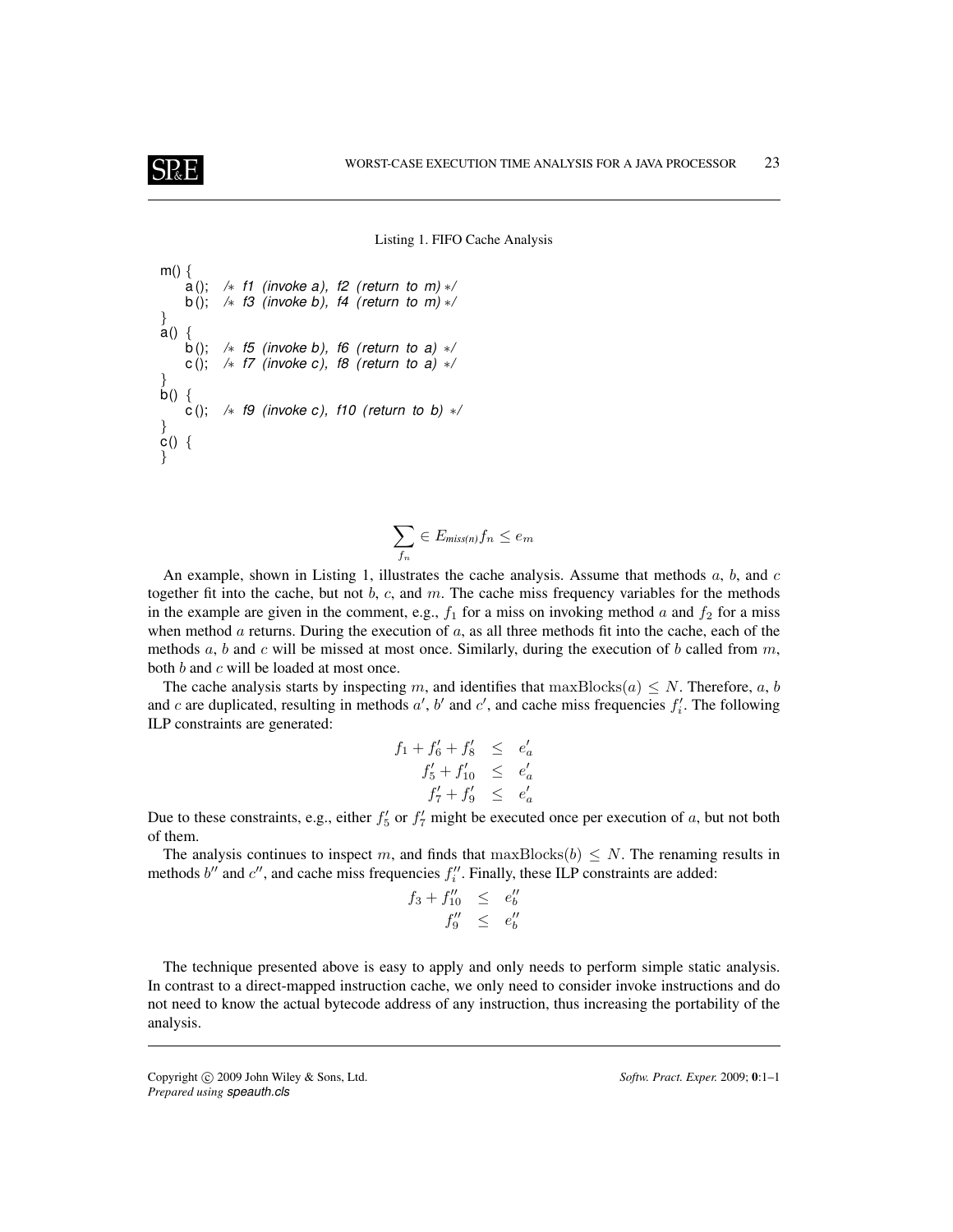



<span id="page-23-1"></span>Figure 9. Modeling the method cache accesses

## 5.2. Method Cache Simulation

Using timed automata, it is possible to directly include the cache state into the timing model. It is most important, however, to keep the number of different cache states low, to limit space and time needed for the WCET calculation. JOP's method cache is especially well suited for model checking, as the number of blocks and consequently the number of different cache states are small.

To include the method cache in the UPPAAL model, we introduce an array of global, bounded integer variables, representing the blocks of the cache. It is assumed that the cache initially only contains the main method and is otherwise empty. As this is not a safe approximation in general, we have to ensure that the first access to some method is actually a cache miss, for example by inserting a cache flush at the beginning of the main method.

We insert two additional locations right before and after the invoke location, modeling the time spent for loading the invoked method and the invoking method at a return, respectively. The UPPAAL function access cache updates the global cache state and sets the variable last Hit to either true or false (see Figure [9](#page-23-1) and Listing [2\)](#page-24-0).

## <span id="page-23-0"></span>6. Data Flow Analysis

WCET analysis has to reason about the behavior of programs, especially with regard to loop bounds. The information about the constraints for the program flow are also referred to as flow facts. Many approaches use manual annotations to communicate flow facts to the analysis tool. A survey on annotation languages can be found in [\[35\]](#page-42-21). Manual annotation of flow facts is not an ideal solution. The respective information is specified in two places: The program code and the annotation itself. Inevitably, this can lead to inconsistencies, especially if the logic of a program is updated. It is not trivial to prove that an annotation is correct (the work of [\[33\]](#page-42-22) aims to achieve this by using the Java Modeling Language). In some cases, it would also be necessary to annotate library code (e. g., String.equals()), which is not always possible.

Data-flow analysis (DFA) can solve many of these problems and remove the need for a number of annotations. Context sensitive DFA can also naturally model context-sensitive behavior; modeling such behavior through manual annotations is cumbersome and requires powerful annotation languages. However, in general, DFA cannot find all loop bounds. Some knowledge of loop bounds resides outside the program itself, e.g., input data dependent loops or when a loop depends on the behavior of an I/O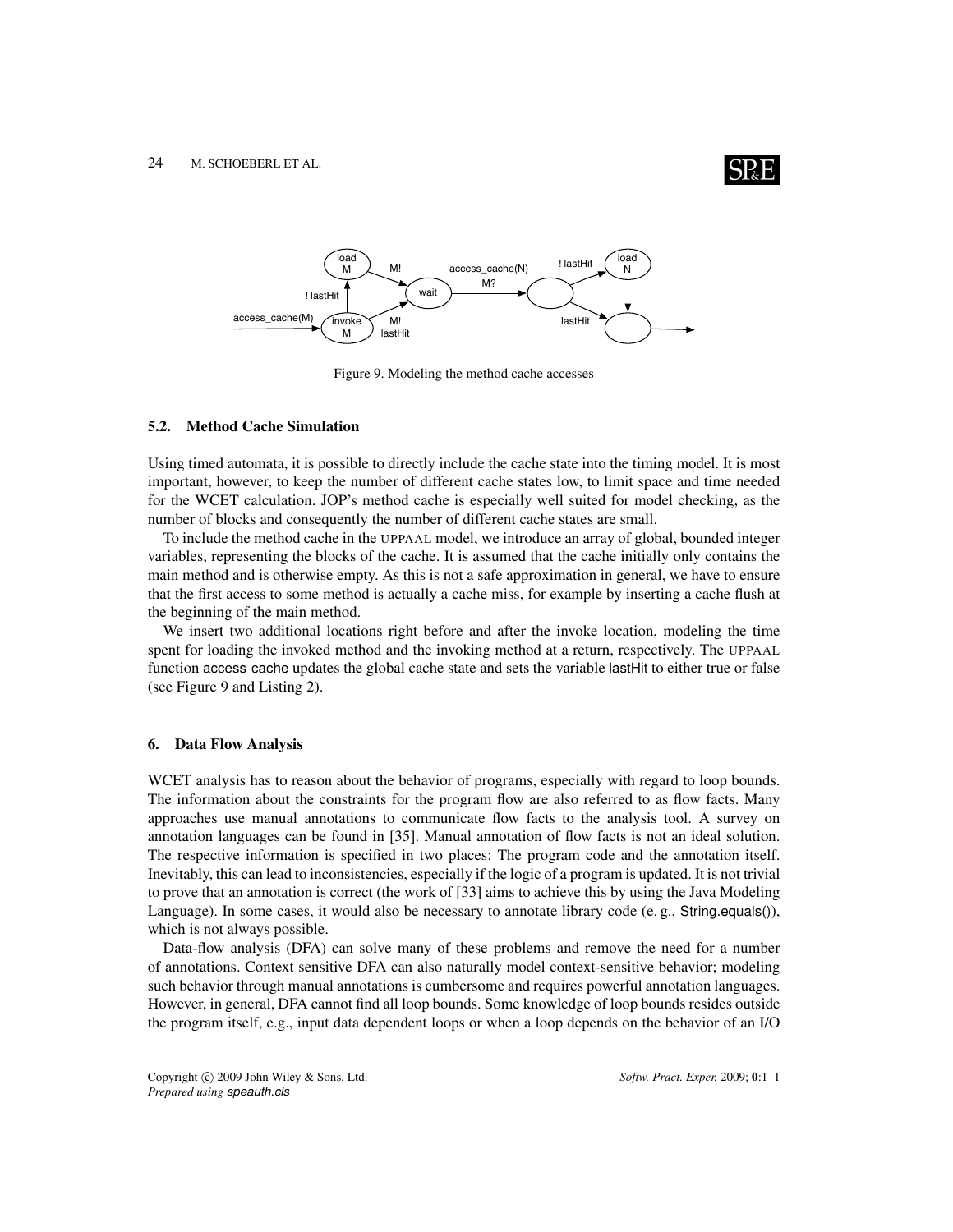Listing 2. FIFO cache simulation

```
const int NUM BLOCKS[NUM METHODS] = { /∗ number of blocks per method ∗/ };
const int EMPTY_TAG = NUM_METHODS;
int [0, NUM.METH ODS] cache[NUM.BLOCKS] = \{ EMPTY\_TAG, ROOT.METH OD, EMPTY\_TAG, ... \};bool lastHit ;
void access cache(int mId) {
    int i = 0;
    int sz = NUM_BLOCKS[mld];
    lastHit = false:
    for (i = 0; i < NUM_BLOCKS; i_{++}) {
        if (cache[i] == mld) {
           lastHit = true;return;
       }
    }
    for ( i = NUM\_BLOCKS - 1; i > = sz; i - )cache[i] = cache[i-sz];}
    for (i = 0; i < sz-1; i++) {
       cache[i] = EMPTY_TAG;}
```
device. Some knowledge is lost due to the abstractions an analysis makes (e.g., modeling the possible values of a variable as an interval); such abstractions are however required to keep the computational effort of the analysis feasible. Still, DFA can minimize the need for annotations and therefore also the effort required to correctly annotate a program.

Furthermore, a WCET analysis tool for object oriented languages requires knowledge about the receivers of invoked methods in order to minimize the pessimism for virtual method calls. In this section, a data-flow analysis framework is presented, which was developed to aid WCET analysis and works directly on Java bytecode. Currently, a receiver type analysis and a loop bound analysis are implemented.

## 6.1. The Analysis Framework

 $cache[i] = mId;$ 

}

We implemented an analysis framework that operates directly on Java bytecodes. Unlike machine code, Java bytecode contains symbolic information about types, field names etc. As JOP executes Java bytecode with only minor modifications,  $\parallel$  an analysis at this level is able to model the program behavior

<span id="page-24-1"></span>Most notably, the binaries for JOP are prelinked and symbolic information is stripped. However, this does not change the semantics of the program.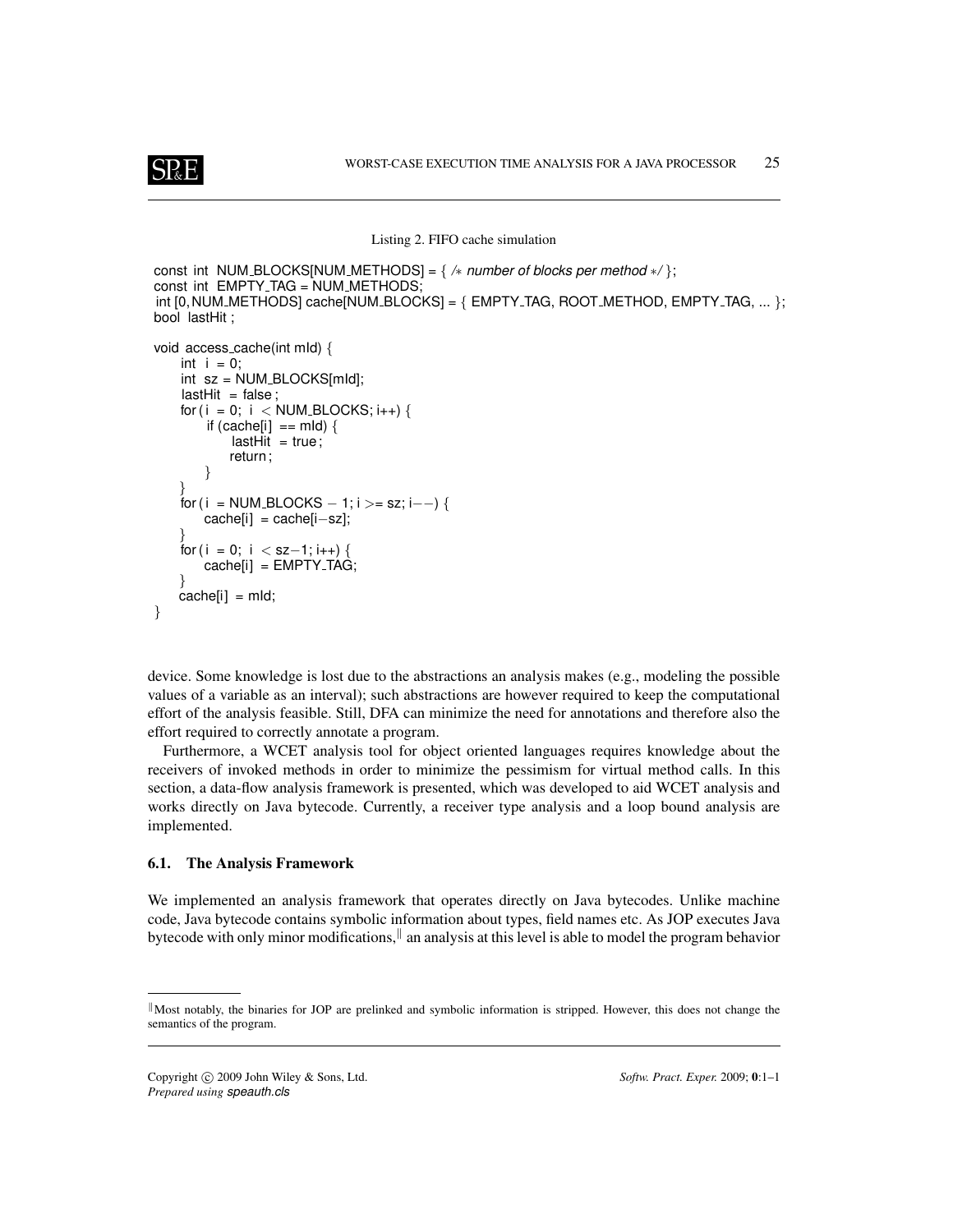

on JOP accurately. Having symbolic information at hand also allows easy interfacing with the WCET analysis tool. The framework builds on other classes within the tool chain for JOP, e. g., to build the transitive hull of classes. We chose not to use an analysis framework like PAG [\[1\]](#page-41-15) or soot [\[57\]](#page-43-21), because the overheads for switching from the existing infrastructure to such a framework did not seem to be justified.

The infrastructure and the analysis kernel are strongly influenced by the algorithms described in [\[44\]](#page-43-22). The analyses themselves resemble traditional bytecode interpreters, but operate on abstract states, e.g., intervals of integer values. All analyses implement a common interface, which comprises methods to create initial information and to compare, join and transfer the information. The analysis kernel itself is a classic worklist algorithm.

## *6.1.1. Bootstrapping*

Although being the starting point of program execution, the main() method is not an appropriate starting point for the analysis. A JVM initializes various data structures before the main() method is invoked. In the case of JOP, the class initializers are also executed before the start of the program. These initializations have to be reflected in the analysis. In the tool described in this paper, a dummy <prologue> method is automatically generated. It invokes the methods for the JVM internal initializations, the class initializer methods, and the main() method. The <prologue> method can be regarded as counterpart of JOP's Startup.boot() method.

## *6.1.2. Method Invocation*

Virtual method calls are obviously a key feature of an object oriented language like Java. Therefore, the method to be invoked is not known a priori at the call site. This in turn means that the invocation of a method cannot be hardcoded into the program flow representation of a DFA. Our approach to this issue is straight forward: The transfer function handles method invocations by recursively analyzing them. For a method invocation, the transfer function therefore has to: (a) set up the information to be passed on, (b) decide which methods may be invoked, (c) analyze the possibly invoked methods, and (d) join the returned information.

To reduce the number of possible receivers, the first analysis to be run is the receiver type analysis, as described in the following section. It determines on the fly which virtual methods may be invoked and then recursively analyzes the appropriate methods. The call graph is therefore built up dynamically in this analysis. Analyses that follow the receiver type analysis can rely on the already computed call graph.

A draw-back of this solution is that exceptions cannot be handled easily, because an exception may trigger a transfer of control across methods. The proper handling of exceptions is therefore still an open issue for our framework.

## 6.2. Receiver Types

The receiver type determines which version of a method is actually invoked. As this depends on the type of the object, the analysis propagates the possible types for all fields and local variables through the potential execution paths. The bytecode new, for example, creates a mapping from the top-of-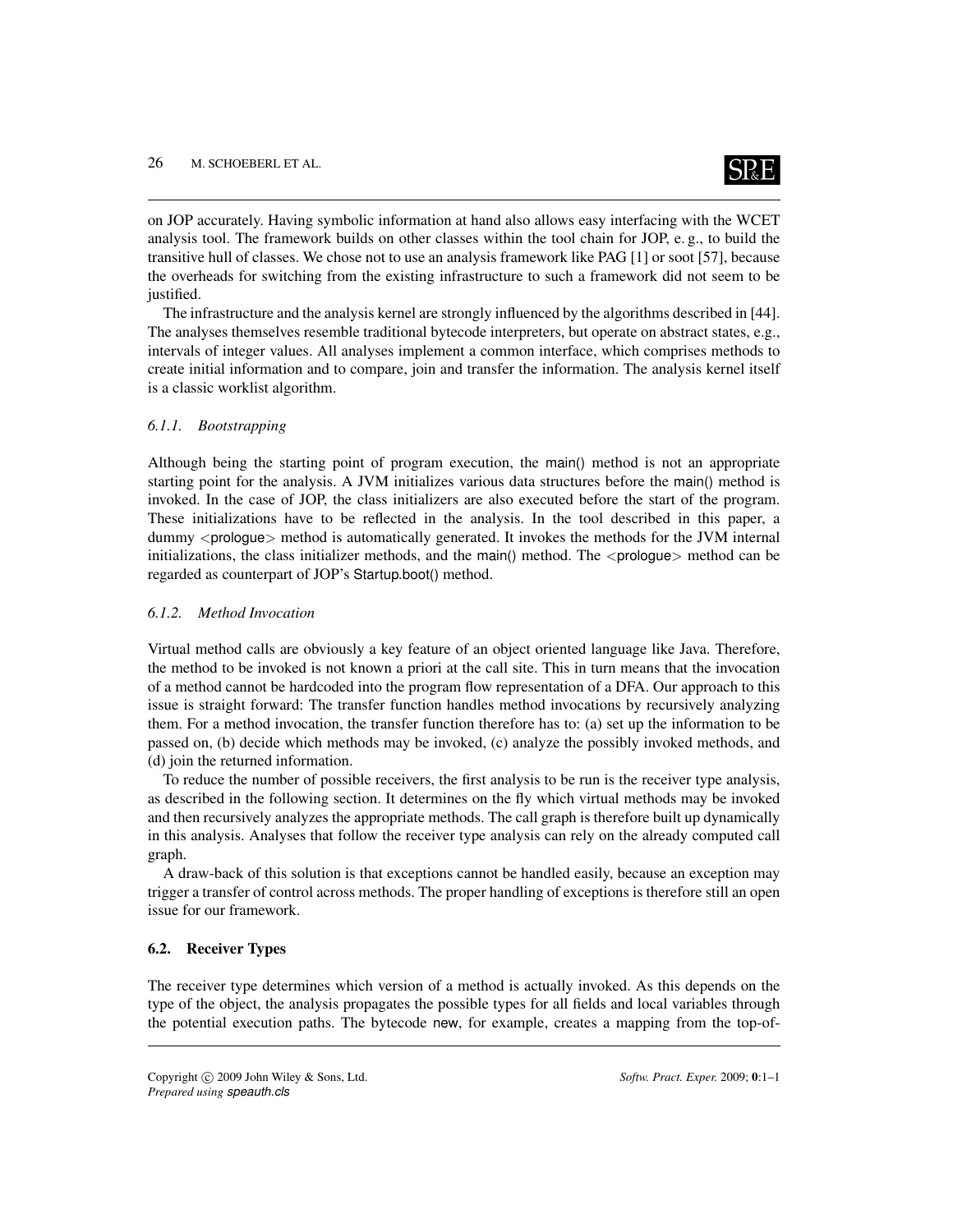#### Listing 3. Receiver type analysis example in Java source

#### <span id="page-26-0"></span>...  $Baz.baz = new Bar($ ; ...

Listing 4. Receiver type analysis example in bytecode representation

<span id="page-26-1"></span>... 13: new class Bar(); 16: dup; 17: invokespecial Method Bar.<init>:()V; 20: putstatic Field Baz.baz:LBar; ...

stack element to the type of the created object. A putfield instruction takes the type of the appropriate stack entry, adds the field name and creates a mapping from this field location to the type of the top stack entry. When allocating arrays, the allocation site is added to the type information. This helps to distinguish arrays that are instantiated in different places and thus makes the computed information more precise.

The receiver type analysis maps each *Location* to a set of *Types.* A *Location* represents a stack entry or a location on the heap. A stack entry is modeled as an integer value  $s \in \mathbb{N}$ , "pointing" to the according stack entry. A heap location consists of a  $Type$  and a field name; in case of an array type, all array fields are merged to a single field. A  $Type$  is a string that contains the fully qualified class name. For arrays and strings it also contains the position at which the instance of this  $Type$  was created (or loaded from the constant pool). Adding the allocation site allows to distinguish array and constant string instances in later analyses. It would also be possible to add the allocation site for regular classes, but the analysis then quickly becomes too expensive in terms of both memory consumption and computation time.

Consider the code fragments in Listings [3](#page-26-0) and [4;](#page-26-1) Listing [4](#page-26-1) shows the bytecode created by the Java code in Listing [3.](#page-26-0) The bytecode at position 13 creates a new mapping for the top stack entry, e.g., stack slot 3, resulting in the mapping  $\{\ldots, stack[3] \rightarrow \{Bar\}, \ldots\}$ . The subsequent dup bytecode yields the following mapping: {...,  $stack[3] \rightarrow \{Bar\}$ ,  $stack[4] \rightarrow \{Bar\}$ , ...}. The invocation of the constructor pops off the top element and therefore results in  $\{\ldots, stack[3] \rightarrow \{Bar\}, \ldots\}$ . Finally, putstatic stores the top stack entry to the static field Baz.baz. The result is the mapping  $\{\ldots, \text{ Baz}, \text{baz} \rightarrow \{\text{Bar}\}, \ldots\}$ . The analysis conceptually does the same as an actual JVM, but uses symbolic locations instead of actual references to objects.

When invoking a virtual method, the analysis looks up all mappings for the appropriate stack entry, and accordingly considers all potentially called methods. Moreover, the analysis records the receiver types for field accesses, such that subsequent analyses can reuse this information.

Our analysis builds up the callgraph step by step, and remembers information for each bytecode. Therefore, it is similar to k-CFA (" $k$ <sup>th</sup>-order control-flow analysis") [\[70,](#page-44-6) [71\]](#page-44-7). As our current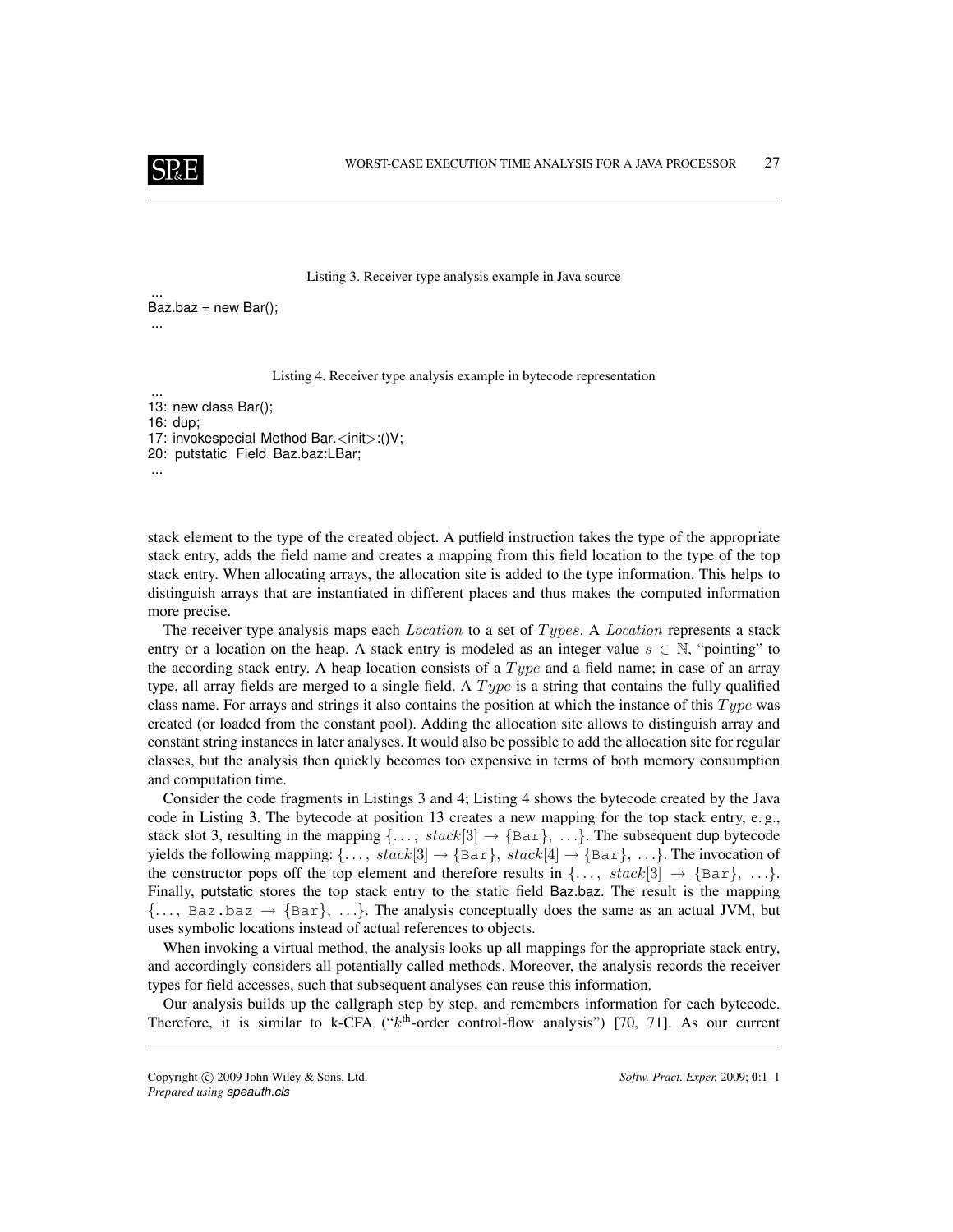

implementation does not distinguish different call strings, which represent the invocation sequence, it can be classified as 0-CFA. In our experiments (see Section [7\)](#page-30-0), the analysis turned out to be rather complex for some programs. Therefore, we abstained from adding call strings, to keep the cost for the analysis moderate.

The analysis is flow sensitive and computes information for individual bytecodes. Therefore, it is potentially more precise than other analyses, but it also requires more effort than the techniques presented in the study of Bacon [\[4\]](#page-41-6) or the approach in [\[74\]](#page-44-8). Implementing one of these techniques would probably be necessary to handle larger programs.

The WCA does not support recursive method invocations, as their use is discouraged on Java processors due to the high runtime overhead, and they complicate the analysis considerably. Therefore, the static call graph, generated by analyzing the class hierarchy or using the results from the dataflow analysis, has to be acyclic. Using the results of the receiver type dataflow analysis, it is nevertheless possible to support certain uses of the popular delegator pattern (Listing [5\)](#page-28-0). This extends the class of programs for which the WCET can be computed.

#### 6.3. Loop Bounds

To determine the loop bounds in a program, we compute the possible values of integer variables. As it would be infeasible to do this precisely, the analysis operates on intervals of integer values. Integer operations operate on these intervals, pushing a constant c onto the stack results in an interval  $[c, c]$ . If an input to an integer operation is unknown or if an operation cannot be reasonably defined on intervals, it results in the interval  $[-\infty, \infty]$ .

To keep the analysis reasonably precise while still being efficient, we also remember the constraints that appear when a conditional jump depends on the value of some variable. The third "ingredient" for the analysis is an interval for the possible increments of a variable. Other operations than incrementing and adding or subtracting known intervals are not supported and result in an increment interval  $[-\infty,\infty].$ 

We define an *Interval* as follows:

$$
Interval = \{\bot\} \cup \{[l, u]| l \le u, l \in \mathbb{Z} \cup \{-\infty\}, u \in \mathbb{Z} \cup \{\infty\}\}\
$$

We can define the  $\sqsubseteq$  relation on two *Interval* values  $int_1 = [l_1, u_1]$  and  $int_2 = [l_2, u_2]$  as follows:

 $int_1 \sqsubseteq int_2 \Leftrightarrow l_2 \leq l_1 \wedge u_1 \leq u_2$ 

The loop-bound analysis operates on tuples of values; the elements of such a tuple  $x = \langle assigned,$ constrained, increment, source, defscope, softinc, cnt $\rangle$  are described in Table [II.](#page-29-0) The comparison operator  $\Box$  operates only on the *assigned, constrained, increment,* and *softinc* elements. The *source*, defscope and cnt elements are auxiliary elements that are irrelevant to the comparison. For two tuples  $x_1 = \langle a_1, c_1, i_1, s_1, d_1, o_1, n_1 \rangle$  and  $x_2 = \langle a_2, c_2, i_2, s_2, d_2, o_2, n_2 \rangle$ , we define  $\sqsubseteq$  as pointwise application of the  $\sqsubseteq$  relation for the intervals and equality for the *softinc* flag:

$$
x_1 \sqsubseteq x_2 \Leftrightarrow a_1 \sqsubseteq a_2 \land c_1 \sqsubseteq c_2 \land i_1 \sqsubseteq i_2 \land o_2 = o_2
$$

Joining two intervals  $int_1 = [l_1, u_1]$  and  $int_2 = [l_2, u_2]$ , is straight forward defined as

$$
int_1 \sqcup int_2 := [\min(l_1, l_2), \max(u_1, u_2)]
$$

Copyright c 2009 John Wiley & Sons, Ltd. *Softw. Pract. Exper.* 2009; 0:1–1 *Prepared using speauth.cls*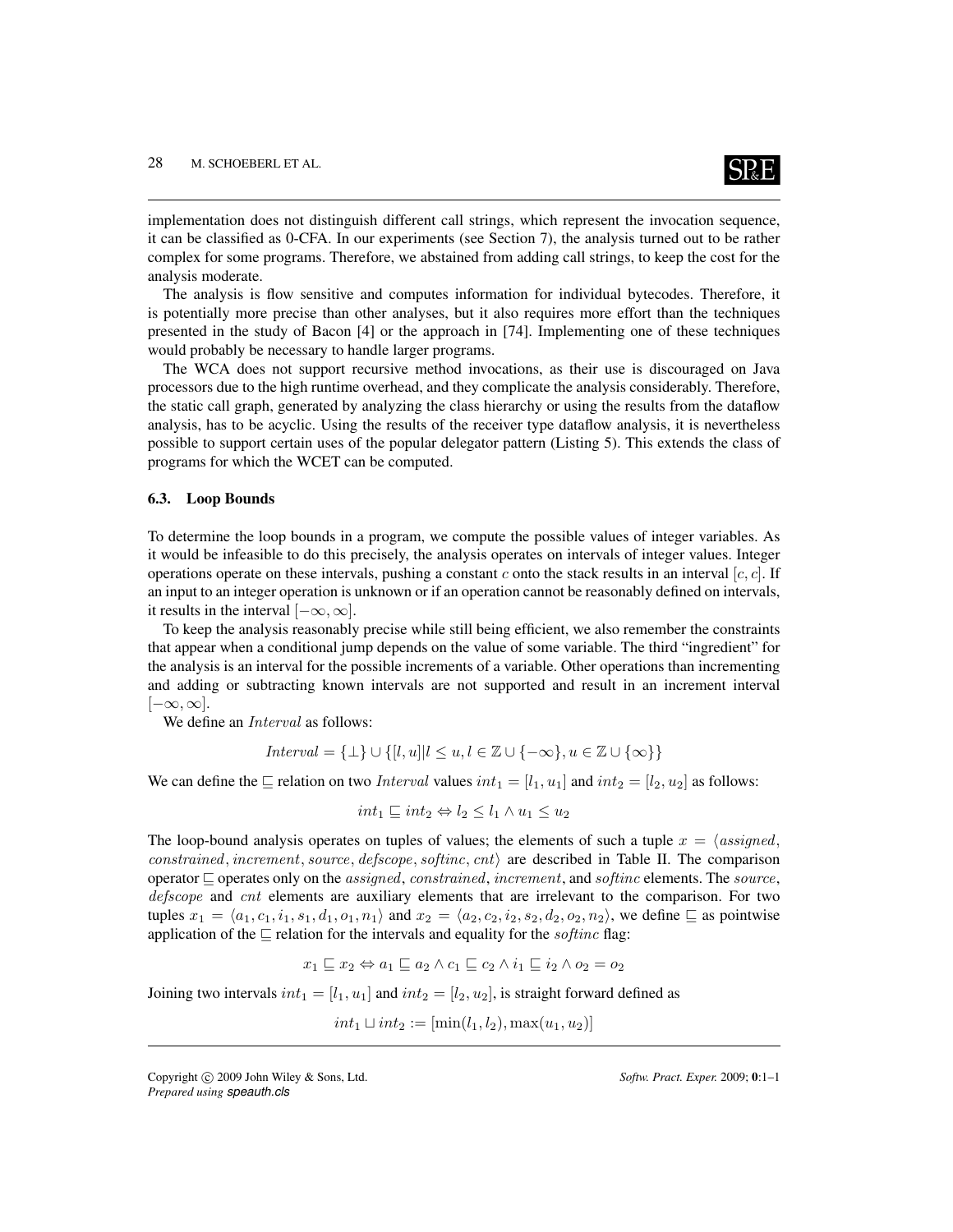

Listing 5. Delegator patterns with receiver analysis

```
interface Reader {
    char getChar();
}
static class DelegatingReader implements Reader {
    private Reader reader;
    public DelegationReader(Reader impl) {
       reader = impl;}
    /∗ DFA analysis can prove that there is no recursion here ,
    as the reader field ' s type is always ConstReader ∗/
    public char getChar() {
       return reader.getChar();
    }
}
static class ConstReader implements Reader {
    public char getChar() {
       return x :
    }
}
main () \{Reader r = new DelegationReader(new ConstReader ());
    action(r);}
void action(Reader r) {
    /∗ DFA analysis determines loop bound N =100 ∗/
    for (int i = 0; i < 100; i ++) {
       r .getChar();
    }
}
```
Joining two tuples involves constraining and widening of intervals.

After the actual analysis, loop bounds can be computed. For conditional bytecodes, information for the true and the false edge is recorded during the analysis. A valid loop bound can only be computed if the following conditions are met:

- The *assigned* interval at an edge is finite and non-empty,
- the increment interval is not ⊥ and does not contain zero, and
- *defscope* is less than the scope number of the condition.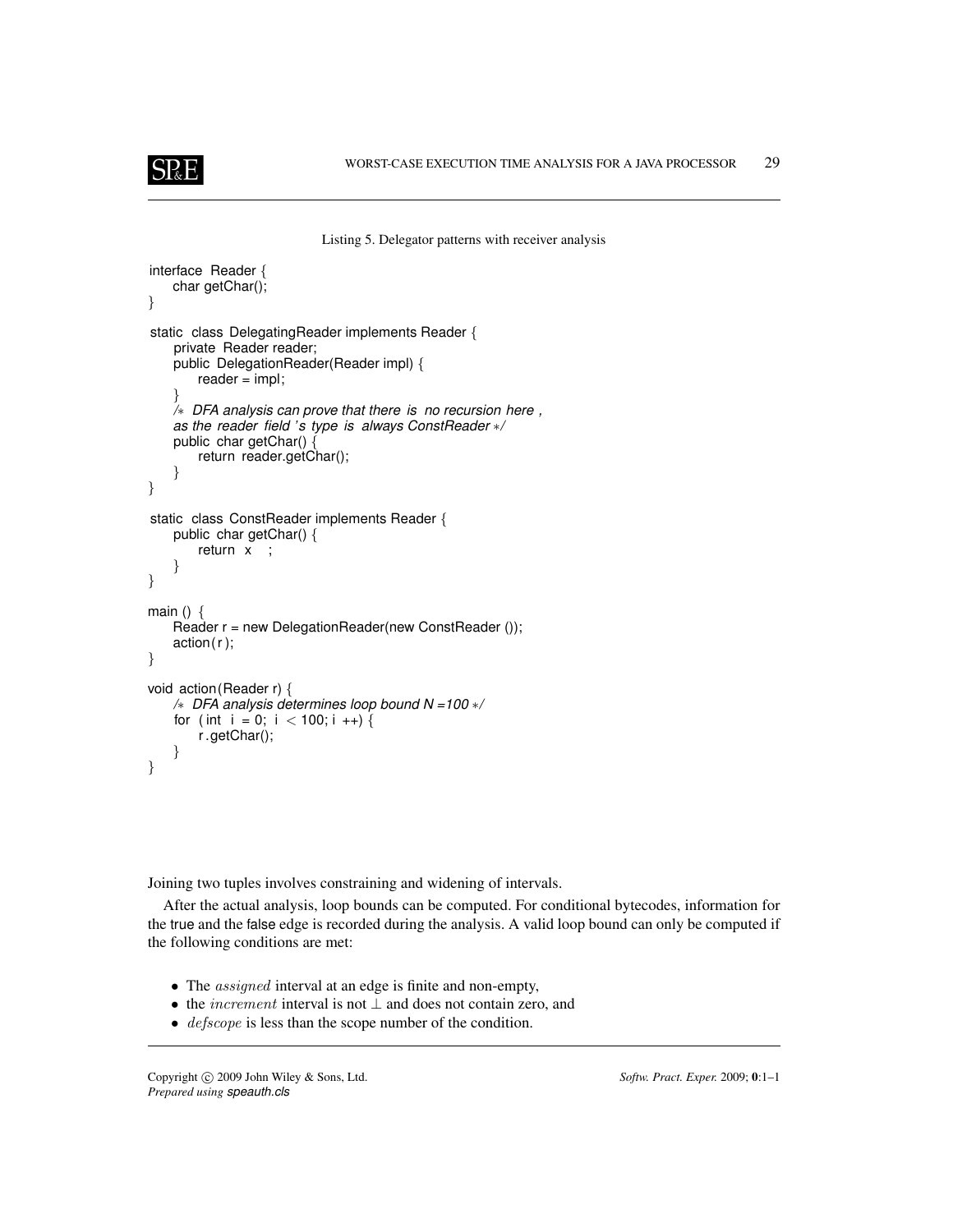

<span id="page-29-0"></span>Table II. Information for loop bound analysis

| Name         | Type        | Description                                                                                                                                                                                                                                                                                                                                                                                                                                                                                                                 |
|--------------|-------------|-----------------------------------------------------------------------------------------------------------------------------------------------------------------------------------------------------------------------------------------------------------------------------------------------------------------------------------------------------------------------------------------------------------------------------------------------------------------------------------------------------------------------------|
| assigned     | Interval    | The <i>assigned</i> interval contains all values a variable may hold. The bottom element $\perp$<br>represents that no information is available yet. The top element is the interval $[-\infty, \infty]$ .                                                                                                                                                                                                                                                                                                                  |
| constructed  | Interval    | An interval that represents the known constraints for a variable. A condition like if $(x <$<br>10) yields the interval $[-\infty, 9]$ for the body of the if-statement. Keeping this interval<br>separate from the <i>assigned</i> interval avoids widening the latter when it is not necessary,<br>i.e., if a constraint is implied by a conditional statement outside a loop.                                                                                                                                            |
| increment    | Interval    | An interval that represents all values by which a variable may be incremented. After<br>adding a known interval to a variable, the <i>increment</i> interval contains at least this<br>interval. For example, adding an interval $[2, 2]$ to a value with an <i>increment</i> interval<br>$[1, 1]$ yields the <i>increment</i> interval $[1, 2]$ . Other operations than adding or subtracting a<br>known interval result in the <i>increment</i> interval $[-\infty, \infty]$ .                                            |
| $\it source$ | Location    | The <i>source</i> location indicates that a value is a copy of some other location. This<br>information is necessary to propagate the constraints generated by a condition back to<br>the actual variable. In Java bytecode, conditions evaluate the top stack entry, not directly<br>a variable.                                                                                                                                                                                                                           |
| defscope     | N           | Conditional statements and branch targets are assigned unique scope numbers, in the order<br>as they appear to the analysis. When a variable is assigned a value that is not based on the<br>previous value of the variable, the <i>defscope</i> is set to the most recently assigned scope<br>number. If the <i>defscope</i> of a loop variable is greater than or equal to the loop condition<br>scope, no valid bound can be computed. This catches the case where a loop variable is<br>redefined inside the loop body. |
| softinc      | boolean     | Conditional statements set this flag for the variable they depend on. The transfer and join<br>functions take the flag into account, such that a loop bound can only be computed if the<br>variable is incremented in all paths in a loop body. If <i>softinc</i> is true, the variable has not<br>been incremented on all paths.                                                                                                                                                                                           |
| $_{cnt}$     | $\mathbb N$ | The <i>cnt</i> value is incremented every time the <i>assigned</i> interval changes. After reaching a<br>threshold, the <i>assigned</i> interval is widened to $[-\infty, \infty]$ ; reaching a second threshold<br>widens the <i>constrained</i> interval to $[-\infty, \infty]$ . By doing so, it is ensured that the<br>information eventually converges.                                                                                                                                                                |

With assigned =  $[assigned_{min}, assigned_{max}]$  and  $increment = [increment_{min}, increment_{max}]$ , the bound is computed as

$$
bound = \left\lceil \frac{assigned_{max} - assigned_{min} + 1}{\min(|increment_{min}|, |increment_{max}|)} \right\rceil
$$

If both edge bounds are valid, the bound for a loop that is controlled by the respective conditional bytecode is the maximum of the two edge bounds. In any other case, no valid loop bound can be computed.

The loop bound analysis is inter-procedural and propagates information between different methods. Furthermore, the analysis is able to compute call-string dependent loop bounds. As it takes the length of arrays and strings into account, it can usually bound loops that iterate through the elements of these data types.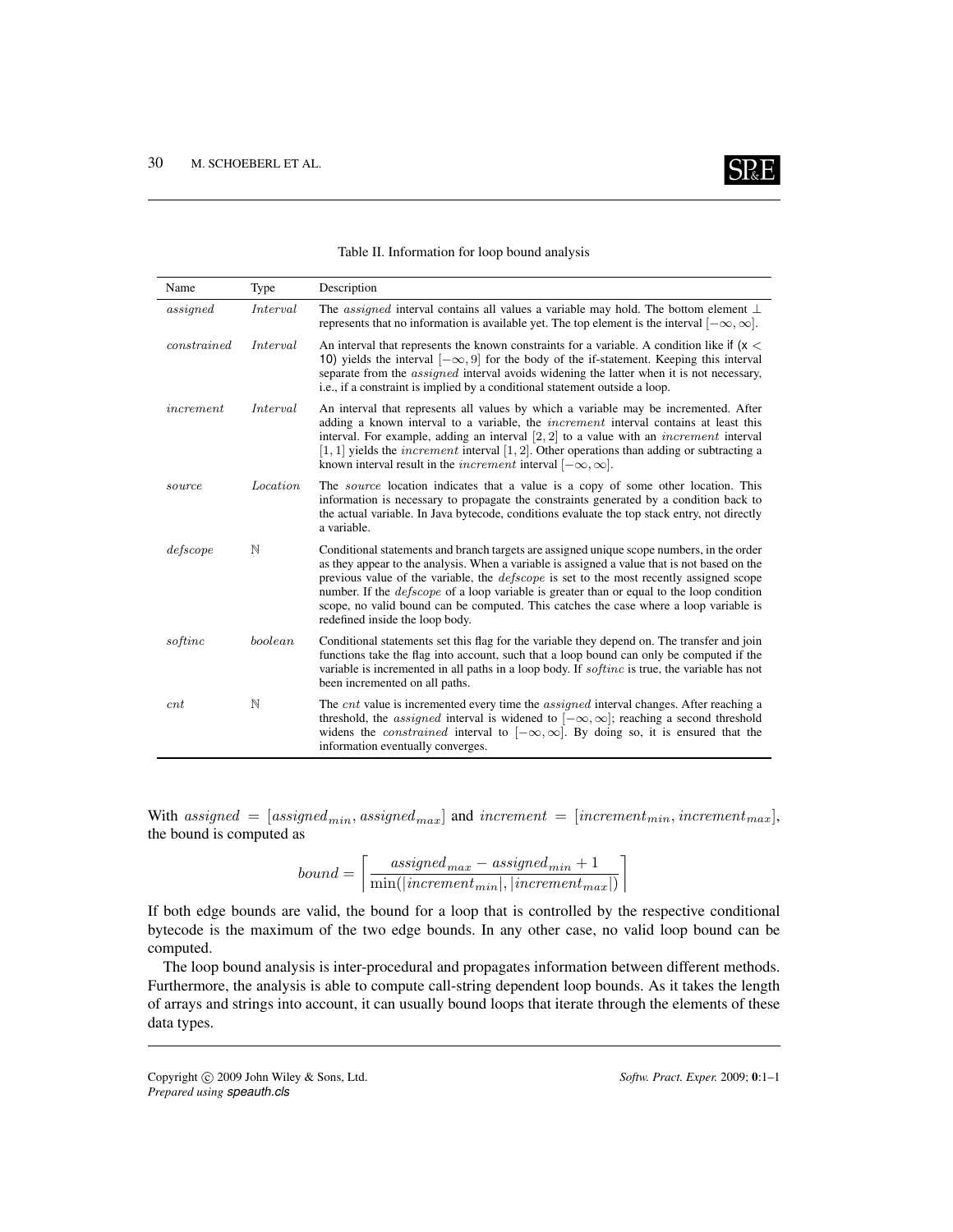# $SRE$

The analysis is agnostic of loops and considers all conditional bytecodes. On the one hand, this approach allows finding value ranges for usual if-statements and can therefore be used to find infeasible paths. On the other hand, the analysis cannot distinguish operations inside a loop from operations outside a loop. Therefore, the analysis cannot bound some loops where the loop variable is modified outside the loop body.

## <span id="page-30-0"></span>7. Evaluation

In the previous sections, we have described WCET analysis, cache analysis, and DFA analysis. In this section, the tools are evaluated with analysis and measurements of several benchmark programs. The measurement gives us confidence that we have no serious bugs in the analysis and an idea of the pessimism of the analyzed WCET bound. It has to be noted that we actually cannot guarantee to measure the real WCET. If we could measure the WCET, we would not need to perform the WCET analysis at all.

Furthermore, the WCET analysis gives a safe bound, but this bound may be conservative. Due to the abstractions in the analysis, the WCET bound may not be associated with a real feasible execution path. There is no general guarantee that we have knowledge about the worst case path.

The analysis time, which is important for practical use, is evaluated in Section [7.2.3.](#page-34-0) IPET based WCET analysis with the static cache analysis usually finishes in less than a second for all benchmarks. Data-flow analysis can consume several minutes on more challenging benchmarks.

## 7.1. Benchmarks

The benchmarks used are shown in Table [III,](#page-31-0) with a short description and the source code size in lines of code (LOC). We created three benchmark groups: small kernel benchmarks, WCET benchmarks provided by the Mälardalen Real-Time Research Center, and three real-world applications.

The benchmark crc calculates a 16-bit CRC for short messages. LineFollower is the code of a simple line-following robot. The SVM benchmark represents an embedded version of the machine learning algorithm called support vector machine (SVM). The SVM is modified minimally to work in the realtime setting [\[47\]](#page-43-23). The change is that one data flow dependent path from the initialization phase is bounded prior to deployment. The real-time part of the SVM is only 115 LOC. However, the full code, including non-real time initialization, is 3079 lines. As DFA also considers the initialization code, the size of the initialization code has an impact on the analysis time.

The second group are benchmarks provided by the Mälardalen Real-Time Research Center [[43\]](#page-43-4) and ported to Java by Trevor Harmon [\[25\]](#page-42-1). As the benchmarks are not very object oriented, the results for the receiver type analysis are not representative and therefore not further evaluated in this section.

The benchmarks Lift and Kfl are real-world examples that are in industrial use. Lift is a simple lift controller, where Kfl is a node in a distributed mast control application. The EjipCmp benchmark is an embedded TCP/IP stack written in Java with an example application consisting of a UDP/IP server and a UDP/IP client, exchanging messages via a loopback network layer driver. The TCP/IP stack and the example applications are optimized for a chip-multiprocessor system (e.g., with non-blocking communication). In our setup, however, we execute all five tasks serially on a uniprocessor and perform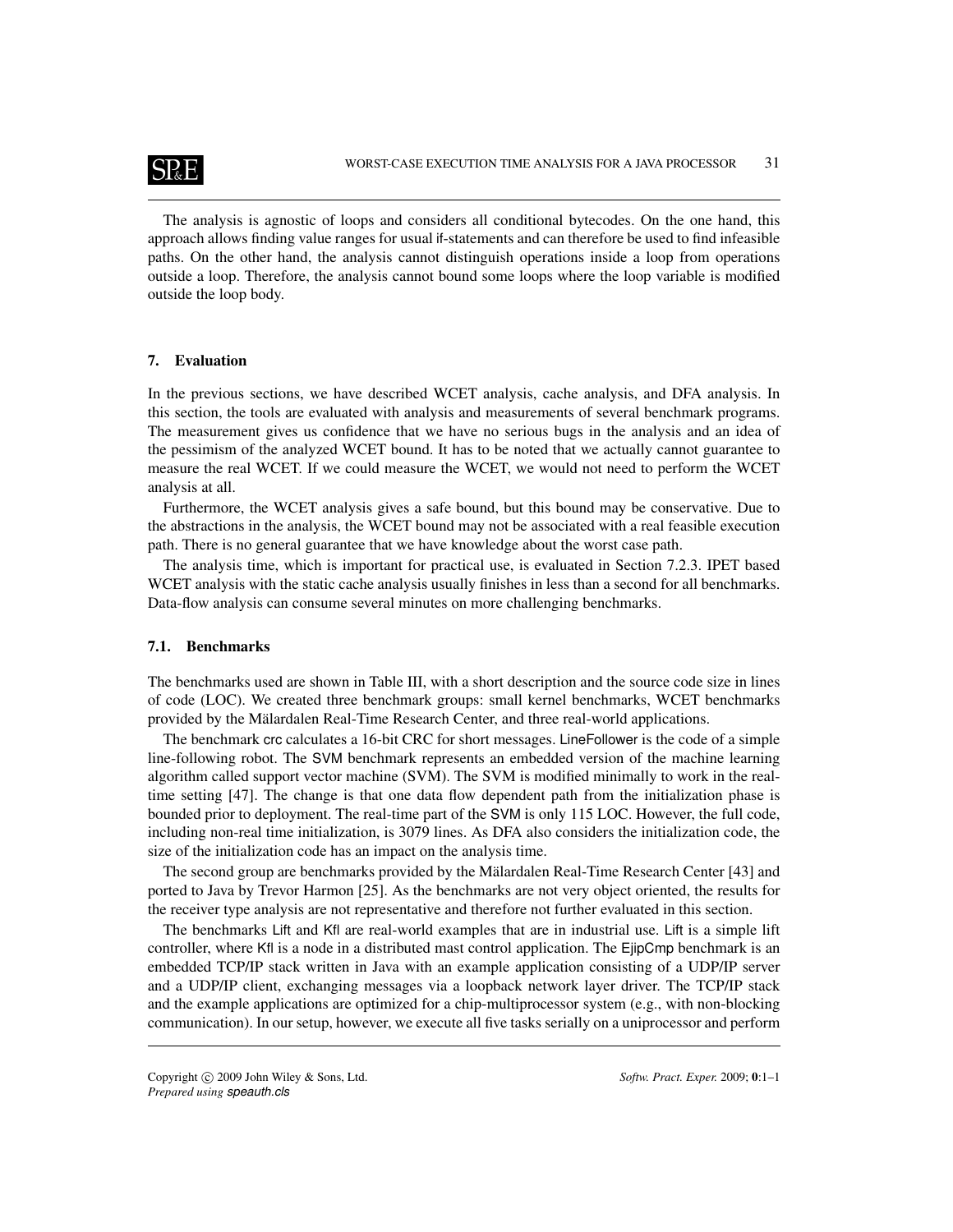

| Benchmark    | Program             | Description                            | LOC  |
|--------------|---------------------|----------------------------------------|------|
| Kernel       | crc                 | CRC calculation for short messages     | 8    |
|              | LineFollower        | A simple line follower robot           | 89   |
|              | <b>SVM</b>          | Embedded machine learning algorithm    | 115  |
| Mälardalen   | <b>BinarySearch</b> | Binary search program                  | 78   |
|              | <b>Bubble</b>       | Bubblesort program                     | 63   |
|              | Crc                 | Cyclic redundancy check                | 154  |
|              | ExpInt              | Exponential integral function          | 89   |
|              | <b>FDCT</b>         | Fast discrete cosine transform         | 222  |
|              | Fibonacci           | Simple iterative Fibonacci calculation | 37   |
|              | InsertionSort       | Insertion sort program                 | 60   |
|              | <b>JanneComplex</b> | Complex nested loops                   | 72   |
|              | <b>MatrixCount</b>  | Count numbers in a matrix              | 85   |
|              | MatrixMult          | Matrix multiplication                  | 104  |
|              | NestedSearch        | Search in a multi-dimensional array    | 487  |
|              | QuickSort           | Quicksort program                      | 166  |
|              | Select              | Select smallest element from array     | 136  |
|              | SLE                 | Simultaneous linear equations          | 128  |
| Applications | Lift                | Lift controller                        | 635  |
|              | Кfl                 | <i>Kippfahrleitung</i> application     | 1366 |
|              | EjipCmp             | Multicore UDP/IP benchmark             | 1892 |

## <span id="page-31-0"></span>Table III. WCET benchmark examples

<span id="page-31-1"></span>Table IV. JOP benchmark configuration

| Memory subsystem property | Value          |
|---------------------------|----------------|
| Read access time          | 2 cycles       |
| Write access time         | 3 cycles       |
| Stack cache               | 1 KR           |
| Instruction cache         | 4 KB/16 blocks |

WCET analysis for the aggregation of the five tasks. The configuration of JOP for the evaluation is listed Table [IV.](#page-31-1)

## 7.2. WCET Analysis and Measurements

In this section we show the WCET analysis results and compare them with measurements in the target hardware. We also show the results of the DFA based loop bound analysis and report the time it takes to analyze the benchmarks. The WCET results given in this section are based on the IPET based analysis.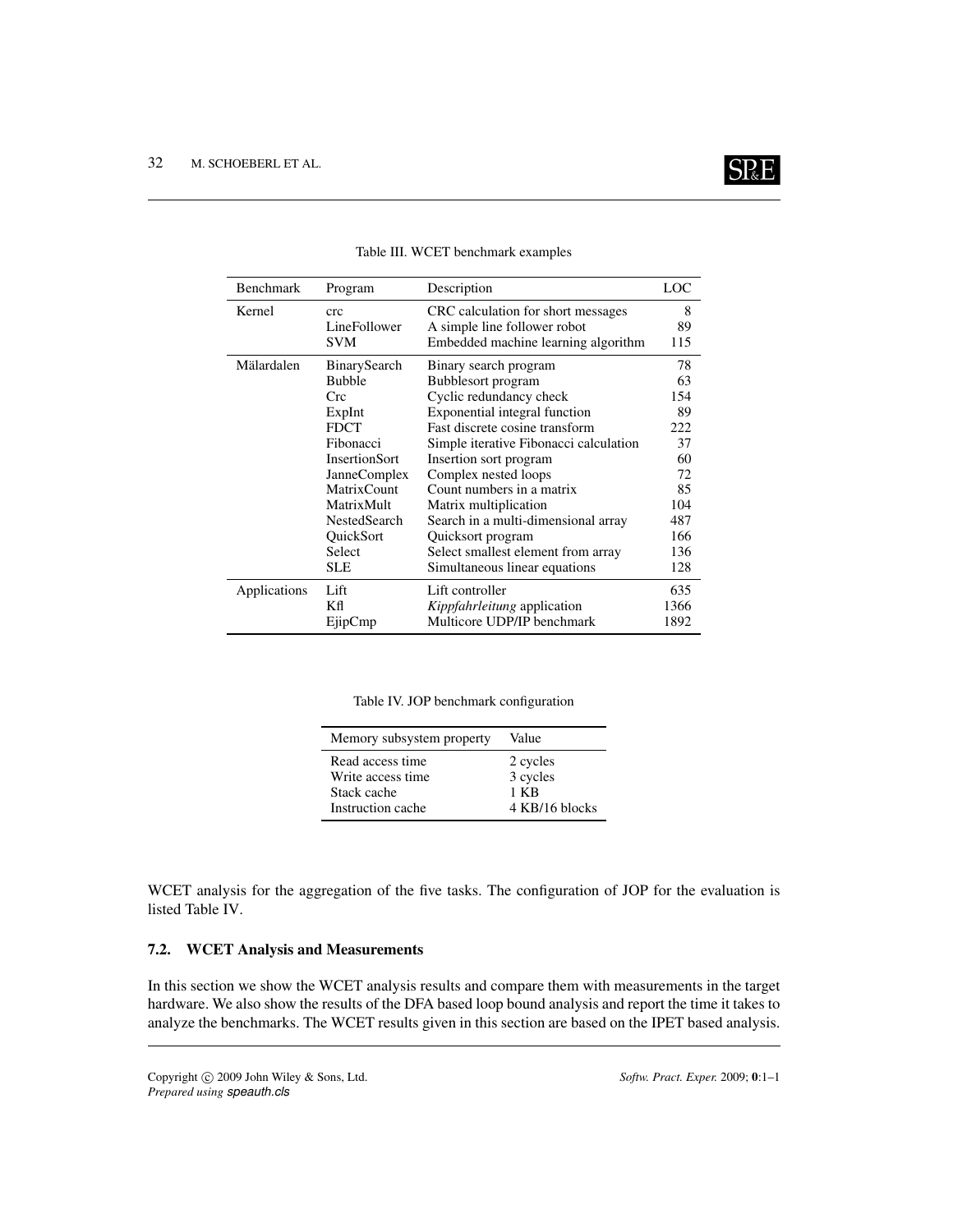<span id="page-32-0"></span>

| Program              | Measured<br>(cycles) | Estimated<br>(cycles) | Pessimism<br>(ratio) |
|----------------------|----------------------|-----------------------|----------------------|
| crc                  | 1449                 | 1513                  | 1.04                 |
| LineFollower         | 2348                 | 2411                  | 1.03                 |
| <b>SVM</b>           | 104880               | 107009                | 1.02                 |
| BinarySearch         | 631                  | 636                   | 1.01                 |
| <b>Bubble</b>        | 1262717              | 1815734               | 1.44                 |
| Crc                  | 191825               | 383026                | 2.00                 |
| ExpInt               | 324419               | 429954                | 1.33                 |
| <b>FDCT</b>          | 19124                | 19131                 | 1.00                 |
| Fibonacci            | 1127                 | 1138                  | 1.01                 |
| <b>InsertionSort</b> | 8927                 | 15410                 | 1.73                 |
| <b>JanneComplex</b>  | 886                  | 6991                  | 7.89                 |
| MatrixCount          | 16420                | 16423                 | 1.00                 |
| MatrixMult           | 1088497              | 1088509               | 1.00                 |
| NestedSearch         | 51777                | 64687                 | 1.25                 |
| QuickSort            | 9942                 | 115383                | 11.61                |
| Select               | 5362                 | 55894                 | 10.42                |
| <b>SLE</b>           | 20408                | 50514                 | 2.48                 |
| Lift                 | 5446                 | 8466                  | 1.55                 |
| Кfl                  | 10411                | 39555                 | 3.80                 |
| EjipCmp              | 15297                | 21965                 | 1.44                 |

Table V. Measured and estimated WCET with result in clock cycles

Difference between IPET and model checking based WCET analysis is only due to cache analysis and is shown in the following section.

## *7.2.1. Analysis and Measurements*

Table [V](#page-32-0) shows the measured execution time and the analyzed WCET. The last column gives an upper bound of the pessimism of the WCET analysis. The WCET analysis result of a method is defined as follows: WCA reports the WCET bound of the executable code within a method including the return statement. The invoke of the to-be-analyzed method is not part of the analysis. With respect to cache analysis the return from the method does not include any miss time – invoke and return miss times are considered as part of the invoke instruction. For the measurement we use a cycle counter and take a time stamp before the first instruction of the method and after the return from the method.

For very simple programs, such as crc, robot, and SVM the pessimism is quite low. The same is true for several of the benchmarks from the Mälardalen benchmark suite. Some are almost cycle accurate. The small overestimation of, e.g., 5 cycles for BinarySearch, results from our measurement methodology and the definition of what the WCET of a single method is. To avoid instrumenting all benchmarks with time stamp code we wrap the benchmarks in a method measure(), vary which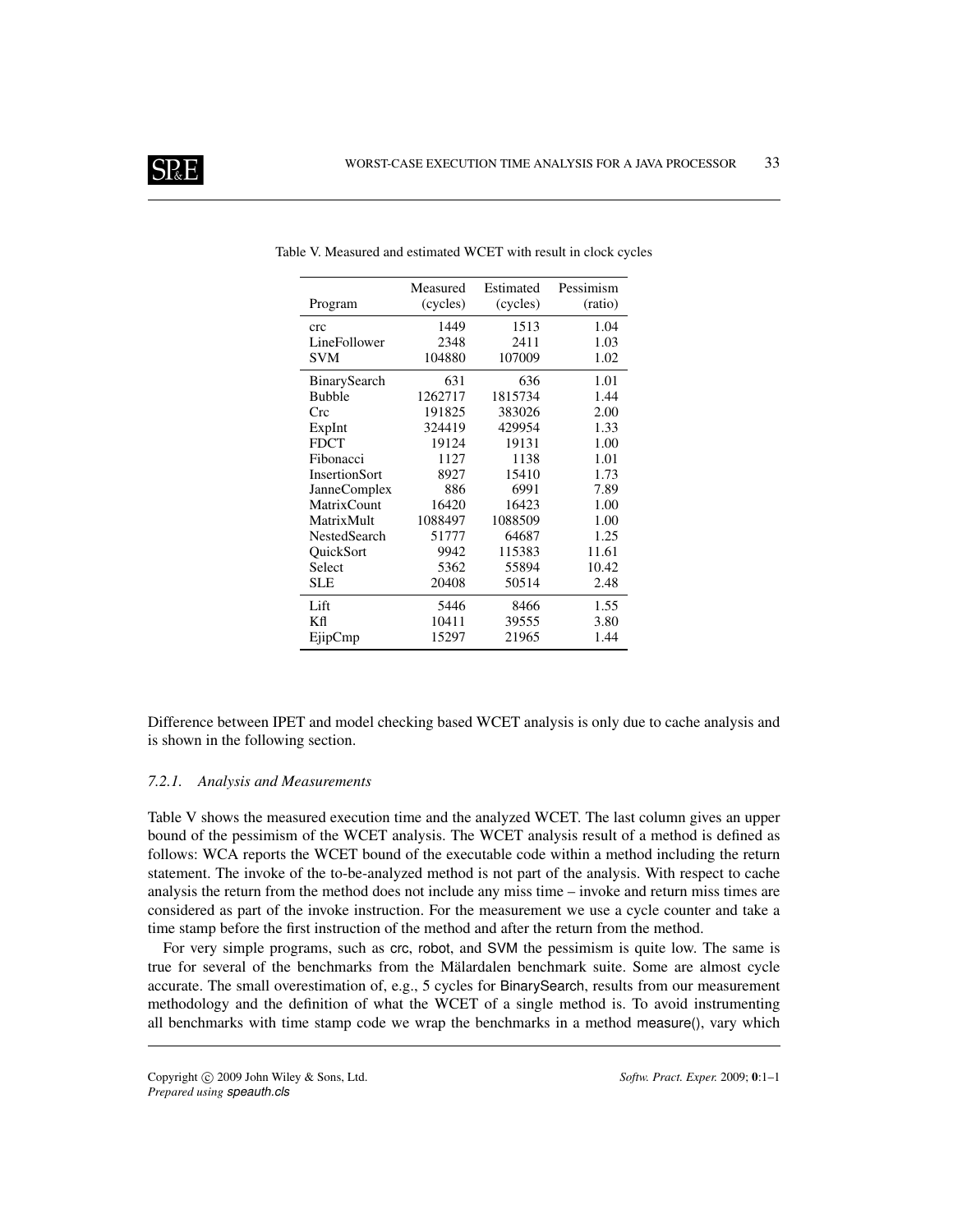

benchmark is invoked in measure(), and analyze this method. Therefore, measure() contains an invoke and the control is returned to measure(). In the case of small benchmarks the method cache still contains measure() on the return from the benchmark method. However, WCA does not include measure() as a possible method for the static method cache analysis (it is performed on a invoke and no invoke of measure() is seen by WCA). Therefore, the return from the benchmark method is classified as miss.

The pessimism of most of the other benchmarks, including the two applications Lift and EjipCmp, are in an acceptable range below a factor of 2. Three benchmarks, JanneComplex, QuickSort, and Select, stand out with a high pessimism. JanneComplex is an artificial benchmark with a complex loop dependency of an inner loop that cannot be handled by our DFA and the annotation results in a conservative estimation. Select also contains nested loops with data dependencies that cannot be expressed with our current annotation syntax. However, it has to be noted that the benchmarks from Mälardalen are designed to challenge WCET tools. We assume that a safety-critical programmer would not use QuickSort as a first choice for time-predictable code.

The pessimism of Kfl is quite high. It results from the fact that our measurement does not cover the WCET path. We only simulate input values and commands for the mission phase. However, the main loop of Kfl also handles service functions. Those functions are not part of the mission phase, but make up the WCET path. If we omit the non-feasible path to the service routine the WCET drops down to 22875 and the overestimation is 2.2.

The Kfl example shows the issue when a real-time application is developed without a WCET analysis tool available. Getting the feedback from the analysis earlier in the design phase can help the programmer to adapt the design to a WCET aware style. In one extreme, this can end up in the single-path programming style [\[54\]](#page-43-24). A less radical approach can use some heuristics for a WCET aware programming style. For instance, avoid the service routines in the application main loop.

The results given in Table [V](#page-32-0) are comparable to the results presented in [\[68\]](#page-43-3). Most benchmarks now take less cycles than in 2006 as the performance of JOP has been improved (e.g., with hardware support for field and array instructions). The exceptions are two benchmarks, LineFollower and Kfl, which now have a higher WCET. The line-following robot example was rewritten in a more object-oriented way. Finally, the different number for the Kfl resulted from a bug in the WCA that was corrected after the publication in 2006.

#### *7.2.2. Loop Bound Analysis*

It is important to detect most of the loop bounds automatically in order to lessen the burden for user. In addition, the automatic loop detection can find annotation errors, which is a positive side-effect. Table [VI](#page-34-1) shows the number of loops in the benchmarks and the number of loops where our DFA tool detected the bound. Four of the eight bounds could be detected for the kernel benchmarks; for the Mälardalen benchmarks, 32 out of 51 possible loop bounds were detected. For the application benchmarks, which are of course particularly interesting to judge the usefulness of the analysis, 19 out of 29 loops could be bounded. In total, almost two thirds of the loops could be successfully bounded.

For the benchmarks derived from industrial applications, the percentage of detected loop bounds is between 60% and 67%. It is notable that for the Kfl benchmark all loops that could not be bounded involve I/O or are actually infinite loops.

Although being a rather simple analysis, we found the loop bounds analysis described in Section [6](#page-23-0) to be very useful in the context of automating the WCET analysis. With the DFA we found several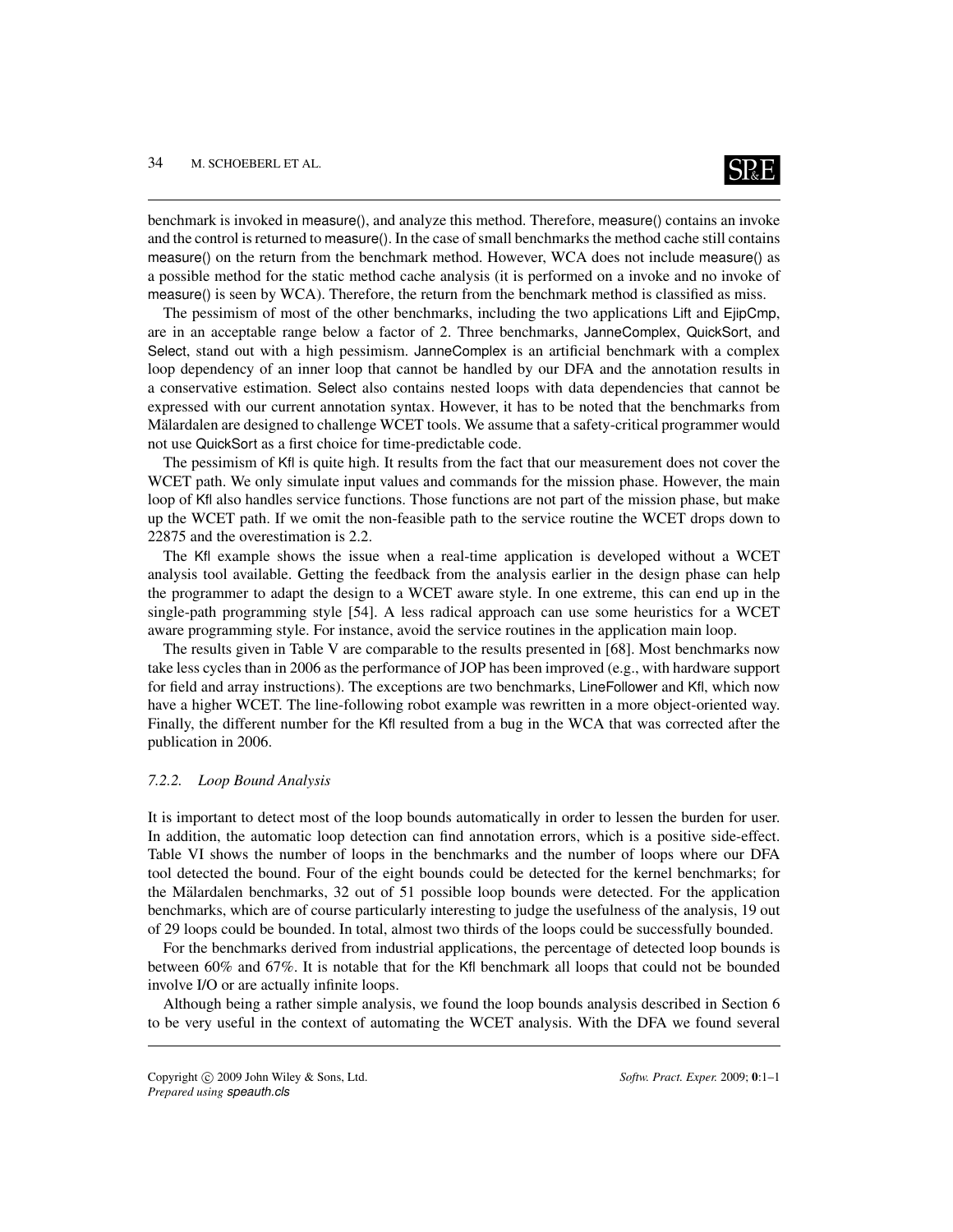<span id="page-34-1"></span>

| Program              | Detected       | Total          |
|----------------------|----------------|----------------|
| crc                  | 1              | 1              |
| LineFollower         | 0              | 0              |
| <b>SVM</b>           | 3              | 7              |
| BinarySearch         | 0              | 1              |
| <b>Bubble</b>        | 3              | 3              |
| Crc                  | 3              | 3              |
| ExpInt               | 3              | 3              |
| <b>FDCT</b>          | $\overline{2}$ | $\overline{2}$ |
| Fibonacci            | 1              | 1              |
| <b>InsertionSort</b> | 1              | $\overline{c}$ |
| <b>JanneComplex</b>  | 0              | $\overline{c}$ |
| <b>MatrixCount</b>   | 4              | $\overline{4}$ |
| MatrixMult           | 5              | 5              |
| NestedSearch         | 4              | 4              |
| QuickSort            | 0              | 6              |
| Select               | 0              | 4              |
| <b>SLE</b>           | 6              | 11             |
| Lift                 | 4              | 6              |
| Кfl                  | 12             | 18             |
| EjipCmp              | 3              | 5              |

Table VI. Automatically detected loop bounds (detected/loops)

annotation errors in our test programs. In the Kfl benchmark a few loops were annotated with a too high value. That error resulted in a slightly higher WCET estimate, but is otherwise harmless. More serious annotation bugs were found in the Lift and SVM benchmarks where the annotation was too low. These experiences are an argument to automate loop bound detection as much as possible.

## <span id="page-34-0"></span>*7.2.3. Tools Runtime*

The user acceptance of analysis tools depends also on the execution time. A tool that runs for days to provide results can be considered almost useless. Providing results within minutes is probably acceptable, giving feedback in the range of seconds allows integrating analysis tools in interactive development environments, like background compilation in Eclipse. Table [VII](#page-35-0) gives the execution time of the WCET analysis and the DFA with the receiver and loop bound analysis. The execution time was measured on an Intel Core2 Duo notebook CPU running at 2.2 GHz.

The second and third columns in Table [VII](#page-35-0) show the execution time. It is given in milliseconds for WCA and in seconds for DFA. The method local based WCET analysis with the static cache approximation results in very short execution time between 15 ms and 172 ms.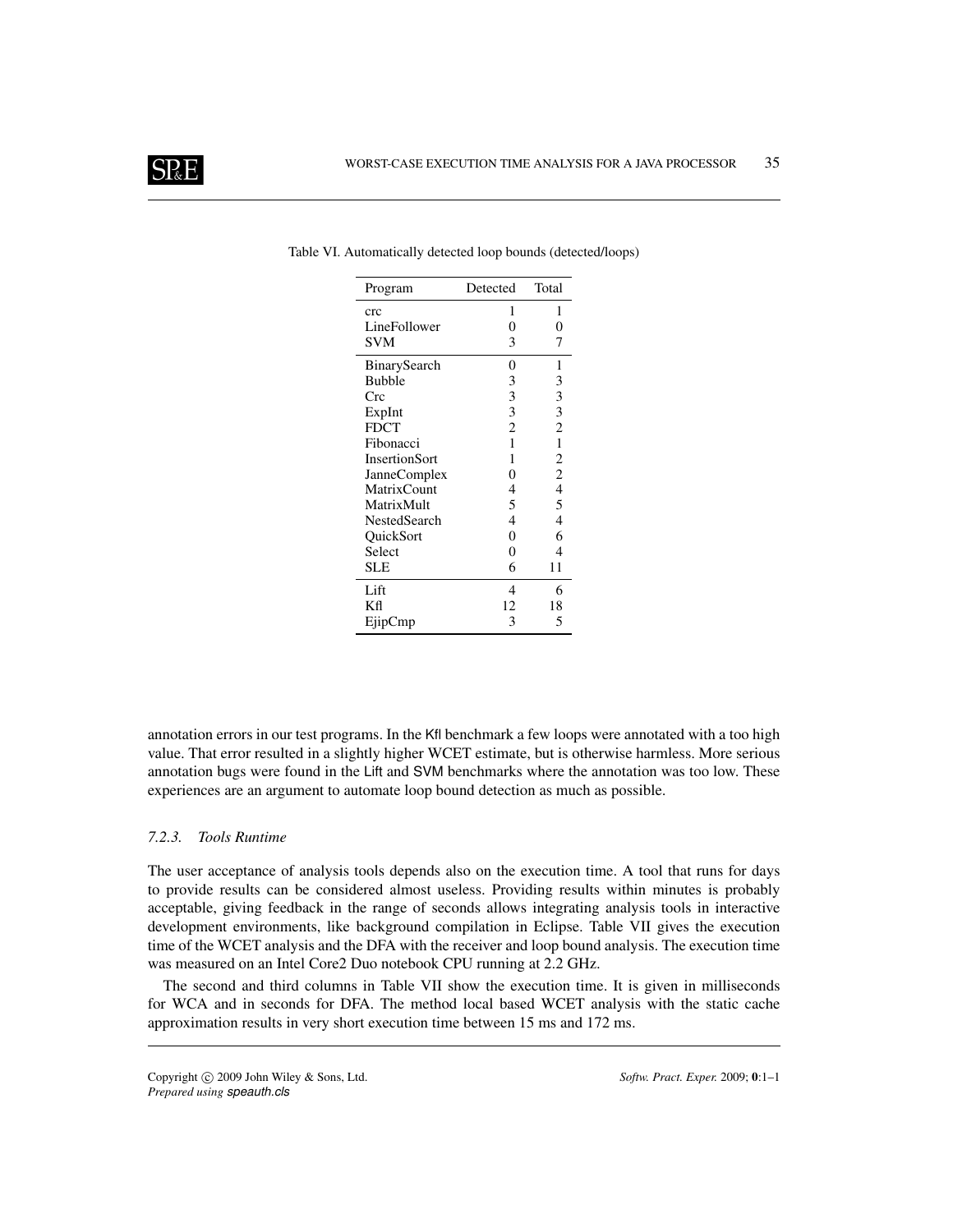

<span id="page-35-0"></span>

|                      | WCA  | DFA |
|----------------------|------|-----|
| Program              | (ms) | (s) |
| crc                  | 16   | 1.8 |
| LineFollower         | 31   | 2.6 |
| <b>SVM</b>           | 15   | 349 |
| BinarySearch         | 15   | 2.0 |
| <b>Bubble</b>        | 0    | 1.9 |
| Crc                  | 31   | 3.5 |
| ExpInt               | 15   | 3.0 |
| <b>FDCT</b>          | 31   | 3.0 |
| Fibonacci            | 16   | 1.9 |
| <b>InsertionSort</b> | 15   | 2.0 |
| <b>JanneComplex</b>  | 16   | 2.4 |
| <b>MatrixCount</b>   | 15   | 3.1 |
| MatrixMult           | 16   | 3.2 |
| NestedSearch         | 16   | 87  |
| <b>OuickSort</b>     | 32   | 3.6 |
| Select               | 16   | 3.0 |
| <b>SLE</b>           | 15   | 3.3 |
| Lift                 | 32   | 5.8 |
| Κfl                  | 172  | 20  |
| EjipCmp              | 62   | 138 |

Table VII. Execution time of WCET analysis and DFA

The receiver and loop bound analyses usually finish within a few seconds, which is very acceptable. However, SVM and NestedSearch require a disproportional amount of time. As mentioned before, SVM contains around 3000 lines of initialization code that are included in the DFA.

## 7.3. Model Checking Performance

We have evaluated the time needed to estimate the WCET using the UPPAAL model checker with a subset of the benchmarks. We measure the total time spent in the binary search, and the maximum time spent in one run of the UPPAAL verifier. All experiments were carried out using an Intel Core Duo 1.83 GHz with 2GB RAM on darwin-9.5, using UPPAAL 4.0.

Table [VIII](#page-36-0) illustrates the connection between the number of inner loop iterations and the time needed for model checking. As UPPAAL generates states for each loop iteration, we have to expect that larger loop bounds lead to longer analysis times. The increase in the time needed for verification is roughly proportional to the WCET. The results also illustrate that eliminating the binary search would reduce the model checking time significantly.

In Table [IX,](#page-36-1) the time needed for model checking embedded applications is listed. We measure both the time spent model checking the full problem and the locally simplified problem. The latter is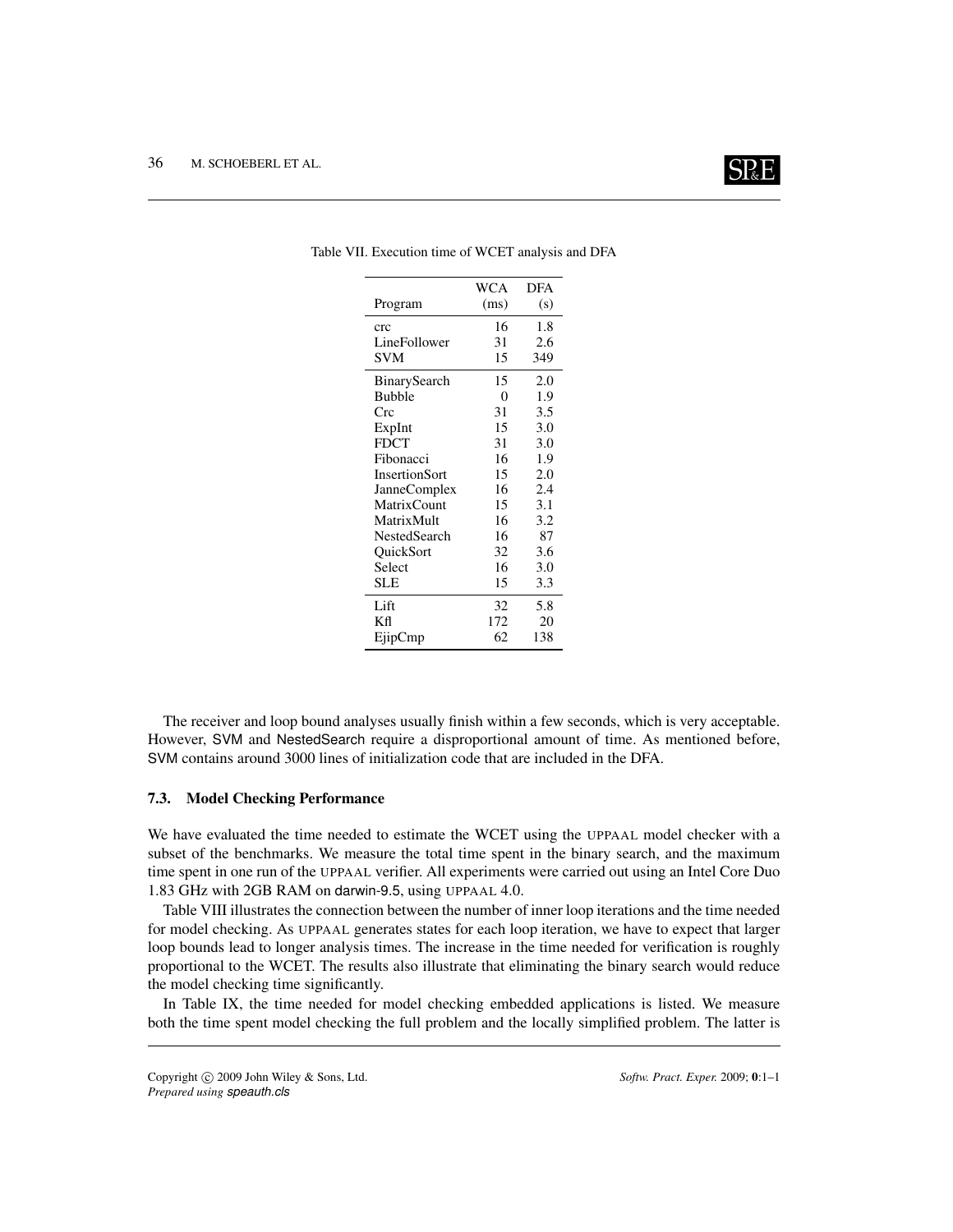<span id="page-36-0"></span>

| Problem               | N       | <b>WCET</b><br>$10^6$ cycles | Verification<br>Time(s) | <b>Binary Search</b><br>Time(s) |
|-----------------------|---------|------------------------------|-------------------------|---------------------------------|
| Fibonacci $(O(N))$    | 10000   | 0.3                          | 0.4                     | 6.4                             |
| Fibonacci             | 100000  | 3.9                          | 3.3                     | 66.0                            |
| Fibonacci             | 1000000 | 39.0                         | 28.8                    | 751.7                           |
| BubbleSort $(O(N^2))$ | 100     | 1.8                          | 0.5                     | 9.7                             |
| <b>BubbleSort</b>     | 350     | 22.6                         | 5.6                     | 120.0                           |
| <b>BubbleSort</b>     | 1000    | 185.7                        | 35.1                    | 913.0                           |
| MatrixMult $(O(N^3))$ | 25      | 2.1                          | 0.4                     | 7.6                             |
| MatrixMult            | 50      | 16.7                         | 2.9                     | 58.5                            |
| MatrixMult            | 100     | 134.0                        | 22.3                    | 511.3                           |

Table VIII. Investigating the connection between loop bounds and model checking time

Table IX. Analysis times for model checking based and IPET based WCET analysis of embedded applications

<span id="page-36-1"></span>

|              | <b>UPPAAL</b> |              | UPPAAL simplified |            |            |
|--------------|---------------|--------------|-------------------|------------|------------|
| Problem      | Verifier (s)  | Search $(s)$ | Verifier $(s)$    | Search (s) | IPET $(s)$ |
| LineFollower | 0.11          | 1.13         | 0.15              | 1.32       | 0.031      |
| Lift         | 0.16          | 2.19         | 0.09              | 1.18       | 0.032      |
| Кfl          | 0.63          | 9.44         | 0.41              | 6.57       | 0.172      |

obtained by first analyzing invocation-free inner loops and leaf methods separately, and then replacing them by pseudo locations annotated with the WCET of the program fragment. For comparison the last column shows the execution time of the IPET based WCET analysis (executed on a 2.2 GHz notebook).

In contrast to loops, complex control structures itself do not lead to long analysis times. But without additional state variables, there is no benefit of using model checking instead of the IPET approach. Global state is easy to model using UPPAAL, and leads to accurate hardware models, as shown in the next section. However, a large state space, for example caused by the method cache or global variables, may lead to a state space explosion, and may prohibit the verification.

## 7.4. Cache Analysis with Model Checking

To evaluate if the static cache approximation in the IPET based WCET analysis is tight enough, we compare it with the more expensive cache simulation in the model checking approach. In this experiment we assume a smaller method cache of 1 KB. Table [X](#page-37-1) shows the WCET estimates for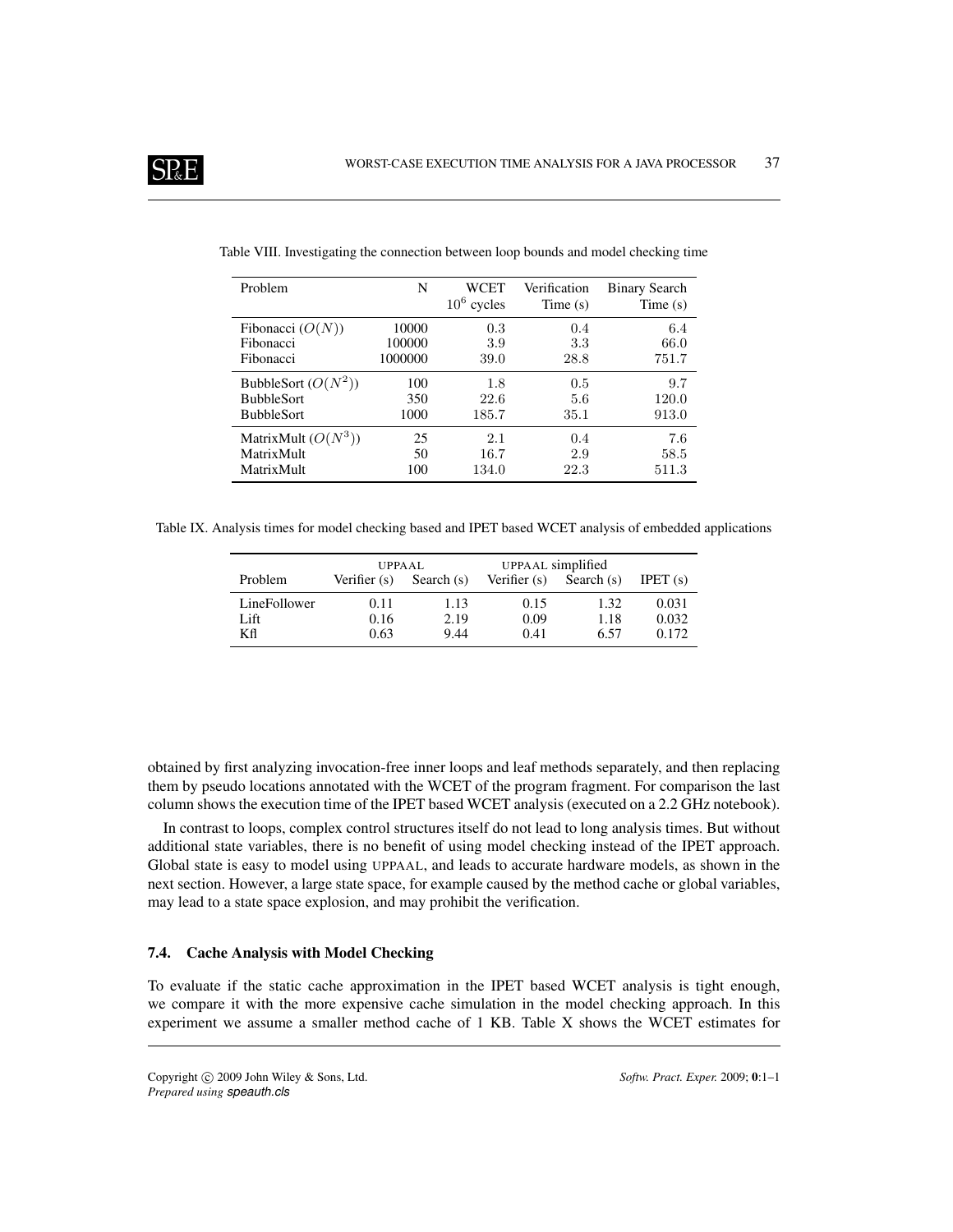

<span id="page-37-1"></span>

| Program      | Single method | FIFO cache  | FIFO cache    |
|--------------|---------------|-------------|---------------|
|              | <b>IPET</b>   | <b>IPFT</b> | <b>UPPAAL</b> |
| LineFollower | 2610          | 2411        | 2368          |
| Lift         | 8897          | 8595        | 8355          |
| Кfl          | 49765         | 40473       | 37894         |

Table X. Execution time in clock cycles for different approaches to cache analysis

three settings: Assuming a cache where every access is a cache miss (Single method IPET),[∗∗](#page-37-2) using the static method cache approximation (FIFO cache IPET), and the UPPAAL cache simulation (FIFO cache UPPAAL).

When comparing the IPET based and model checking based cache analysis modeling, the method cache in UPPAAL results in a 2% to 7% lower WCET bound. However, the analysis runtime is one to two orders of magnitude higher with model checking. Therefore, we conclude that our static cache approximation for IPET is tight enough to be practical.

## <span id="page-37-0"></span>8. Discussion

We found that the approach of a time-predictable processor and static WCET analysis is a feasible solution for future safety critical systems. However, there are some remaining questions that are discussed in the following section. We explore the confidence in the correctness of the WCET analysis and how general the tools are.

## 8.1. On Correctness of WCET Analysis

Safe WCET approximation depends on the correct modeling of the target architecture and the correct implementation of the analysis tools. During the course of this paper we have found a bug in the WCA from 2006 and have also found bugs in the low-level timing description of JOP. However, the open-source approach for the processor and the tools increases the chance that such bugs are found. Furthermore, we have compared the results of the new implementation of WCA with two independent implementations of WCET analysis for JOP: The Volta project by Trevor Harmon [\[23\]](#page-42-18) and the former implementation of WCA [\[68\]](#page-43-3). The results differ only slightly due to different versions of JOP that Volta used and a less accurate cache analysis implemented in the second tool. It should be noted that JOP and the WCA are still considered on-going research prototypes for real-time systems.

<span id="page-37-2"></span><sup>∗∗</sup>Instruction access within a method are still guaranteed hits. The cache is just assumed to cache a single method.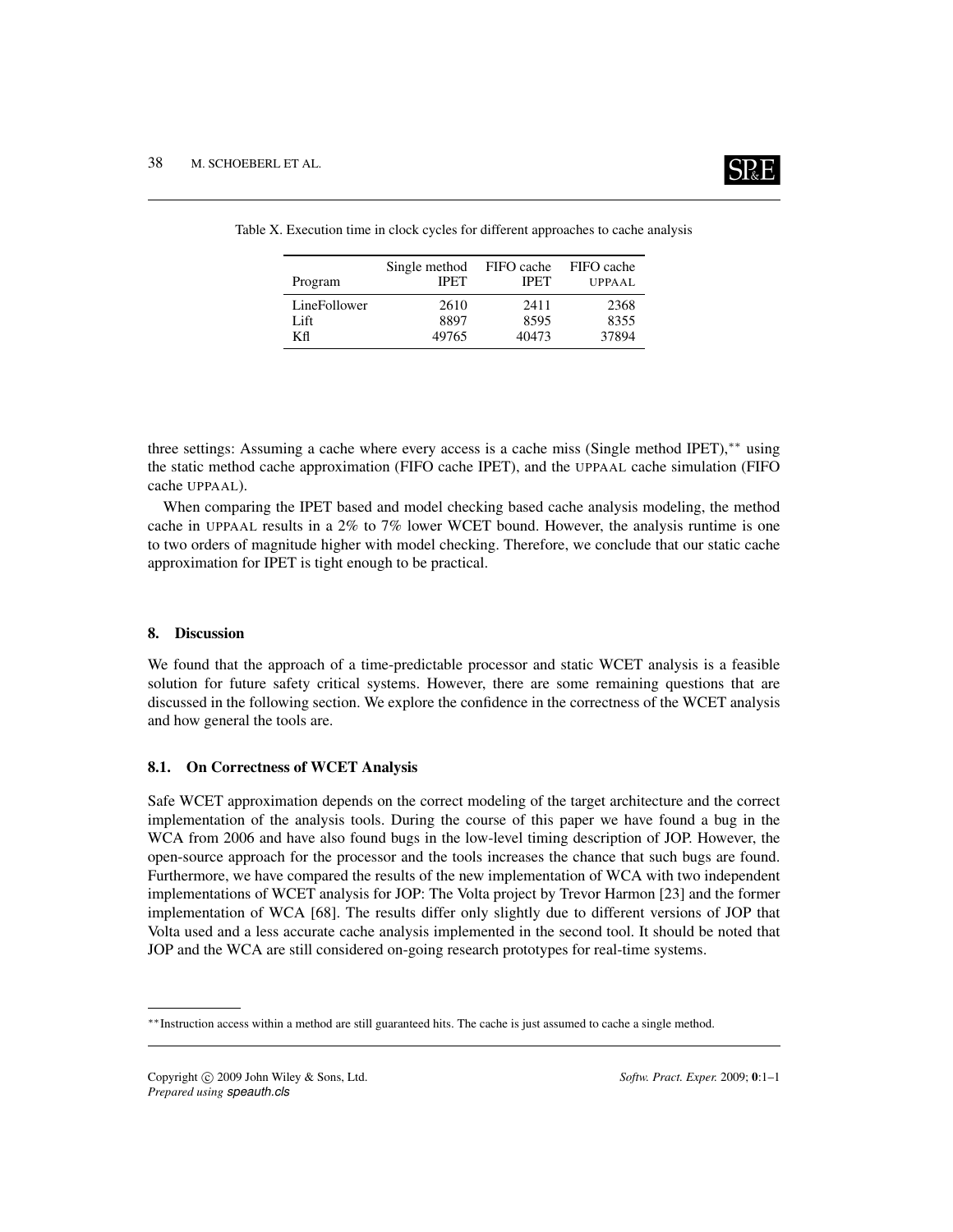## 8.2. Is JOP the Only Target Architecture?

We have primarily considered JOP as the low-level target for the WCET analysis as it is: (a) A simple processor, (b) open-source, and (c) the execution timing is well-documented. Furthermore, the JOP design is actually the root of a family of Java processors. Flavius Gruian has built a JOP compatible processor, with a different pipeline organization, with Bluespec Verilog [\[17\]](#page-42-23). The SHAP Java processor [\[79\]](#page-44-2), although now with a different pipeline structure and hardware assisted garbage collection, also has its roots in the JOP design. We assume that these processors are also WCET analysis *friendly*. The question remains how easy the analysis can be adapted for other Java processors.

picoJava [\[72,](#page-44-9) [73\]](#page-44-10), the Java processor from Sun, is probably too complex to model. The pipeline and the interaction between the different memories (prefetch buffer, stack buffer, and caches) will result in rather conservative WCET estimates.

The real-time Java processor jamuth [\[75\]](#page-44-1) is a possible target for the WCA. There is on-going work with Sascha Uhrig to integrate the timing model of jamuth into the WCA. A preliminary version of that model has been tested. The analysis tool need to be changed to model a few pipeline dependencies.

Still, WCET analysis of Java programs on RISC processors with a compiling JVM is a challenge. With a compiling JVM, the WCET friendly bytecodes are further compiled into machine code. Information is lost in the second transformation, while usually performance is gained. This is not the case with a dedicated Java processor such as JOP.

#### 8.3. Object-oriented Evaluation Examples

Most of the benchmarks used are written in a rather conservative programming style. The Mälardalen benchmarks are small kernels that do not stress the cache analysis. We would like to use more objectoriented real-time examples for the evaluation. Then, we can evaluate if object-oriented programming style with dynamic method dispatch and rather small methods is a feasible option for future real-time systems.

### 8.4. Programming Idioms for Loop Bound Analysis

While some of the undetected loop bounds for the benchmarks were simply algorithmically too complex for our analysis (e. g., a binary search on an array cannot be bounded), other loop bounds appeared to be undetectable due to certain programming idioms.

One operation that is difficult to handle for an interval based value analysis is equality/inequality: the operation has no useful definition on intervals. A condition  $x \neq 0$  is true for  $x \in ([-\infty, -1] \cup [1, \infty])$ . Merging these two sub-intervals into a single interval again yields  $[-\infty, \infty]$ , i.e., no information has been gained from the operation. In contrast, less-than/greater-than operations in loop exit conditions help the analysis to find a bound, because they narrow down the possible values for the loop variable. A related issue is the fact that our loop bound analysis cannot handle boolean flags for loop exit conditions. When using a boolean flag, the analysis cannot detect a sensible increment, and therefore assumes that the loop is unbounded.

Some applications (especially the Kfl benchmark) use loops that depend on the environment, e. g., a timer reaching a certain value. Although it may be guaranteed that the program eventually exits the loop, the number of loop iterations until it does so is not specified inside the program logic. For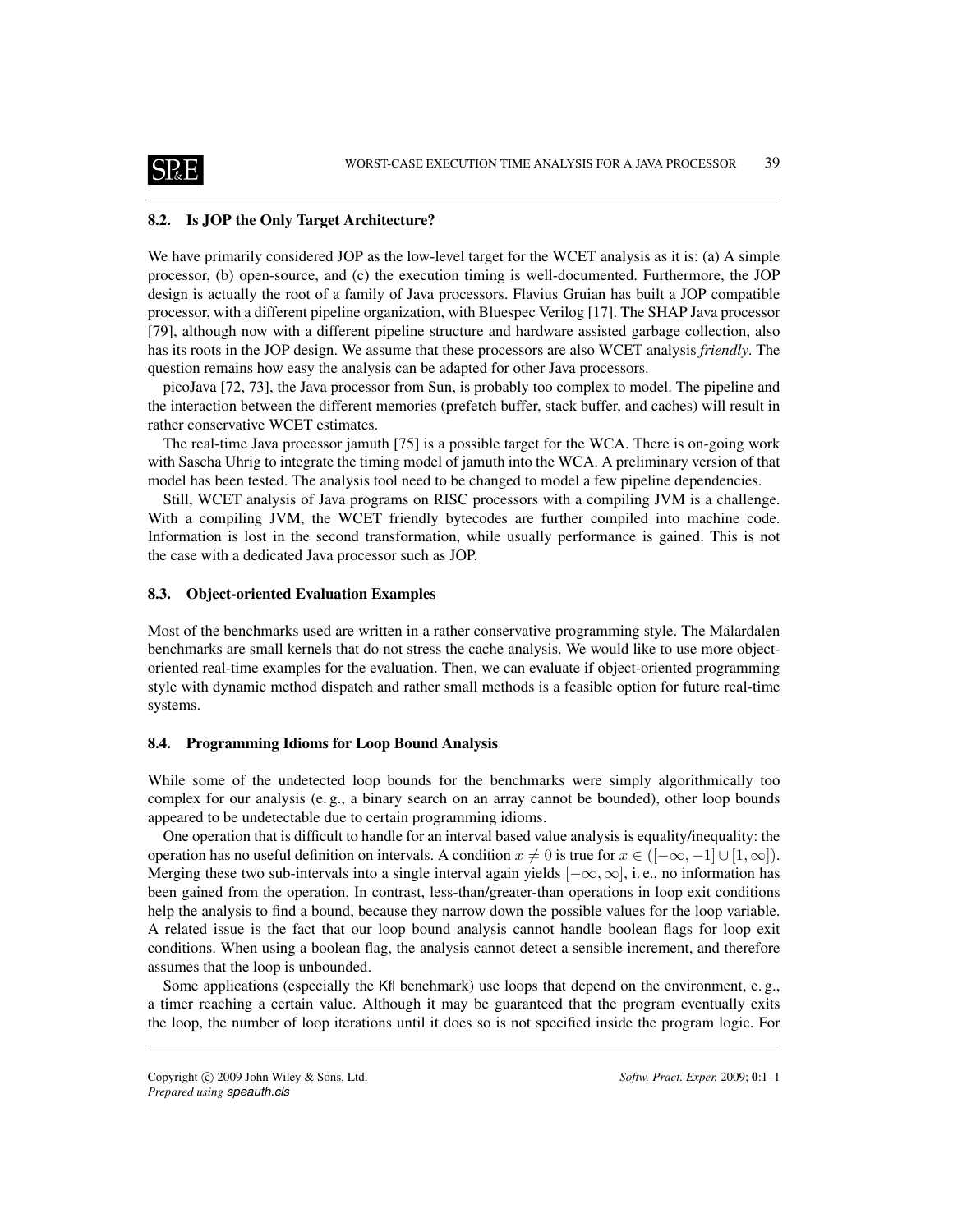

such cases, it is inevitable that there exists some mechanism for a developer to specify a loop bound manually.

## 8.5. WCET Analysis for Chip-multiprocessors

Chip-multiprocessors (CMP) are now considered as the future technology for high-performance embedded systems. Christof Pitter has built a CMP version of JOP that includes a time-predictable memory arbiter [\[48\]](#page-43-25). During the course of his thesis he has adapted the low-level timing calculation of the WCET tool to integrate the memory access times with the time-sliced arbiter. Therefore, it is possible to derive WCET values for tasks running on a CMP system with shared main memory. To the best of our knowledge, [\[48\]](#page-43-25) presents the first time-predictable CMP system where WCET analysis is available.

The first estimation of bytecode timings for the CMP system considers only individual bytecodes. However, with variable memory access times due to memory arbitration this estimate is conservative. An extension to basic block analysis and using model checking to analyze possible interactions between the memory arbitration process and the program execution should result in tighter WCET estimates.

The JOP CMP system showed the importance of a tighter method cache analysis. Compared to the simple approach of the original WCA tool, the new static cache approximation yielded in 15% tighter WCET estimates for an 8 core CMP system.

#### 8.6. Data Cache

In JOP only the stack content is stored in fast on-chip memory. Access to object and array fields goes directly to main memory. This setup is good enough for a uniprocessor solution with fast main memory (e.g., SRAM). However, for a CMP version of JOP the memory bandwidth becomes the bottleneck and we have added a data cache with high associativity and least-recently used (LRU) replacement policy to JOP. The high associativity is intended to allow WCET analysis of heap accesses where the addresses are not statically known.

As a first approach, we will include data cache analysis similar to the method cache analysis. Within loops the number of heap accesses to different addresses (different references plus field/array offsets) is determined. If that number is lower than or equal, the associativity we can qualify all heap accesses as a single miss for one loop iteration and hits for the other iterations [\[66\]](#page-43-26). With this type of analysis two replacement policies are feasible: LRU and FIFO. FIFO consumes a little fewer resources than LRU, but the main issue, with respect to resources and hit detection time, is the high associativity.

## 8.7. Co-Development of Processor Architecture and WCET Analysis

JOP is an example of a time-predictable computer architecture. An extension of this approach to RISC and very-long instruction word based processors is presented in [\[67\]](#page-43-27). We consider a co-development of time-predictable computer architecture and WCET analysis for the architectural features as an ideal approach for future real-time systems. A new time-predictable feature (e.g., a data cache organization) can only be evaluated when the analysis is available. The analysis, and what can be analyzed within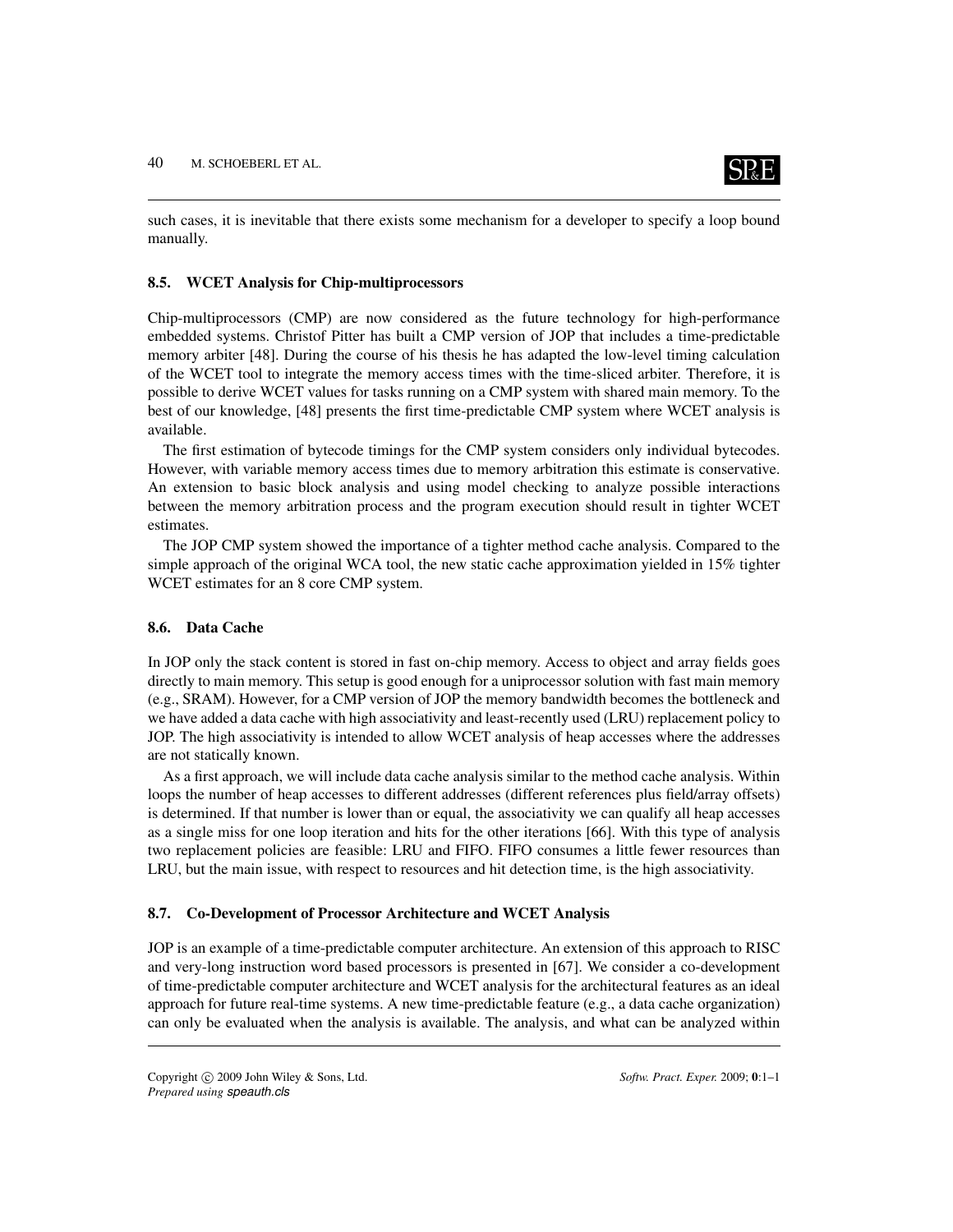

practical execution time and memory demands, shall guide the computer architect of future timepredictable processors.

## 8.8. Further Paths to Explore

We have not yet fully explored the benefits and limitations of data-flow analysis for Java to support the WCET analysis. The examples in the evaluation section are medium sized tasks, and the DFA sometimes needs considerable execution time. We have to explore the right tradeoff between analysis accuracy and execution time for larger sized applications. For example, a short experiment to exactly model the method cache with DFA leads to a state space explosion even for small example applications.

The combination of a bytecode based optimizer (a prototype is available as part of the JOP sources) with WCET analysis can be applied to minimize the WCET path. The optimizer can be guided by the results from the analysis. This iterative flow can be used to minimize the worst-case path instead of the average-case path in the application.

## <span id="page-40-0"></span>9. Conclusion

In this paper, we have presented the combination of a time predictable Java processor and a WCET analysis tool. The processor and the tool are open-source under the GNU GPL.<sup>[††](#page-40-1)</sup> The architecture of the Java processor greatly simplifies the low-level part of the WCET analysis as it can be performed at the Java bytecode level. An instruction cache, named *method cache*, stores complete methods, and is integrated into the WCET analysis tool.

The WCET analysis tool, with the help of DFA detected loop bounds, provides WCET values for the schedulability analysis. Complex loops still need to be annotated in the source. A receiver type analysis helps to tighten the WCET bounds of object-oriented programs. We have also integrated the method cache analysis into the tool. The cache can be analyzed at the method level and does not need the full program CFG. Besides the calculation of the WCET bound, the tool provides user feedback by generating bytecode listings with timing information and a graphical representation of the CFG with timing and frequency information. This representation of the WCET path through the code can guide the developer to write WCET aware real-time code.

Furthermore, we have evaluated a model checking approach to WCET analysis. From the comparison of IPET with model checking based WCET analysis we see that IPET analysis outperforms model checking analysis with respect to the analysis time. However, model checking allows easy integration of complex processor models, such as the model of the method cache. As future work we will further explore the combination of IPET and model checking based analysis, e.g., to analyze local effects such as complex timing interaction of a chip-multiprocessor version of JOP and use IPET for the global analysis.

As future work we consider extensions on the data-flow analysis to detect loop bounds for triangular loops. Some infeasible paths are detected by the loop bound analysis, but not yet exposed to the tool

<span id="page-40-1"></span><sup>††</sup>The source can be downloaded via git: git clone git://www.soc.tuwien.ac.at/jop.git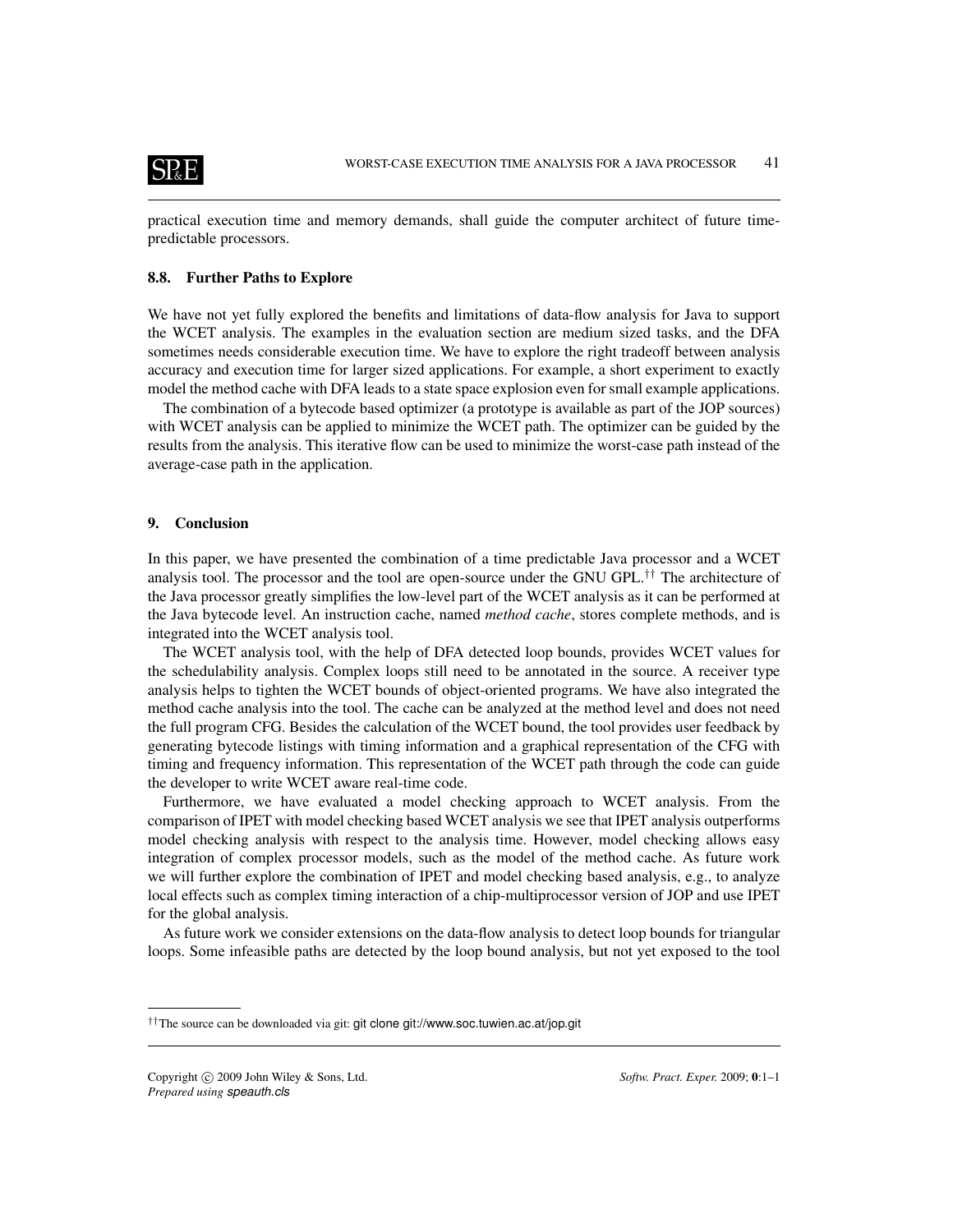

chain. On the one hand, infeasible path information can be used to optimize a program; on the other hand, WCET analysis is more precise if certain paths can be excluded. A future revision of the analysis framework will therefore provide means to access this information.

#### ACKNOWLEDGEMENTS

The authors thank Peter Puschner for the discussion on ILP based WCET analysis and his constructive comments on earlier versions of the paper. We thank Anders P. Ravn for suggesting UPPAAL for the model checking based WCET analysis and the initial UPPAAL model of the method cache. Furthermore, we thank the anonymous reviewers for their detailed reviews of the initial paper which guided us to improve the paper.

#### **REFERENCES**

- <span id="page-41-15"></span>1. AbsInt Angewandte Informatik GmbH. *PAG The Program Analyzer Generator User's Manual*, 2008. Version 2.0.
- <span id="page-41-3"></span>2. R. Arnold, F. Mueller, D. Whalley, and M. Harmon. Bounding worst-case instruction cache performance. In *IEEE Real-Time Systems Symposium*, pages 172–181, 1994.
- <span id="page-41-12"></span>3. C. Artho and A. Biere. Subroutine inlining and bytecode abstraction to simplify static and dynamic analysis. *Electronic Notes in Theoretical Computer Science*, 141(1):109–128, December 2005.
- <span id="page-41-6"></span>4. D. F. Bacon and P. F. Sweeney. Fast static analysis of C++ virtual function calls. In *OOPSLA '96: Proceedings of the 11th ACM SIGPLAN conference on Object-oriented programming, systems, languages, and applications*, pages 324–341, New York, NY, USA, 1996. ACM.
- <span id="page-41-9"></span>5. I. Bate, G. Bernat, G. Murphy, and P. Puschner. Low-level analysis of a portable Java byte code WCET analysis framework. In *Proc. 7th International Conference on Real-Time Computing Systems and Applications*, pages 39–48, Dec. 2000.
- <span id="page-41-10"></span>6. I. Bate, G. Bernat, and P. Puschner. Java virtual machine support for portable worst-case execution time analysis. In *ISORC. IEEE International Symposium on Object-Oriented Real-Time Distributed Computing*, Washington, USA, Jan 2002.
- <span id="page-41-13"></span>7. G. Behrmann, A. David, and K. G. Larsen. A tutorial on Uppaal. In M. Bernardo and F. Corradini, editors, *Formal Methods for the Design of Real-Time Systems: 4th International School on Formal Methods for the Design of Computer, Communication, and Software Systems, SFM-RT 2004*, number 3185 in LNCS, pages 200–236. Springer–Verlag, September 2004.
- <span id="page-41-8"></span>8. G. Bernat, A. Burns, and A. Wellings. Portable worst-case execution time analysis using Java byte code. In *Proc. 12th EUROMICRO Conference on Real-time Systems*, Jun 2000.
- <span id="page-41-11"></span>9. T. Bogholm, H. Kragh-Hansen, P. Olsen, B. Thomsen, and K. G. Larsen. Model-based schedulability analysis of safety critical hard real-time Java programs. In *Proceedings of the 6th international workshop on Java technologies for real-time and embedded systems (JTRES 2008)*, pages 106–114, New York, NY, USA, 2008. ACM.
- <span id="page-41-0"></span>10. G. Bollella, J. Gosling, B. Brosgol, P. Dibble, S. Furr, and M. Turnbull. *The Real-Time Specification for Java*. Java Series. Addison-Wesley, June 2000.
- <span id="page-41-5"></span>11. J. V. Busquets-Mataix, J. J. Serrano, R. Ors, P. J. Gil, and A. J. Wellings. Adding instruction cache effect to schedulability analysis of preemptive real-time systems. In *IEEE Real-Time Technology and Applications Symposium (RTAS '96)*, pages 204–213, Washington - Brussels - Tokyo, June 1996. IEEE Computer Society Press.
- <span id="page-41-7"></span>12. C. Cullmann and F. Martin. Data-flow based detection of loop bounds. In C. Rochange, editor, *7th Intl. Workshop on Worst-Case Execution Time (WCET) Analysis*, Dagstuhl, Germany, 2007. Internationales Begegnungs- und Forschungszentrum für Informatik (IBFI), Schloss Dagstuhl, Germany.
- <span id="page-41-14"></span>13. M. Dahm. Byte code engineering with the BCEL API. Technical report, Freie Universitat Berlin, April 2001.
- <span id="page-41-1"></span>14. B. Dobbing and A. Burns. The ravenscar tasking profile for high integrity real-time programs. In *Proceedings of the 1998 annual ACM SIGAda international conference on Ada*, pages 1–6. ACM Press, 1998.
- <span id="page-41-2"></span>15. J. Engblom, A. Ermedahl, M. Sjodin, J. Gustafsson, and H. Hansson. Worst-case execution-time analysis for embedded ¨ real-time systems. *International Journal on Software Tools for Technology Transfer (STTT)*, 4(4):437–455, Aug. 2003.
- <span id="page-41-4"></span>16. C. Ferdinand and R. Wilhelm. Efficient and precise cache behavior prediction for real-time systems. *Real-Time Systems*, 17(2-3):131–181, 1999.

Copyright © 2009 John Wiley & Sons, Ltd. *Softw. Pract. Exper.* 2009; 0:1-1 *Prepared using speauth.cls*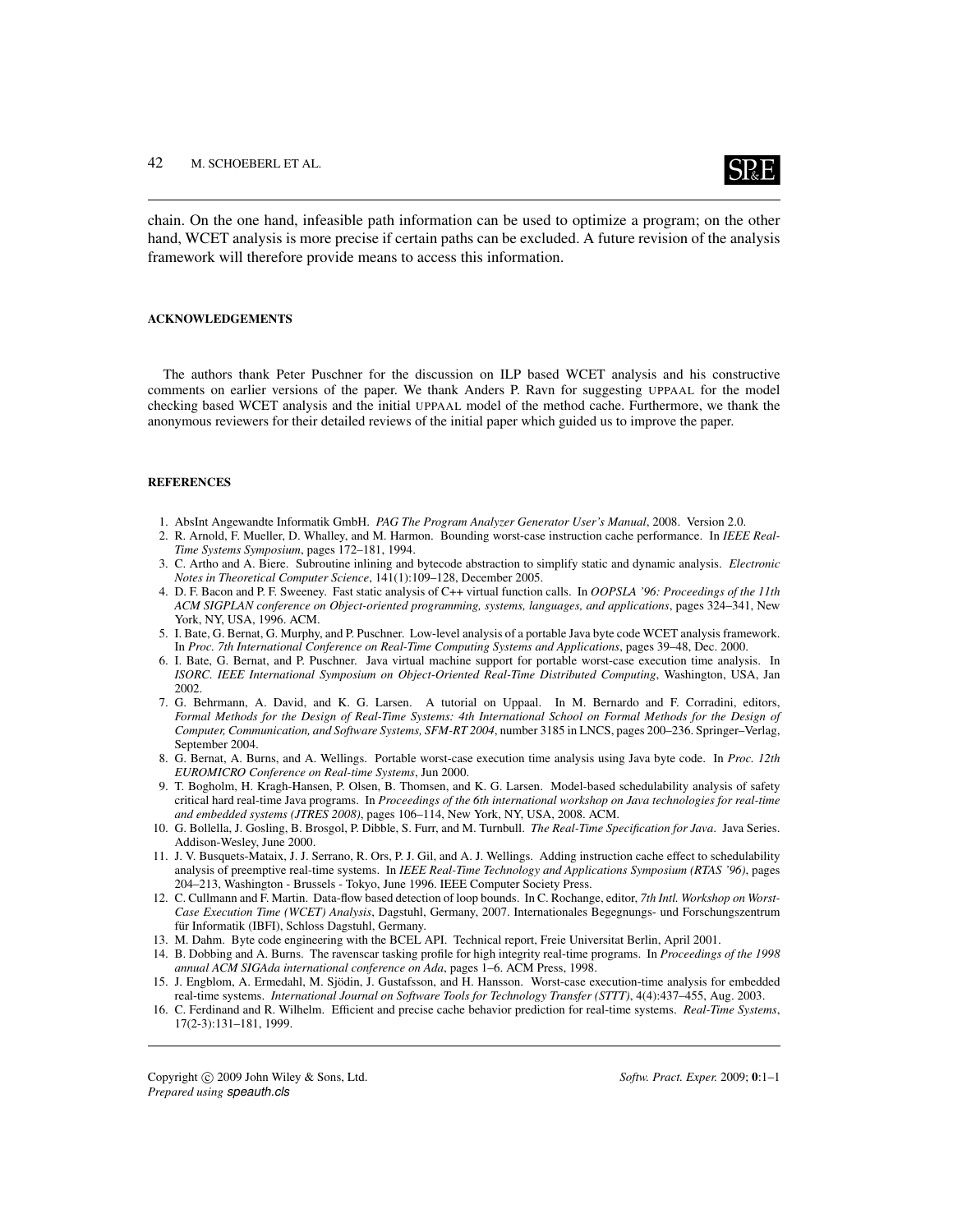

- <span id="page-42-23"></span>17. F. Gruian and M. Westmijze. Bluejep: a flexible and high-performance java embedded processor. In *JTRES '07: Proceedings of the 5th international workshop on Java technologies for real-time and embedded systems*, pages 222–229, New York, NY, USA, 2007. ACM.
- <span id="page-42-8"></span>18. J. Gustafsson. *Analyzing Execution-Time of Object-Oriented Programs Using Abstract Interpretation*. PhD thesis, Uppsala University, 2000.
- <span id="page-42-13"></span>19. J. Gustafsson, A. Ermedahl, C. Sandberg, and B. Lisper. Automatic derivation of loop bounds and infeasible paths for WCET analysis using abstract execution. In *RTSS '06: Proceedings of the 27th IEEE International Real-Time Systems Symposium*, pages 57–66, Washington, DC, USA, 2006. IEEE Computer Society.
- <span id="page-42-3"></span>20. T. R. Halfhill. Imsys hedges bets on Java. *Microprocessor Report*, August 2000.
- <span id="page-42-2"></span>21. D. S. Hardin. Real-time objects on the bare metal: An efficient hardware realization of the Java virtual machine. In *Proceedings of the Fourth International Symposium on Object-Oriented Real-Time Distributed Computing*, page 53. IEEE Computer Society, 2001.
- <span id="page-42-19"></span>22. T. Harmon. *Interactive Worst-case Execution Time Analysis of Hard Real-time Systems*. PhD thesis, University of California, Irvine, 2009.
- <span id="page-42-18"></span>23. T. Harmon and R. Klefstad. Interactive back-annotation of worst-case execution time analysis for Java microprocessors. In *Proceedings of the Thirteenth IEEE International Conference on Embedded and Real-Time Computing Systems and Applications (RTCSA 2007)*, August 2007.
- <span id="page-42-16"></span>24. T. Harmon and R. Klefstad. Toward a unified standard for worst-case execution time annotations in real-time java. In *Proceedings of the Fifteenth International Workshop on Parallel and Distributed Real-Time Systems*, Long Beach, California, March 2007. IEEE.
- <span id="page-42-1"></span>25. T. Harmon, M. Schoeberl, R. Kirner, and R. Klefstad. A modular worst-case execution time analysis tool for Java processors. In *Proceedings of the 14th IEEE Real-Time and Embedded Technology and Applications Symposium (RTAS 2008)*, St. Louis, MO, United States, April 2008.
- <span id="page-42-14"></span>26. C. Healy, M. Sjodin, V. Rustagi, D. Whalley, and R. V. Engelen. Supporting timing analysis by automatic bounding of loop iterations. *Journal of Real-Time Systems*, 18:121–148, 2000.
- <span id="page-42-11"></span>27. C. A. Healy, R. D. Arnold, F. Mueller, D. B. Whalley, and M. G. Harmon. Bounding pipeline and instruction cache performance. *IEEE Trans. Computers*, 48(1):53–70, 1999.
- <span id="page-42-9"></span>28. C. A. Healy, D. B. Whalley, and M. G. Harmon. Integrating the timing analysis of pipelining and instruction caching. In *IEEE Real-Time Systems Symposium*, pages 288–297, 1995.
- <span id="page-42-12"></span>29. R. Heckmann, M. Langenbach, S. Thesing, and R. Wilhelm. The influence of processor architecture on the design and results of WCET tools. *Proceedings of the IEEE*, 91(7):1038–1054, Jul. 2003.
- <span id="page-42-0"></span>30. T. Henties, J. J. Hunt, D. Locke, K. Nilsen, M. Schoeberl, and J. Vitek. Java for safety-critical applications. *Electronic Notes in Theoretical Computer Science*, 2009.
- <span id="page-42-15"></span>31. E. Y.-S. Hu, G. Bernat, and A. Wellings. Addressing dynamic dispatching issues in WCET analysis for object-oriented hard real-time systems. In *Proceedings of the 5th IEEE International Symposium on Object-Oriented Real-Time Distributed Computing ISORC-2002*, pages 109–116, Apr 2002.
- <span id="page-42-17"></span>32. E. Y.-S. Hu, A. J. Wellings, and G. Bernat. Deriving java machine timing models for portable worst-case execution time analysis. In *On the Move to Meaningfull Internet Systems 2003: Workshop on Java Technologies for Real-Time and Embedded Systems*, volume LNCS 2889, pages 411–424. Springer, 2003.
- <span id="page-42-22"></span>33. J. J. Hunt, F. B. Siebert, P. H. Schmitt, and I. Tonin. Provably correct loops bounds for realtime java programs. In *Proceedings of the 4th international workshop on Java technologies for real-time and embedded systems (JTRES 2006)*, pages 162–169, New York, NY, USA, 2006. ACM Press.
- <span id="page-42-4"></span>34. Imsys. Im1101c (the Cjip) technical reference manual / v0.25, 2004.
- <span id="page-42-21"></span>35. R. Kirner, J. Knoop, A. Prantl, M. Schordan, and I. Wenzel. WCET analysis: The annotation language challenge. In *Proceedings of the 7th International Workshop on Worst-Case Execution Time Analysis*, Pisa, Italy, July 2007.
- <span id="page-42-5"></span>36. J. Kreuzinger, U. Brinkschulte, M. Pfeffer, S. Uhrig, and T. Ungerer. Real-time event-handling and scheduling on a multithreaded Java microcontroller. *Microprocessors and Microsystems*, 27(1):19–31, 2003.
- <span id="page-42-20"></span>37. L. M. Kristensen and T. Mailund. A generalised sweep-line method for safety properties. In *FME '02: Proceedings of the International Symposium of Formal Methods Europe on Formal Methods - Getting IT Right*, pages 549–567, London, UK, 2002. Springer-Verlag.
- <span id="page-42-10"></span>38. C.-G. Lee, J. Hahn, Y.-M. Seo, S. L. Min, R. Ha, S. Hong, C. Y. Park, M. Lee, and C. S. Kim. Analysis of cache-related preemption delay in fixed-priority preemptive scheduling. *IEEE Trans. Comput.*, 47(6):700–713, 1998.
- <span id="page-42-6"></span>39. Y.-T. S. Li and S. Malik. Performance analysis of embedded software using implicit path enumeration. In *LCTES '95: Proceedings of the ACM SIGPLAN 1995 workshop on languages, compilers, & tools for real-time systems*, pages 88–98, New York, NY, USA, 1995. ACM Press.
- <span id="page-42-7"></span>40. Y.-T. S. Li, S. Malik, and A. Wolfe. Efficient microarchitecture modeling and path analysis for real-time software. In *RTSS '95: Proceedings of the 16th IEEE Real-Time Systems Symposium (RTSS '95)*, page 298, Washington, DC, USA, 1995. IEEE Computer Society.

Copyright © 2009 John Wiley & Sons, Ltd. *Softw. Pract. Exper.* 2009; 0:1-1 *Prepared using speauth.cls*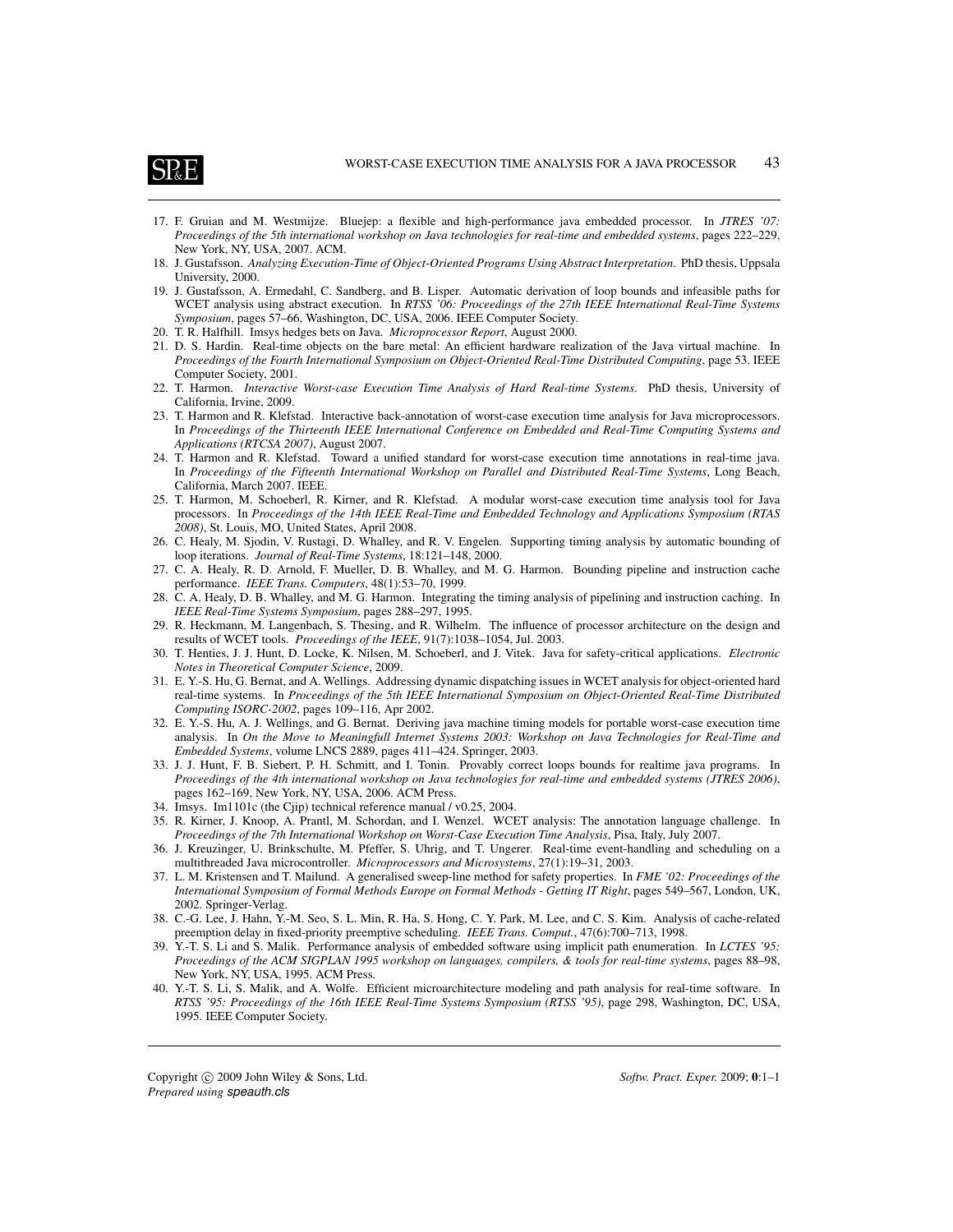

- <span id="page-43-18"></span>41. T. Lindholm and F. Yellin. *The Java Virtual Machine Specification*. Addison-Wesley, Reading, MA, USA, second edition, 1999.
- <span id="page-43-15"></span>42. T. Lundqvist and P. Stenström. Timing anomalies in dynamically scheduled microprocessors. In Proceedings of the 20th *IEEE Real-Time Systems Symposium (RTSS 1999)*, pages 12–21, Washington, DC, USA, 1999. IEEE Computer Society. 43. Mälardalen Real-Time Research Center. WCET benchmarks. Available at [http://www.mrtc.mdh.se/](http://www.mrtc.mdh.se/projects/wcet/benchmarks.html)
- <span id="page-43-4"></span>[projects/wcet/benchmarks.html](http://www.mrtc.mdh.se/projects/wcet/benchmarks.html), accessed February 11, 2009. 44. F. Nielson, H. R. Nielson, and C. Hankin. *Principles of Program Analysis*. Springer-Verlag New York, Inc., Secaucus, NJ,
- <span id="page-43-22"></span>USA, 1999.
- <span id="page-43-5"></span>45. J. M. O'Connor and M. Tremblay. picoJava-I: The Java virtual machine in hardware. *IEEE Micro*, 17(2):45–53, 1997.
- <span id="page-43-19"></span>46. M. Ouimet and K. Lundqvist. Verifying execution time using the TASM toolset and UPPAAL. Technical Report Embedded Systems Laboratory Technical Report ESL-TIK-00212, Embedded Systems Laboratory Massachusetts Institute of Technology.
- <span id="page-43-23"></span>47. R. U. Pedersen. Hard real-time analysis of two java-based kernels for stream mining. In *Proceedings of the 1st Workshop on Knowledge Discovery from Data Streams (IWKDDS, ECML PKDD 2006)*, Berlin, Germany, September 2006.
- <span id="page-43-25"></span>48. C. Pitter. *Time-Predictable Java Chip-Multiprocessor*. PhD thesis, Vienna University of Technology, Austria, 2009.
- <span id="page-43-11"></span>49. A. Prantl, J. Knoop, M. Schordan, and M. Triska. Constraint solving for high-level WCET analysis. In *The 18th Workshop on Logic-based methods in Programming Environments (WLPE 2008)*, pages 77–89, Udine, Italy, December 2008.
- <span id="page-43-7"></span>50. T. B. Preusser, M. Zabel, and R. G. Spallek. Bump-pointer method caching for embedded java processors. In *Proceedings of the 5th international workshop on Java technologies for real-time and embedded systems (JTRES 2007)*, pages 206–210, New York, NY, USA, 2007. ACM.
- <span id="page-43-6"></span>51. W. Puffitsch. picoJava-II in an FPGA. Master's thesis, Vienna University of Technology, 2007.
- <span id="page-43-12"></span>52. P. Puschner and G. Bernat. Wcet analysis of reusable portable code. In *ECRTS '01: Proceedings of the 13th Euromicro Conference on Real-Time Systems*, page 45, Washington, DC, USA, 2001. IEEE Computer Society.
- <span id="page-43-10"></span>53. P. Puschner and A. Burns. A review of worst-case execution-time analysis (editorial). *Real-Time Systems*, 18(2/3):115– 128, 2000.
- <span id="page-43-24"></span>54. P. Puschner and A. Burns. Writing temporally predictable code. In *Proceedings of the The Seventh IEEE International Workshop on Object-Oriented Real-Time Dependable Systems (WORDS 2002)*, pages 85–94, Washington, DC, USA, 2002. IEEE Computer Society.
- <span id="page-43-17"></span>55. P. Puschner and C. Koza. Calculating the maximum execution time of real-time programs. *Real-Time Syst.*, 1(2):159–176, 1989.
- <span id="page-43-9"></span>56. P. Puschner and A. Schedl. Computing maximum task execution times – a graph-based approach. *Journal of Real-Time Systems*, 13(1):67–91, Jul. 1997.
- <span id="page-43-21"></span>57. V. S. P. L. E. G. Raja Vallee-Rai, Laurie Hendren and P. Co. Soot - a java optimization framework. In ´ *Proceedings of CASCON 1999*, pages 125–135, 1999.
- <span id="page-43-16"></span>58. J. Reineke, D. Grund, C. Berg, and R. Wilhelm. Timing predictability of cache replacement policies. *Journal of Real-Time Systems*, 37(2):99–122, Nov. 2007.
- <span id="page-43-2"></span>59. M. Schoeberl. A time predictable instruction cache for a Java processor. In *On the Move to Meaningful Internet Systems 2004: Workshop on Java Technologies for Real-Time and Embedded Systems (JTRES 2004)*, volume 3292 of *LNCS*, pages 371–382, Agia Napa, Cyprus, October 2004. Springer.
- <span id="page-43-13"></span>60. M. Schoeberl. Design and implementation of an efficient stack machine. In *Proceedings of the 12th IEEE Reconfigurable Architecture Workshop (RAW2005)*, Denver, Colorado, USA, April 2005. IEEE.
- <span id="page-43-8"></span>61. M. Schoeberl. Evaluation of a Java processor. In *Tagungsband Austrochip 2005*, pages 127–134, Vienna, Austria, October 2005.
- <span id="page-43-0"></span>62. M. Schoeberl. *JOP: A Java Optimized Processor for Embedded Real-Time Systems*. PhD thesis, Vienna University of Technology, 2005.
- <span id="page-43-14"></span>63. M. Schoeberl. A time predictable Java processor. In *Proceedings of the Design, Automation and Test in Europe Conference (DATE 2006)*, pages 800–805, Munich, Germany, March 2006.
- <span id="page-43-1"></span>64. M. Schoeberl. A Java processor architecture for embedded real-time systems. *Journal of Systems Architecture*, 54/1– 2:265–286, 2008.
- <span id="page-43-20"></span>65. M. Schoeberl. *JOP Reference Handbook: Building Embedded Systems with a Java Processor*. Number ISBN 978- 1438239699. CreateSpace, August 2009. Available at <http://www.jopdesign.com/doc/handbook.pdf>.
- <span id="page-43-26"></span>66. M. Schoeberl. Time-predictable cache organization. In *Proceedings of the First International Workshop on Software Technologies for Future Dependable Distributed Systems (STFSSD 2009)*, Tokyo, Japan, March 2009. IEEE Computer Society.
- <span id="page-43-27"></span>67. M. Schoeberl. Time-predictable computer architecture. *EURASIP Journal on Embedded Systems*, vol. 2009, Article ID 758480:17 pages, 2009.
- <span id="page-43-3"></span>68. M. Schoeberl and R. Pedersen. WCET analysis for a Java processor. In *Proceedings of the 4th International Workshop on Java Technologies for Real-time and Embedded Systems (JTRES 2006)*, pages 202–211, New York, NY, USA, 2006. ACM